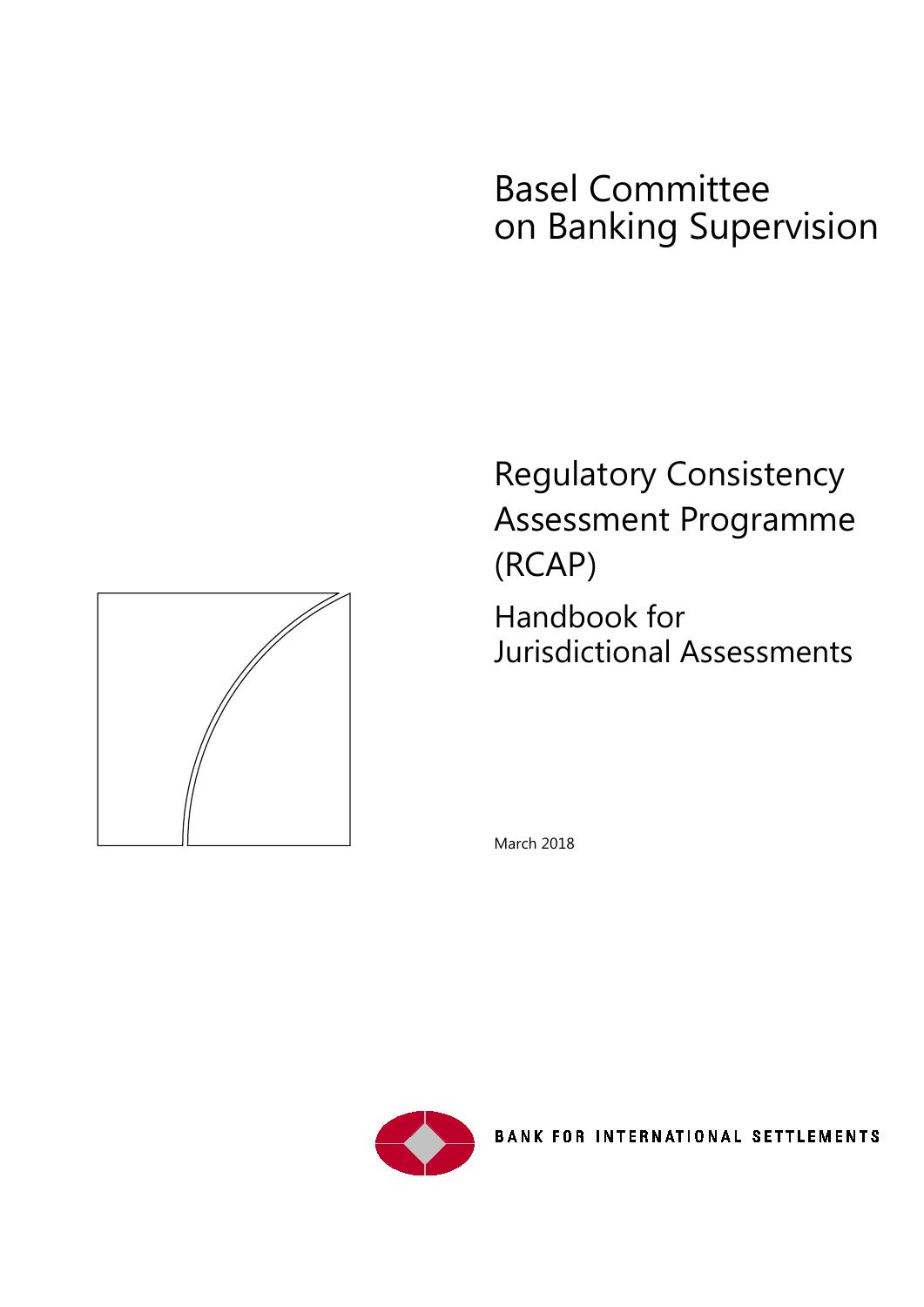This publication is available on the BIS website [\(www.bis.org\)](http://www.bis.org/).

*© Bank for International Settlements 2018. All rights reserved. Brief excerpts may be reproduced or translated provided the source is stated.*

ISBN 978-92-9259-144-1 (online)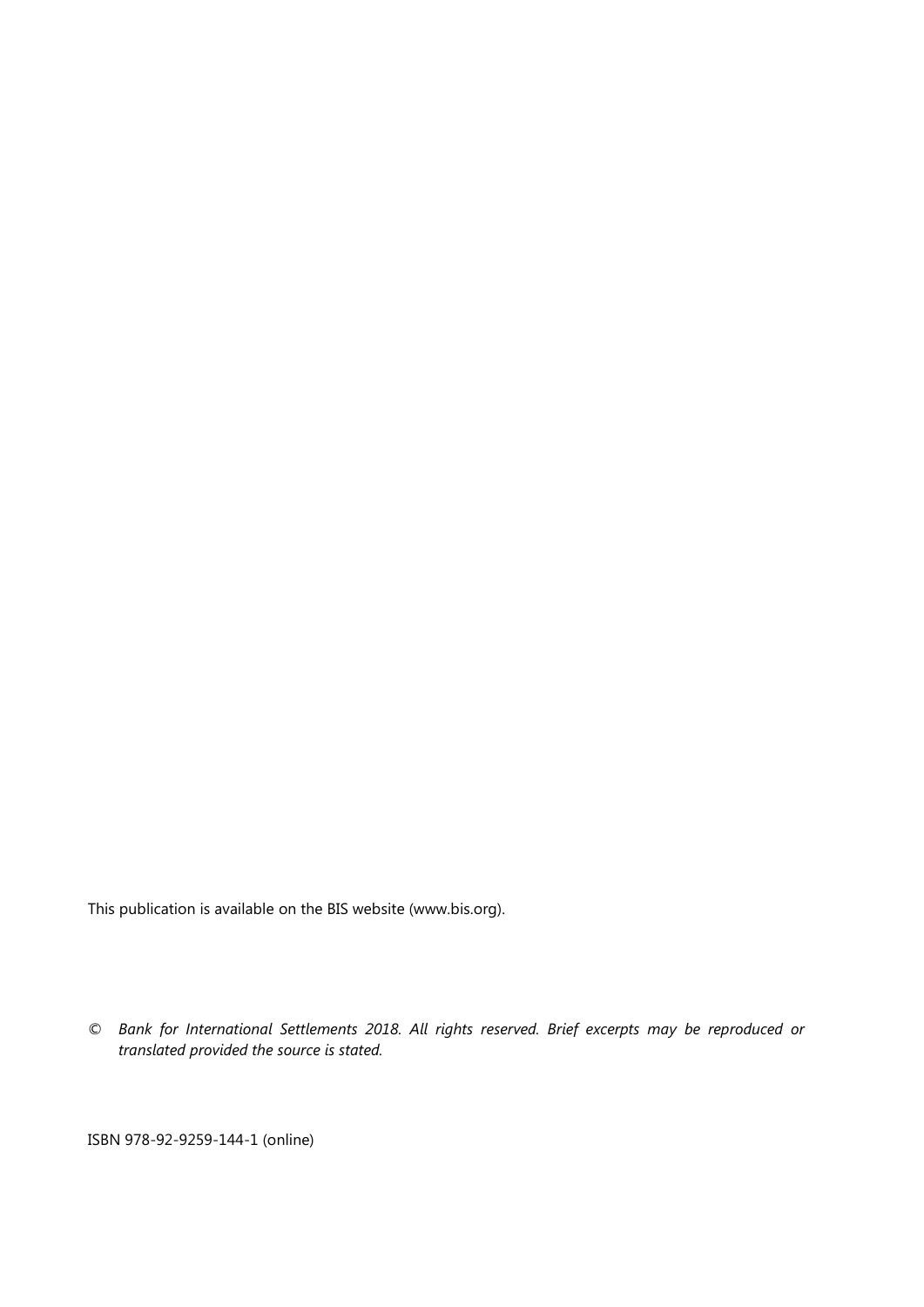## Contents

| $\mathbf{1}$   |  |
|----------------|--|
| 2.             |  |
| 3              |  |
| $\overline{4}$ |  |
| 5              |  |
| 6.             |  |
| 7.             |  |
| 8.             |  |
| 9.             |  |
| 10.            |  |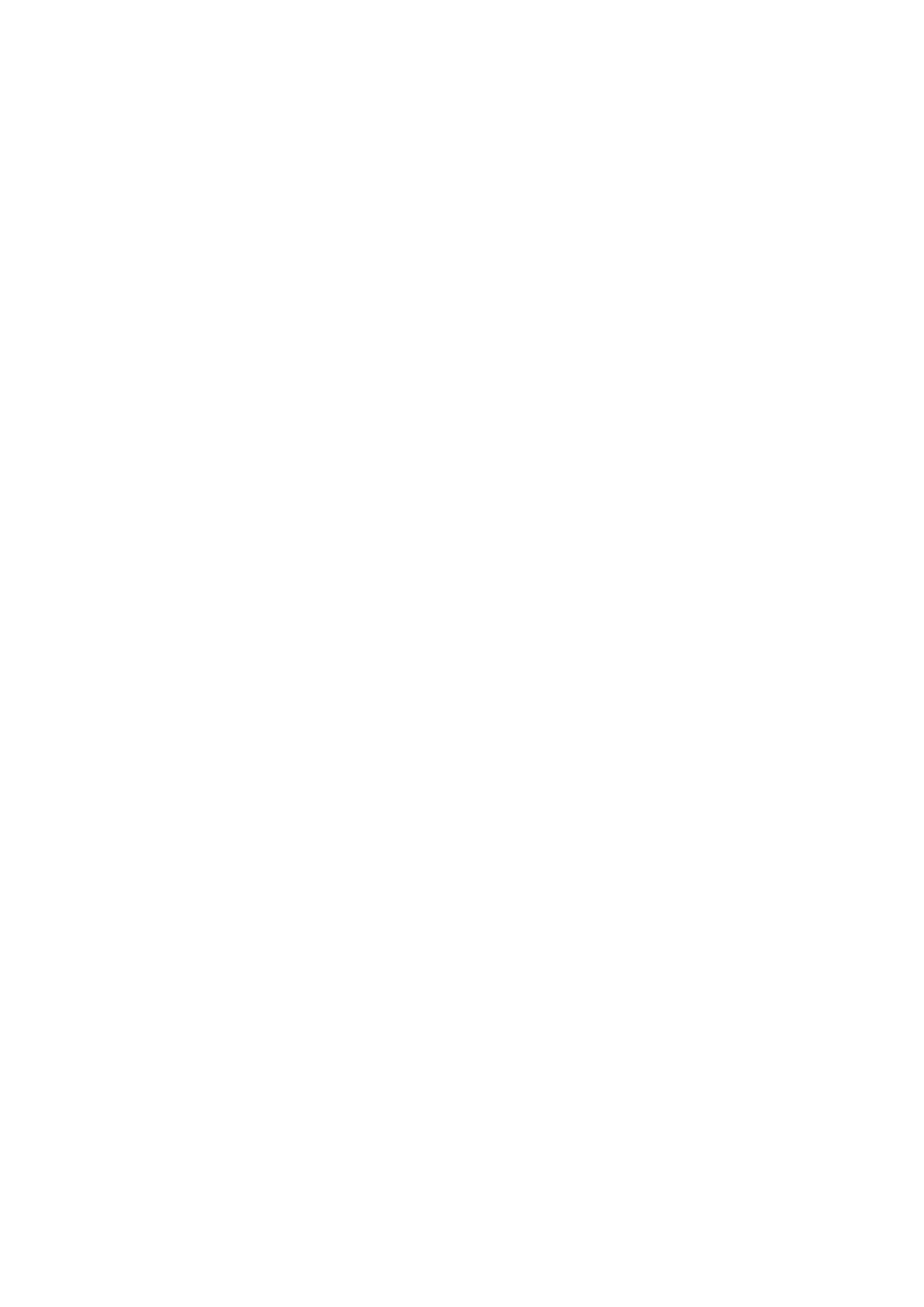# <span id="page-4-0"></span>Foreword

The RCAP Handbook for Jurisdictional Assessments (the Handbook) contains guidance and principles for RCAP Assessment Teams, assessed jurisdictions and experts seeking background information on RCAP issues and implementation topics. In particular, it describes the RCAP process for conducting jurisdictional assessments.

From a governance perspective, jurisdictional assessments are closely supervised by the RCAP Peer Review Board (PRB), with feedback from the Basel Committee's (the Committee's) Supervision and Implementation Group (SIG). All assessments are finalised by the Basel Committee. The SIG is a key part of this process as it is responsible for monitoring the implementation of the Basel framework through the RCAP.

The Handbook presents a general framework as well as specific methodologies for assessing a regulatory framework's quality and consistency, eg for assessing the materiality of deviations, and contains examples of analytical templates and tools that are typically used in jurisdictional assessments. The assessment methodology is sufficiently general to accommodate differences in structural and institutional factors across jurisdictions. The Handbook was prepared by the implementation team of the Basel Committee Secretariat and reviewed and approved by the SIG and the Committee.

The Handbook is a flexible compendium in that guidance and principles will be revised or elaborated further as the RCAP evolves. It will be updated periodically based on lessons learnt from jurisdictional assessments and SIG discussions. It is also a reference for jurisdictions intending to carry out their own implementation reviews. As such, it could also help for training and preparation purposes.

This version of the Handbook supersedes the previous version published by the Committee in March 2016.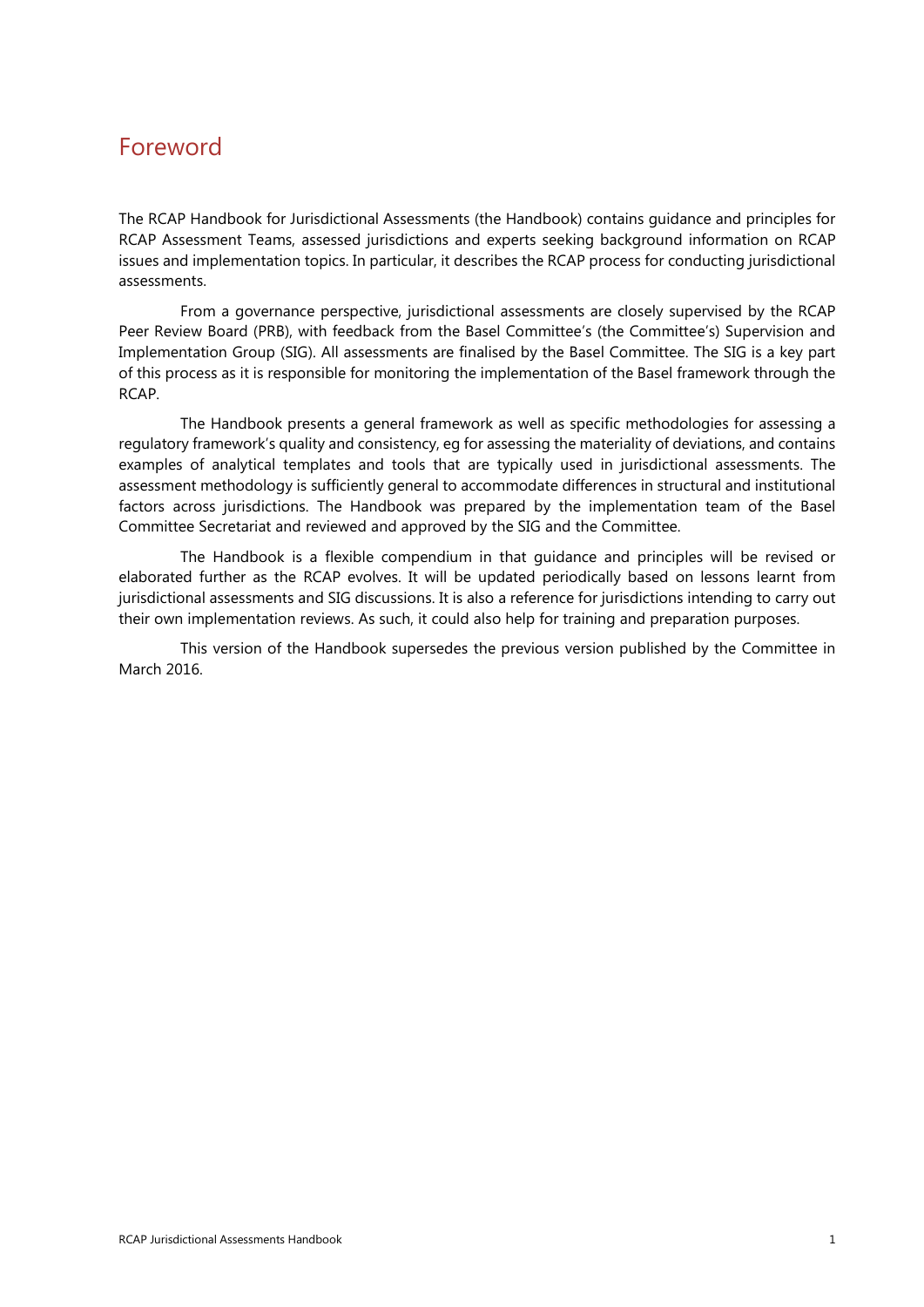# <span id="page-5-0"></span>Glossary

| Advanced Liquidity Approach                 |
|---------------------------------------------|
| Domestic systemically important bank        |
| <b>Frequently Asked Question</b>            |
| Financial Sector Assessment Program         |
| <b>Financial Stability Board</b>            |
| Global systemically important bank          |
| High-quality liquid assets                  |
| Liquidity Coverage Ratio                    |
| Large exposures framework                   |
| Net Stable Funding Ratio                    |
| Policy Development Group                    |
| Peer Review Board                           |
| Regulatory Consistency Assessment Programme |
| Required stable funding                     |
| Risk-weighted assets                        |
| Supervision and Implementation Group        |
| Working Group on Liquidity                  |
|                                             |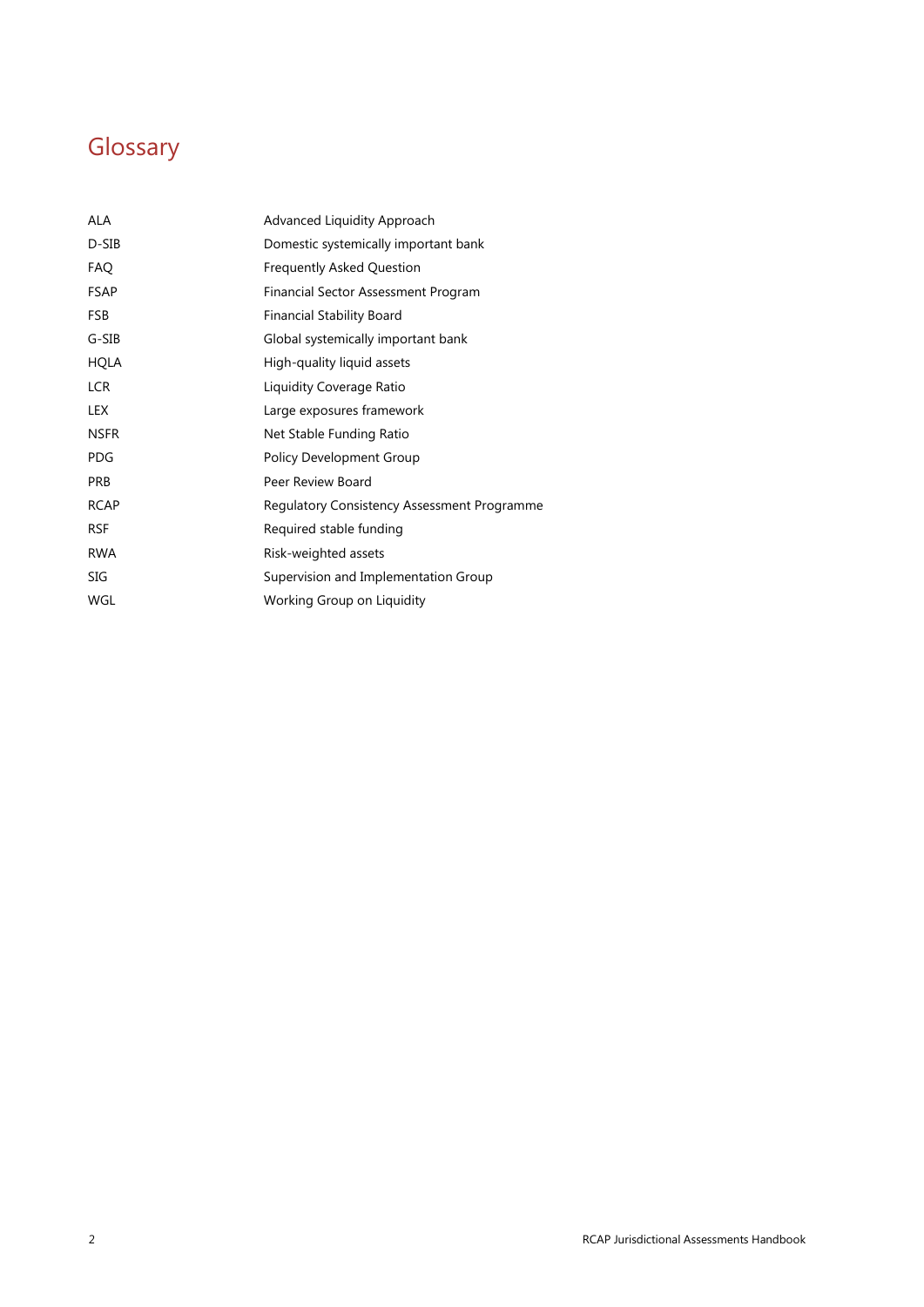# <span id="page-6-0"></span>1. Introduction to RCAP consistency assessments

## 1.1 Introducing the RCAP

A key component of the Basel Committee's work is to ensure strong regulatory regimes and effective supervisory systems across its member jurisdictions. Public confidence in banks, prudential ratios, and a level playing field cannot be assured unless the Basel standards are consistently adopted and implemented. The lessons of the recent financial crisis have underscored the need for full, timely and consistent implementation of the Basel standards.

Recognising the importance of implementation, the Committee established the RCAP in 2012. All Basel member jurisdictions contribute to the RCAP and participate in its monitoring and assessments. The purpose of the programme is to ensure the full, timely and consistent implementation of the Basel framework and thus contribute to global financial stability. The RCAP supports the Financial Stability Board's (FSB) *Coordination Framework for Monitoring the Implementation of Agreed G20/FSB Financial Reforms*. [1](#page-6-1) The RCAP also complements the Financial Sector Assessment Program (FSAP) of the International Monetary Fund and World Bank, which, among other things, assesses compliance with the Basel Committee's *Core principles for effective banking supervision*[2](#page-6-2). The RCAP focuses on regulatory implementation of the Basel framework in terms of consistency and completeness, while the FSAP assessment of the Basel Core Principles takes into account the full range of supervisory practices and is carried out in the context of a wider financial stability risk analysis.

In general, the RCAP consists of two distinct but complementary parts. The first is based on selfreporting and *monitors* the timely adoption of Basel standards. The second *assesses* the consistency and completeness of the adopted standards. The second part has two strands: jurisdictional peer reviews and thematic assessments of regulatory outcome.<sup>[3](#page-6-3)</sup> More information on the programme's structure, together with all published RCAP reports, is available at [www.bis.org/bcbs/implementation.htm.](http://www.bis.org/bcbs/implementation.htm)

The RCAP is overseen by the SIG, which is responsible for developing and maintaining the assessment methodology described in this Handbook, with support from the Secretariat. The Basel Committee has the final responsibility for approving the assessment methodology, as well as all assessment reports and interpretations of its standards.

## 1.2 RCAP consistency assessments – jurisdictional peer reviews

This Handbook focuses on the jurisdictional peer reviews. These reviews assess how far domestic regulations in each member jurisdiction are aligned with the minimum requirements defined by the Committee. The aim of these reviews is to promote full and consistent adoption of the internationally agreed Basel framework by identifying provisions in the domestic regulations, as applicable to internationally active banks, that are not in line with the letter and spirit of the relevant Basel standards. This is complemented by materiality analysis, which highlights the current and potential impact of any gaps in the regulations on financial stability and the international level playing field. One key objective is to help member jurisdictions to undertake the reforms needed to improve the alignment of national regulations with the internationally agreed Basel standards. The focus of the assessments is on domestic

<span id="page-6-1"></span><sup>1</sup> See [www.fsb.org/what-we-do/implementation-monitoring/.](http://www.fsb.org/what-we-do/implementation-monitoring/)

<span id="page-6-2"></span><sup>2</sup> *Core principles for effective banking supervision*, Basel Committee on Banking Supervision, September 2012, [www.bis.org/publ/bcbs230.htm.](http://www.bis.org/publ/bcbs230.htm)

<span id="page-6-3"></span><sup>&</sup>lt;sup>3</sup> More information on the thematic assessments is available at [www.bis.org/bcbs/implementation/rcap\\_thematic.htm.](http://www.bis.org/bcbs/implementation/rcap_thematic.htm) These assessments focus on regulatory outcomes and seek to ensure that the prudential ratios calculated by banks are consistent across banks and jurisdictions. These assessments are not discussed further in this Handbook.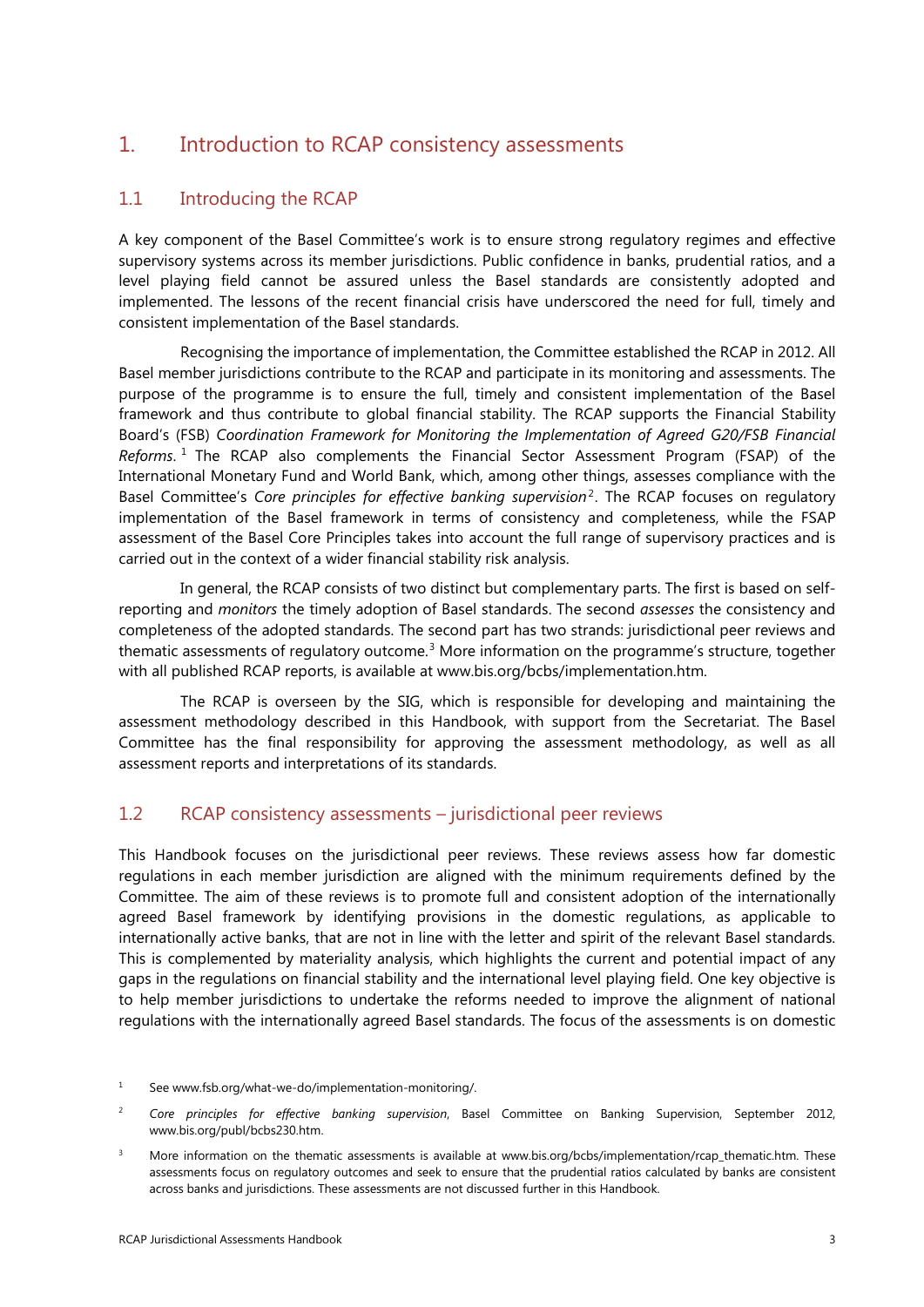regulations; examining issues relating to the functioning of regulatory frameworks and effectiveness of implementation and supervisory frameworks is not the purpose of the RCAP.

The RCAP consistency assessments have four distinct phases: (i) the preparatory phase; (ii) offand on-site assessment; (iii) the review phase; and (iv) publication and follow-up. These are discussed in Sections 2–5. Chart 1 illustrates the main components of each phase.

This Handbook is drafted mainly on the basis of a single Assessment Team reviewing a single jurisdiction (a "jurisdictional assessment"). However, these general considerations also apply to crossjurisdictional assessments (ie a single Assessment Team reviewing more than one jurisdiction). More specific guidance for reviewing particular standards, including where the RCAP has adopted a crossjurisdictional assessment model, is provided in Sections 6–10.

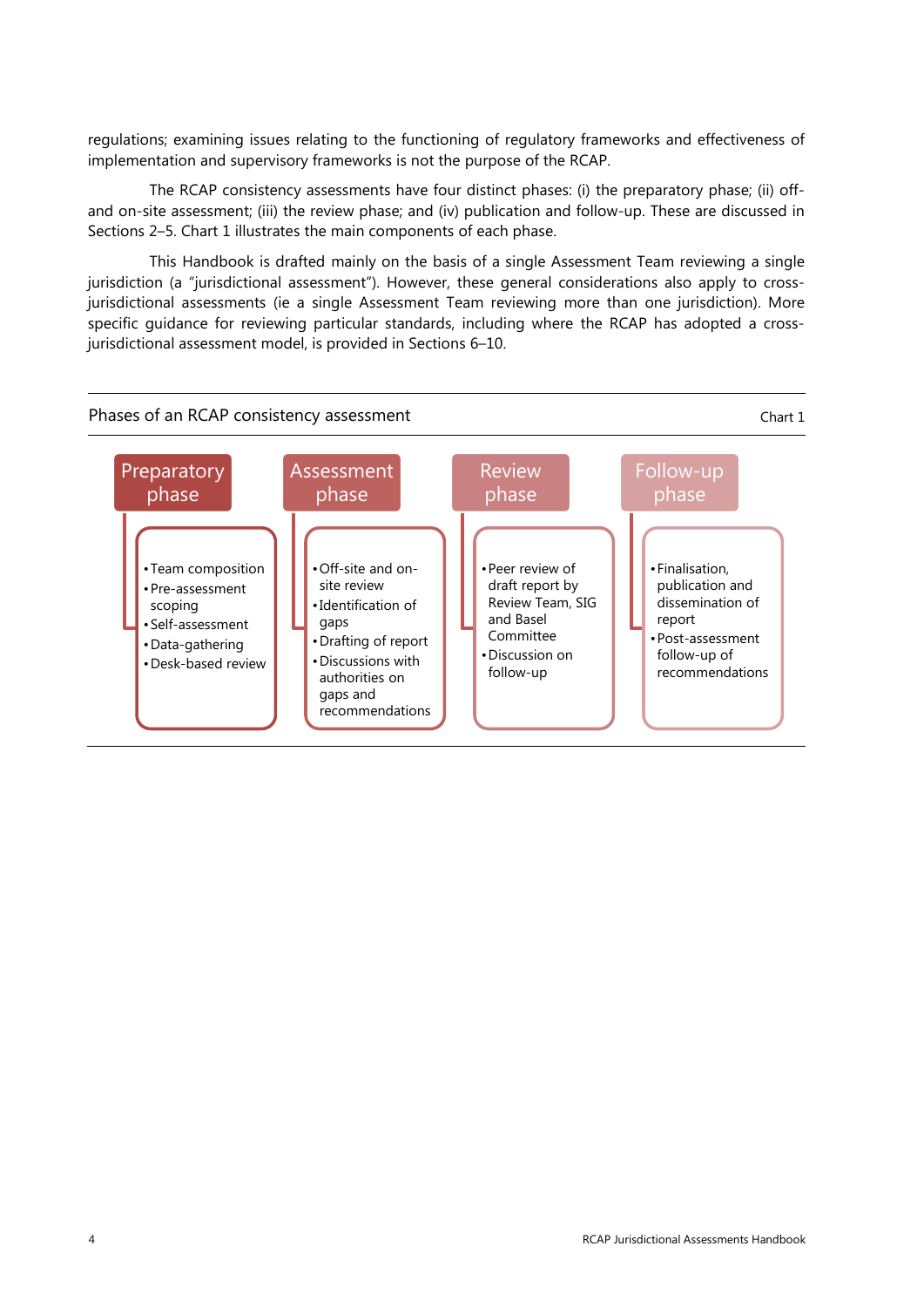# <span id="page-8-0"></span>2. Preparatory phase

#### 2.1 RCAP assessment questionnaires

Jurisdictions participating in an RCAP assessment will start working on an RCAP self-assessment questionnaire well ahead of the actual assessment by an Assessment Team. When questionnaires are completed on schedule, jurisdictions can start the necessary data collection for the Assessment Team at an early stage, reducing time pressures on regulatory and bank staff.

The relevant Basel Committee policy working groups are responsible for preparing selfassessment questionnaires. The RCAP questionnaires for the Basel risk-based capital standards, the Liquidity Coverage Ratio (LCR), the January 2015 Pillar 3 standards, the Net Stable Funding Ratio (NSFR) and the large exposures framework are available on the Basel Committee website. [4](#page-8-1)

## 2.2 Establishing the RCAP teams

#### 2.2.1 Team Leader

The RCAP Team Leader is selected by the PRB, taking into account any recommendation from the Committee's Head of Basel III Implementation. Team Leaders are typically Basel Committee members or officials of similar seniority from Basel Committee member authorities.

The Team Leader's role is to manage the RCAP assessment, supported by the Secretariat. [5](#page-8-2) As such, the Team Leader will manage and coordinate the off-site work of the Assessment Team and lead the on-site mission. The Team Leader will be responsible for delivering the RCAP assessment report, and hence for informing the Basel Committee of the outcome of the review. To fulfil this role, the Team Leader is expected to (i) plan and support the work of the Assessment Team and Review Team as much as possible; and (ii) exercise an oversight role, with cooperation and assistance from the Secretariat, ensuring that the Assessment Team's deliberations focus on substance over form and remain within the supervisory scope of the review. Both roles are crucial to ensure the quality of the assessment delivered by the assessors. The Team Leader will liaise closely with the Secretariat on all strategic and policy issues relating to the assessment.

#### 2.2.2 Assessment Team

The Assessment Team conducts the off-site and on-site assessment, drafts the assessment report and determines the preliminary assessment grades. It comprises regulatory and supervisory experts drawn from the organisations of Committee members or observers. [6](#page-8-3) The Secretariat, in consultation with the Team Leader, will recommend an Assessment Team, for approval by the PRB. The size and composition of the team will vary depending upon the scope of the assessment and the jurisdiction undergoing an assessment. In composing the team, the Secretariat and the PRB should ensure that the Assessment Teams are independent from the assessed jurisdiction so as to avoid any potential conflict of interest.

The main objectives for team selection will be: (i) obtaining high-quality expertise to cover all components of the standard being assessed; (ii) ensuring that selected members could work both as primary and secondary reviewers within the team, ensuring "four eyes" for each assessed component; and

<span id="page-8-3"></span>Including the Basel Consultative Group.

<span id="page-8-1"></span><sup>4</sup> See www.bis.org/bcbs/implementation/rcap\_role.htm.

<span id="page-8-2"></span><sup>&</sup>lt;sup>5</sup> In practice, Team Leaders are often supported by one or two members of their own staff, although this is at the Team Leader's discretion. The Secretariat works in close coordination with the staff of the Team Leader's institution and maintains primary responsibility for the administrative management of the RCAP.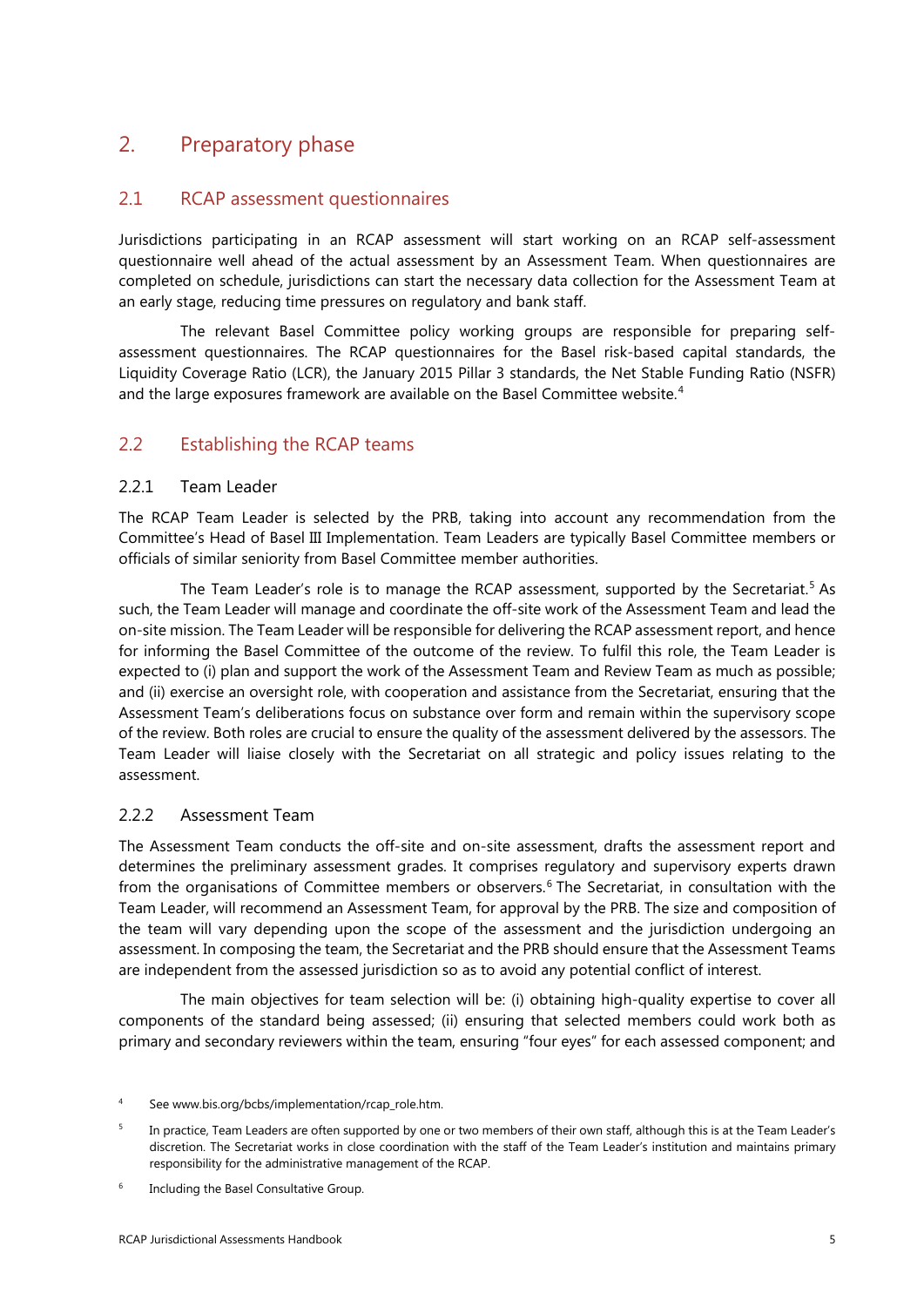(iv) achieving appropriate geographic diversity and, where possible, language skills to assist in verifying any translations provided. Once the team is selected, it will be formally approved by the PRB.

To help in the selection of assessors and ensure continued availability of high-quality experts, the Secretariat maintains a roster of experts. The Secretariat will periodically ask the SIG, the Basel Consultative Group and other relevant working groups to update the roster to ensure that the appropriate expertise is available for upcoming assessments. All Committee members are expected to provide resources to support RCAP assessment work.

#### 2.2.3 Review Team

Alongside the establishment of the Assessment Team, the PRB will also set up a Review Team for each assessment, typically comprising four members. The Review Team will be drawn from the SIG and other Committee working groups (notably the Policy Development Group, or PDG), and will also include a senior member of the Secretariat.[7](#page-9-0) The Secretariat and the PRB should ensure that reviewers are independent from the assessed jurisdiction and Assessment Team members.

The Review Team reviews the draft report before it goes to the PRB for final review. The Review Team also reports to the SIG when the SIG is informed by the Team Leader about material findings or policy issues arising from the RCAP assessment. During the assessment, the Review Team can be consulted on interpretative issues. If the Assessment Team and the Review Team cannot reach a common understanding, the issue is escalated to the PRB.

#### 2.2.4 Peer Review Board

The PRB comprises the Chair of the Basel Committee, the Chair of the SIG and the Committee's Secretary General. However, in the case that more than one of these members has an actual or potential conflict of interest with the jurisdiction being assessed, a separate Peer Review Board will be established. This will generally comprise Basel Committee members with no link to the jurisdictions being assessed.

The PRB supervises the assessment process and approves the RCAP Team Leaders, Assessment Teams and Review Teams. In approving the teams, the PRB ensures that they enjoy independence with respect to the assessed jurisdiction.

During the assessment, the PRB can be consulted on issues related to assessment methodology. If needed, the PRB can propose amendments to the assessment methodology to the SIG for review and approval for submission to the Basel Committee. Interpretative issues can also be escalated to the PRB by reference of the Head of Basel III Implementation.

The PRB approves the submission of the assessment report to the Basel Committee.

#### 2.2.5 Secretariat support

Each RCAP assessment will be supported by the Basel Committee Secretariat. Member(s) of the Secretariat support the Team Leader, the Assessment Team and the Review Team as well as the authorities in the jurisdiction being assessed.

In addition, the Committee's Head of Basel III Implementation should work closely with the relevant authorities and the Team Leader on the RCAP scope and the strategic and policy issues as they may arise so as the assessment progresses smoothly and maintains its rigour. To avoid any conflict of interest, the Head of Basel III Implementation does not take part in the validation effort by the Review Team or the PRB. This individual's role is to act as a facilitator between the RCAP assessment team and the

<span id="page-9-0"></span><sup>&</sup>lt;sup>7</sup> Typically a Deputy Secretary General, though, to avoid any conflict of interest, not the Head of Basel III Implementation. See also Section 2.2.5.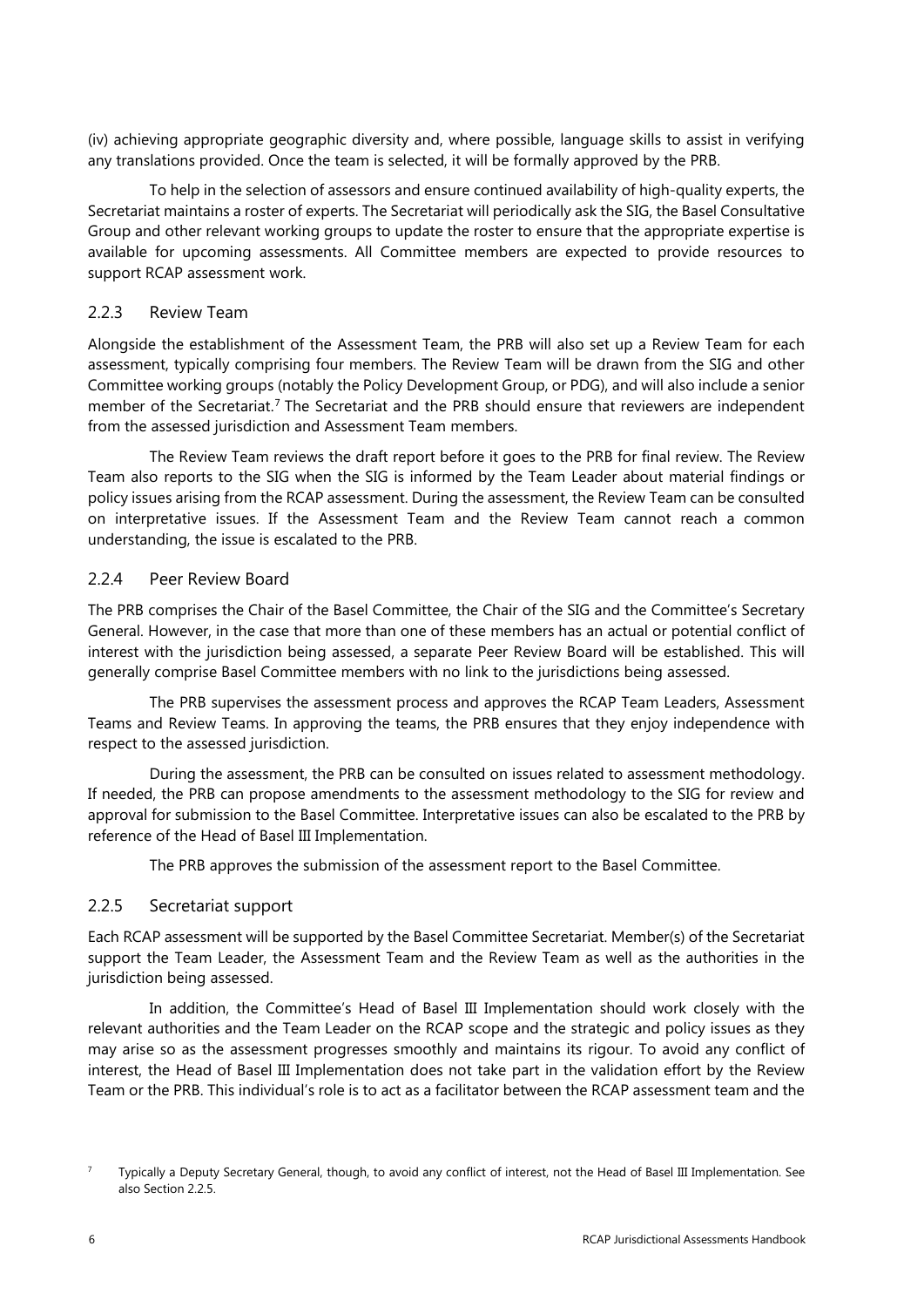assessed jurisdiction, to help ensure the consistency and completeness of each RCAP, and to assist on technical or policy matters as they may arise. The Head of Basel III Implementation also supports the PRB.

## 2.3 Confidentiality arrangements

The Assessment Team, Review Team, SIG and PRB will follow the confidentiality arrangements of the Committee. Preliminary assessment findings and grades are particularly sensitive and should be treated as confidential until they have been discussed and approved by the Committee. The Assessment Team, Team Leader and any members of staff of the Team Leader's organisation supporting the assessment (Supporting Members) will be subject to a specific RCAP confidentiality agreement that is agreed with the assessed jurisdiction.

## 2.4 Scoping Note: agreeing the scope and time line

The Team Leader and the assessed jurisdiction will agree on a Scoping Note before the start of the assessment work. This Note specifies the scope of the assessment (ie the standards and RCAP components to be assessed), any specific details of the assessment process not covered by the general RCAP methodology, the sample of banks to be used for materiality testing and the time line. The Scoping Note is shared with the PRB and the Review Team for information.

The documents to be assessed for each RCAP are listed in Sections 6–10. These generally include the relevant Basel standards and associated published Frequently Asked Questions (FAQs). The Basel standards are assessed line by line. FAQs are used only to clarify the intention and interpretation of the standards where the original text is unclear. They are not assessed in isolation. Therefore, an FAQ cannot be cited as the sole source of a deviation, but rather is assessed only in conjunction with the relevant Basel text that it clarifies. Similarly, direct implementation of an FAQ in domestic regulations is not treated as super-equivalent. Section 2.6 describes the process for assessing revised Basel standards where a jurisdiction has implemented a more recent Basel standard in advance of the implementation deadline.

The scope of the assessment may also include items listed for follow-up in earlier RCAP assessments, or other components that an assessed jurisdiction wishes to be reviewed again (eg if it has made several changes to improve the compliance of its regulations). Generally, all items listed for followup in previous assessment reports should be included in the scope of subsequent assessments (see Section 5.2.1). This should be discussed by the Team Leader and the assessed jurisdiction at an early stage, to ensure that Assessment Teams have the appropriate expertise.

Normally, the sample of banks should constitute a minimum of 60% of the banking assets<sup>[8](#page-10-0)</sup> of the banks in the jurisdiction that are subject to the Basel standard (or standards) under review (eg the Basel risk-based capital framework). The focus of the Basel framework is on internationally active banks, and therefore, the materiality assessment should, in principle, cover the internationally active banks in the jurisdiction. However, other banks may also be included, for instance domestic systemically important banks (D-SIBs). The sample should be representative of the various types of bank operating in the jurisdiction. The Secretariat may make recommendations on the choice of coverage of banks in a manner that will avoid potential selection bias on the part of the Assessment Team or the jurisdiction being assessed.

A high-level time line for a typical RCAP assessment is provided in Table 1. Each RCAP generally starts around nine months before the publication of the report, with roughly three months in each of the

<span id="page-10-0"></span><sup>&</sup>lt;sup>8</sup> For this purpose, banking assets includes both on-balance sheet and off-balance sheet assets. The relevant measure will be total exposures as calculated for the purpose of complying with the Basel leverage ratio standard.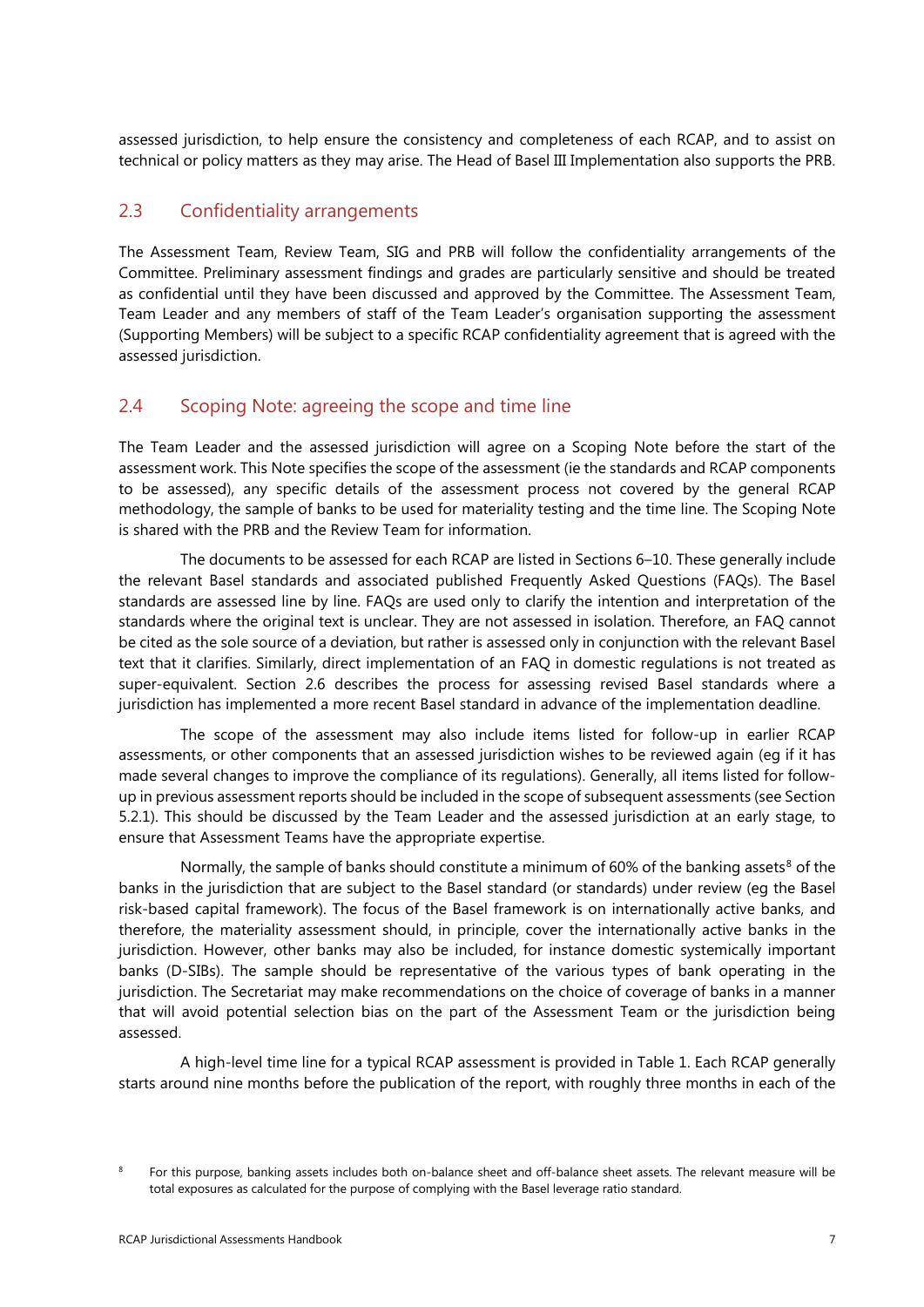preparatory, assessment and review phases. The month in which publication is planned is made public on the Committee's website and in implementation progress reports to the G20 and FSB.

The detailed time line for each assessment will be formulated by the Team Leader and the Secretariat in agreement with the assessed jurisdiction. An important aspect of this is the cut-off date. The Assessment Team will take into account regulations and rectifications, provided that these are issued before the assessment's cut-off date. The cut-off date should ensure that there is sufficient time for Assessment Teams to assess the consistency of the finalised regulations before submitting the report to the Review Team.

Adjustments may be required to the time line as the assessment progresses. Minor adjustments can be agreed between the Team Leader and the assessed jurisdiction. The process for handling longer delays is set out in Section 2.5. Jurisdictions whose regulations are not published in English should also take into account the time needed to prepare translations, particularly during the preparatory phase.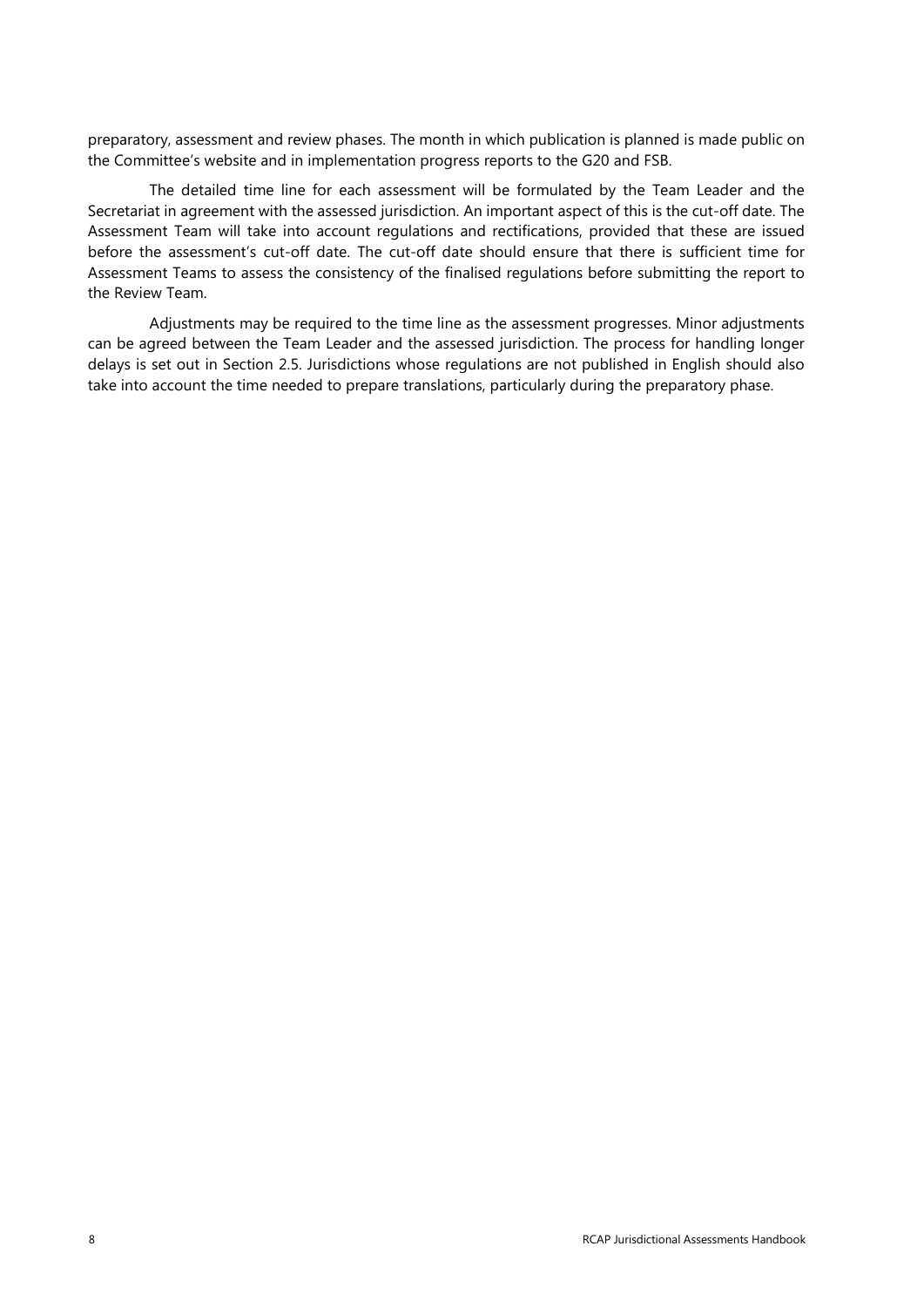#### Illustrative assessment timeline Table 1 and the Table 1 and Table 1 and Table 1

| Initiator                                       | Activity                                                                                                                                                                                                                                                                                                                                                                                                                                                                                       | Time to RCAP<br>publication |
|-------------------------------------------------|------------------------------------------------------------------------------------------------------------------------------------------------------------------------------------------------------------------------------------------------------------------------------------------------------------------------------------------------------------------------------------------------------------------------------------------------------------------------------------------------|-----------------------------|
| PRB                                             | Selection of Team Leader (see Section 2.2.1)                                                                                                                                                                                                                                                                                                                                                                                                                                                   | 12-9 months                 |
| Team Leader and<br>Secretariat                  | Establishing the Assessment Team and a Review Team (see Sections 2.2.2 and<br>$2.2.3$ ).                                                                                                                                                                                                                                                                                                                                                                                                       | 9 months                    |
| Secretariat                                     | Draft the Scoping Note (see Section 2.4). The Scoping Note is discussed and<br>agreed between the Team Leader and the assessed jurisdiction and<br>transmitted to the Review Team and the PRB for information.                                                                                                                                                                                                                                                                                 | 9-6 months                  |
| Assessed jurisdiction                           | Submit the completed RCAP assessment questionnaire, data and information<br>on self-identified gaps to Secretariat (see Section 2.1).                                                                                                                                                                                                                                                                                                                                                          | 8-6 months                  |
| Assessment Team<br>and assessed<br>jurisdiction | Off-site assessment by Assessment Team (see Section 3.1). Exchange between<br>the Assessment Team and the assessed jurisdiction on technical matters.                                                                                                                                                                                                                                                                                                                                          | 6-4 months                  |
| <b>Assessment Team</b>                          | Team meeting to discuss and agree preliminary findings.<br>Subsequently, first draft of the assessment report prepared by the<br>Assessment Team on the state of regulatory regime; material/policy/special<br>issues discussed by the Team Leader with the jurisdiction and the Head of<br>Basel III Implementation; additional data and information requests sent to the<br>jurisdiction. If required, Team Leader informs or discusses emerging issues<br>with the Review Team and the PRB. | 6-4 months                  |
| Assessed jurisdiction                           | Additional data, information and clarifications sent to Assessment Team.                                                                                                                                                                                                                                                                                                                                                                                                                       | $4-3.5$ months              |
| <b>Assessment Team</b>                          | Off-site work and report drafting continues.<br>On-site assessment (see Section 3.2). Draft RCAP report and its findings along<br>with the preliminary assessment grades discussed and presented. Draft report<br>left for comments with the jurisdiction.                                                                                                                                                                                                                                     | $3.5-3$ months              |
| Assessed jurisdiction                           | Feedback provided on draft report.<br>Cut-off date. Deadline for any changes to regulations.                                                                                                                                                                                                                                                                                                                                                                                                   | $3-2.5$ months              |
| <b>Assessment Team</b>                          | Draft report revised and circulated to the Review Team for comments.                                                                                                                                                                                                                                                                                                                                                                                                                           | $2.5 - 2$ months            |
| <b>Review Team</b>                              | Review report and provides feedback to Team Leader and Assessment Team<br>(see Section 4.1).                                                                                                                                                                                                                                                                                                                                                                                                   | $2-1.5$ months              |
| Team Leader and<br>Secretariat                  | RCAP report finalised by the Team Leader. Submitted by the Secretariat for<br>review by SIG and clearance by the PRB (see Sections 4.1 and 4.2).                                                                                                                                                                                                                                                                                                                                               | 1 month                     |
| Secretariat                                     | Views and recommendations by SIG are shared with the PRB (see Section 4.1).                                                                                                                                                                                                                                                                                                                                                                                                                    | $1-0.5$ months              |
| Secretariat                                     | Report submitted to the BCBS for discussion and approval (see Section 4.2).                                                                                                                                                                                                                                                                                                                                                                                                                    | 0.5 months                  |
| <b>Basel Committee</b>                          | Report published. Secretariat to follow up on progress (see Section 5).                                                                                                                                                                                                                                                                                                                                                                                                                        | 0 months                    |

# 2.5 Principles and process for handling delays to an RCAP jurisdictional assessment report

Since the adoption of the RCAP, there have been a limited number of situations in which a Committee discussion of a draft jurisdictional assessment report has been delayed beyond the timetable agreed in the Scoping Note to accommodate domestic circumstances. Ordinarily, when there is no delay, amendments that are made after the scheduled cut-off date should be monitored via the RCAP assessment follow-up programme (see Section 5.2.2). In these cases, such amendments do not affect the published assessment findings. In exceptional cases, however, a small delay can materially improve the prudential outcome.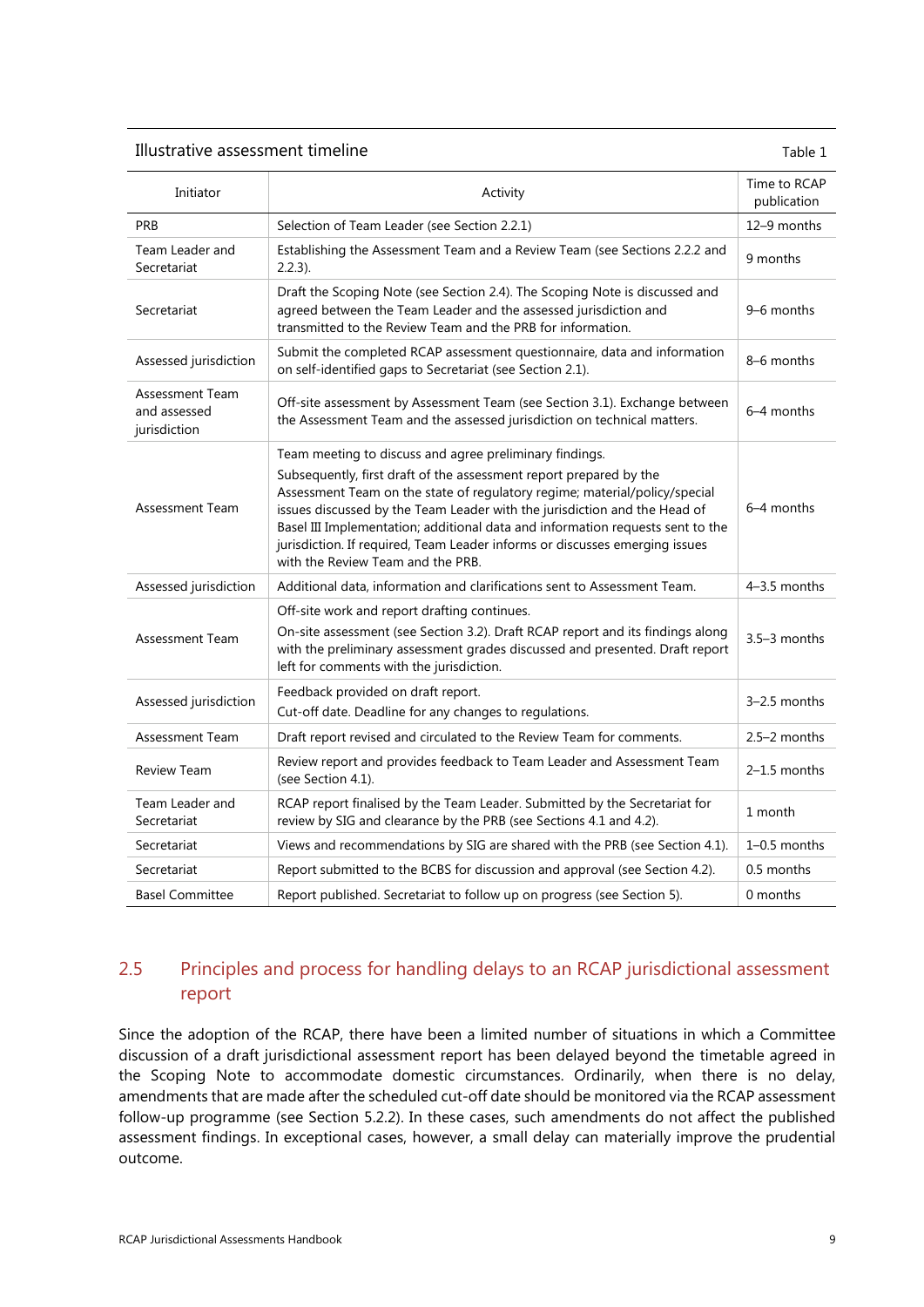When a member jurisdiction plans to amend its domestic regulations but cannot do so in the scheduled expected timeframe, or faces extreme and unforeseen challenges in completing the RCAP assessment in the time scheduled, the member can formally request a delay in the cut-off date and the date for submission of the assessment report to the Committee. Responsibility for recommending a delay to the Committee rests with the PRB. The principal considerations the PRB should take into account are:

- Promoting better outcomes: would the proposed amendments be binding, lead to a materially better prudential outcome and promote full and consistent implementation of the Basel framework?
- Making a case for a delay: is there a sufficiently strong and specific reason for a delay related to local circumstances such as the complex nature of the proposed amendment, of institutional factors or of rule-making processes? Are there compelling reasons why it would be better for these amendments to be made before the cut-off date as opposed to afterwards?
- Limiting the delay and the scope of the amendments: ordinarily, the extension of the assessment cut-off date and the consequent delay in a Committee discussion should be limited to one quarterly Committee meeting cycle. Can the proposed amendments be achieved without significantly broadening the scope of the assessment?
- Meeting public commitments: can a delay sufficient to achieve a materially better prudential outcome be granted without breaching any public commitments made by the Committee?

#### 2.6 Approach for assessing revised Basel standards

When a jurisdiction has implemented the revised Basel standard, or expects to finalise its implementation by the cut-off date of the assessment, it can request the assessment to be based on the revised Basel standard instead of the existing (and to-be-superseded) Basel standard.

Once the agreed implementation deadline of a revised Basel standard has passed, the jurisdictional RCAP assessments will automatically be based on the revised Basel standard. Basel standards that are under revision or in consultation will not be part of the scope of a jurisdictional RCAP assessment.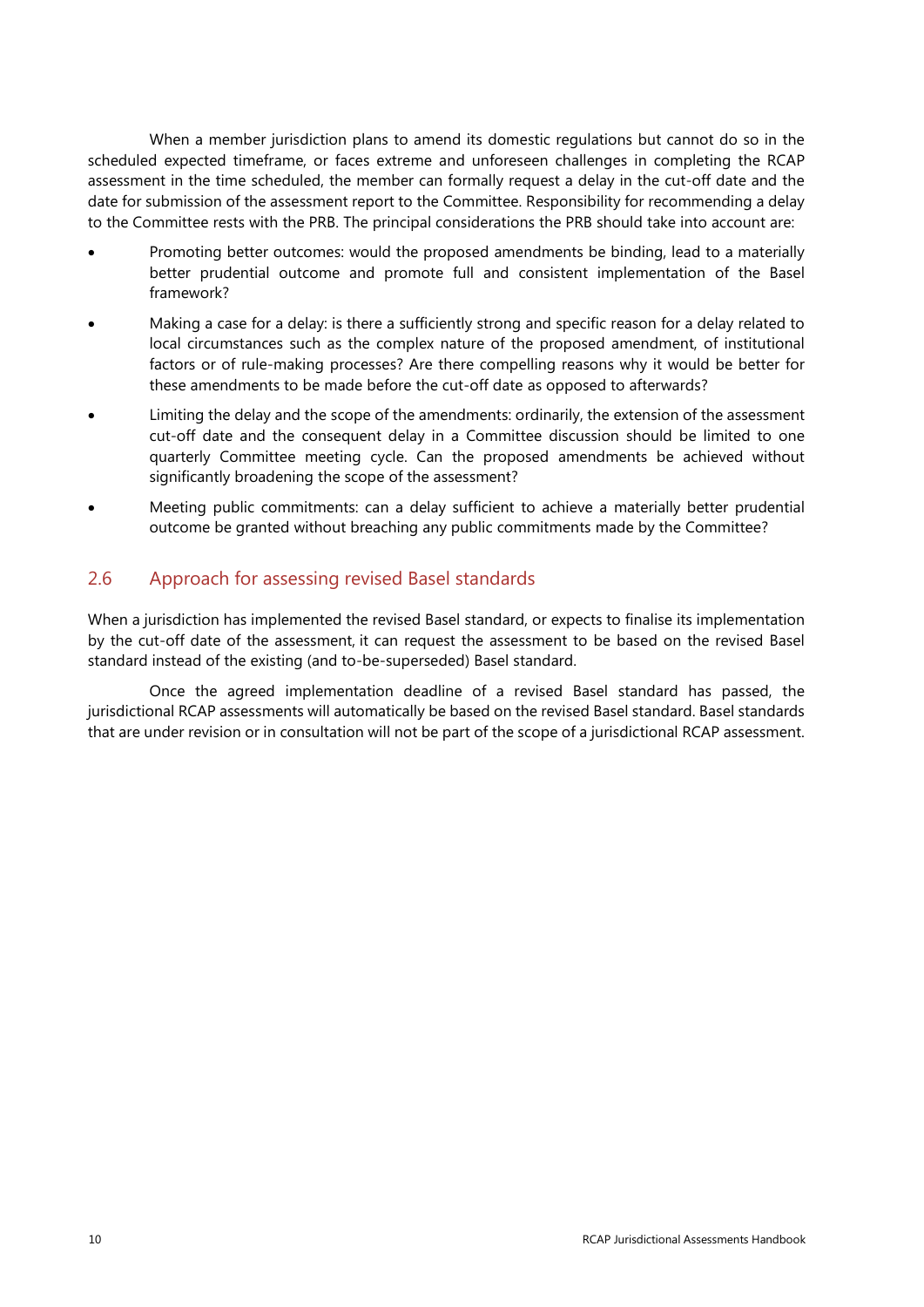# <span id="page-14-0"></span>3 Assessment phase

The role of the Assessment Team is to assess a jurisdiction's compliance with Basel standards. Individual assessors review specific areas, based on their respective expertise, which feeds into an overall assessment of compliance for the respective jurisdiction. Assessors work based on a four-eyes principle (ie two Assessment Team members covering the same area, one acting as primary reviewer and the other as a secondary reviewer). Assessors will interact with officials in the assessed jurisdiction, especially during the on-site assessment. The Assessment Team is collectively responsible for proposing grades for individual components and the overall grade. Assessment Team members will be responsible for delivering highquality input for the RCAP assessment report. The work of the Assessment Team will be coordinated by the Team Leader with the assistance of the Secretariat.

#### 3.1 Off-site assessment

A process for rigorous off-site review is based on work undertaken by primary and secondary assessors and active use of conference calls and face-to-face discussions to ensure interaction among the Assessment Team members.

The RCAP uses a limited four-eyes review principle. The primary assessor will identify those parts of the domestic rules that are clearly compliant with the Basel standards while seeking to identify, without further evaluation, those parts that are super-equivalent, and to identify for further consideration those parts that may be sub-equivalent. When considering whether a provision is sub-equivalent, the primary assessor should apply a high standard of proof: anything not clearly compliant or super-equivalent should be flagged. The second assessor focuses on the work of the primary assessor and does not normally need to review the domestic regulation in its entirety. The second assessor reviews the list of potential gaps and considers whether any items should be removed. As an example: the language differs between the local and Basel texts, but the local text achieves the same outcome (or close enough to the same outcome to make no practical difference). The second assessor's work should result in a shorter list of potential subequivalences. This list is what goes back to the jurisdiction for further analysis and data collection. The primary assessor should take the lead on determining the data necessary, where relevant, to estimate the materiality of a divergence. The secondary assessor should assist, particularly for those items considered potentially material and on issues requiring the use of expert judgment. At this stage, assessors are encouraged to err on the side of including issues and seeking further clarification where they are unsure.

The four-eyes review process should ensure that the focus of the RCAP is to identify substantive issues rather than narrow wording differences. Assessors should pay careful attention that findings are clearly substantiated and explained in the report, and supported by data where available. Assumptions used to underpin the materiality assessment should be carefully explained. While a word-for-word comparison can be the starting point of the assessment – as differences in the choice of words may have a material effect – assessors should also take a step back and consider not only whether the assessed jurisdiction achieves the goals of the text but also the practical effect of deviations and the broader context of the assessment. Questions that assessors should ask themselves include notably: "Is the wording difference expected to lead to a substantially different outcome in practice?" and "How substantial is the impact compared with other findings in the assessment and in previous RCAP assessments?".

Maintaining a focus on substance over form should be a key element of the Team Leader's role during the assessment. Also, the Review Team could be asked by the PRB to provide an opinion specifically on how this guidance to focus on substance has been met and is reflected in the draft RCAP report, eg by considering the proportionality between the identified deviations and the grades and whether the assessment is balanced and sufficiently supported by analysis and consistent with previous assessments.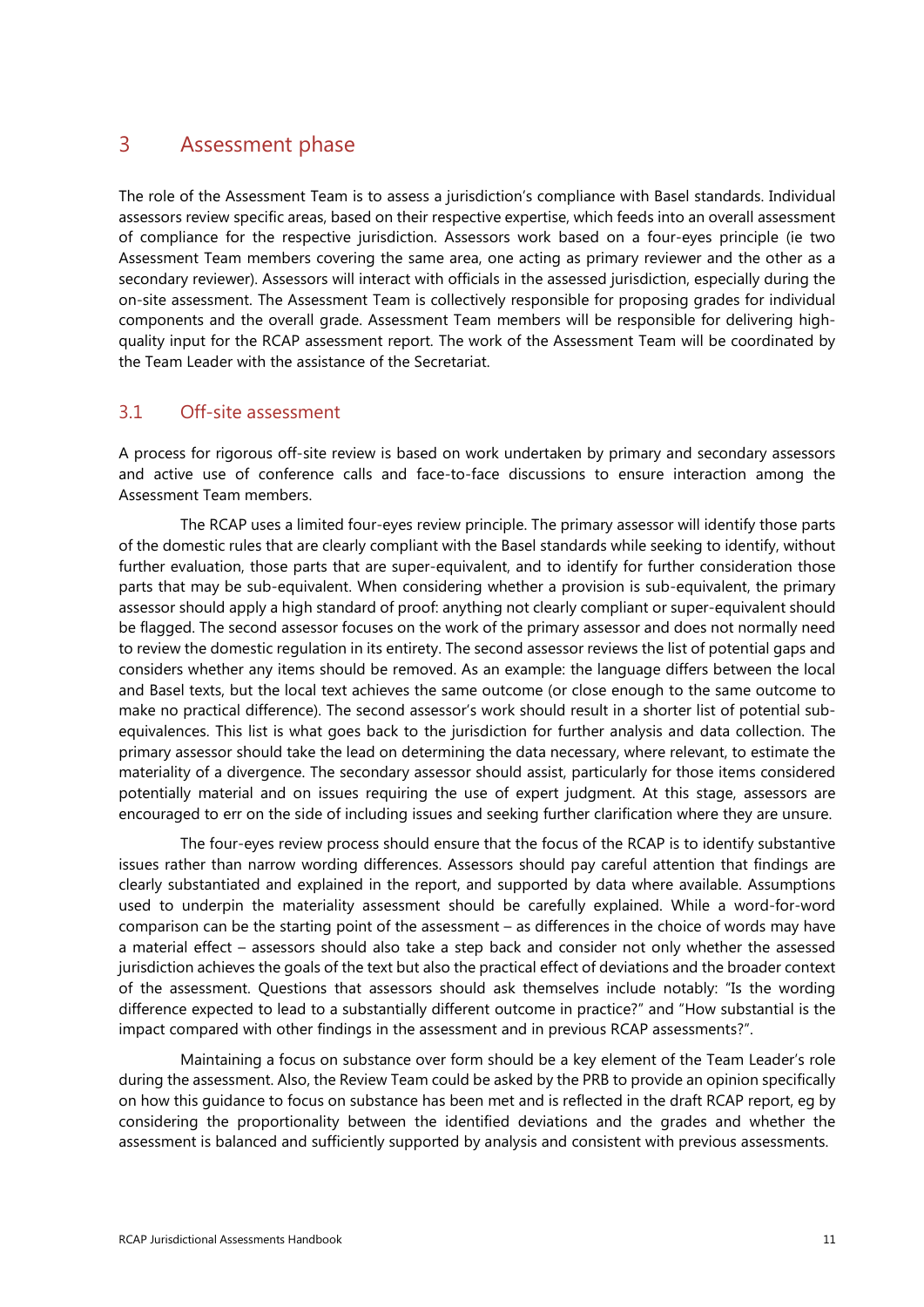Typically, one physical meeting of the Assessment Team takes place ahead of the on-site visit. While the Team Leader and the Assessment Team should consider a work mode that is as efficient as possible using e-mail, teleconferences, videoconferences or other virtual meetings, and carefully consider whether there is a need for such a team meeting, it should be ensured that the decision *not* to organise a face-to-face meeting would not have detrimental effects on the efficacy, quality and consistency of the assessment.

The off-site assessment should, at a minimum, result in a tentative list of deviations, additional data and clarification requests to be sent to the assessed jurisdiction for discussion ahead of the on-site assessment.

### 3.2 On-site assessment

On-site reviews are the best way of obtaining a correct understanding of issues related to the adoption and implementation of Basel standards identified during the off-site assessment. They involve face-toface exchanges with relevant experts and the authorities responsible for the transposition of Basel provisions into domestic regulations. As a general principle, on-site reviews are expected to be conducted as part of jurisdictional assessments. They may also be used in cross-jurisdictional assessments.

The length and content of each on-site review should be determined according to the complexity of the domestic implementation and the materiality of the issues identified. Domestic banking regulators and supervisors are expected to be the main counterparts of the Assessment Team during the on-site assessment. Meetings with other relevant parties (including the finance ministry or treasury, other regulatory agencies, industry representatives, accounting representatives, rating agencies or analysts) may also take place to ensure that the Assessment Team collects a broad range of views and develops a sound understanding of local regulatory requirements and implementation issues. Meetings with the banking industry should take place if possible without the participation of representatives of the domestic authorities. The purpose of these industry meetings typically includes:

- discussing issues that could materially impact the quality and sustainability of implementation (these will be driven by off-site work by the Assessment Team and should not be bank-specific);
- understanding the integrity of the implementation process in the jurisdiction and the readiness of the industry;
- giving the industry an opportunity to exchange views on the broader Basel framework and any unintended hurdles in implementation (including issues relating to a lack of clarity of Basel provisions); and
- informing the judgment of the Assessment Team on the materiality of issues where data are not available or where deviations are not quantifiable.

#### 3.3 Assessment methodology

The general principles underlying the assessment methodology are set out below.

- The jurisdictional assessments focus on reviewing the content of domestic regulations. The assessment of compliance with the Basel rules will be based on:
	- a comparison of domestic regulations with the international agreements to identify if all the required provisions of the Basel standards have been adopted (completeness of the regulations); and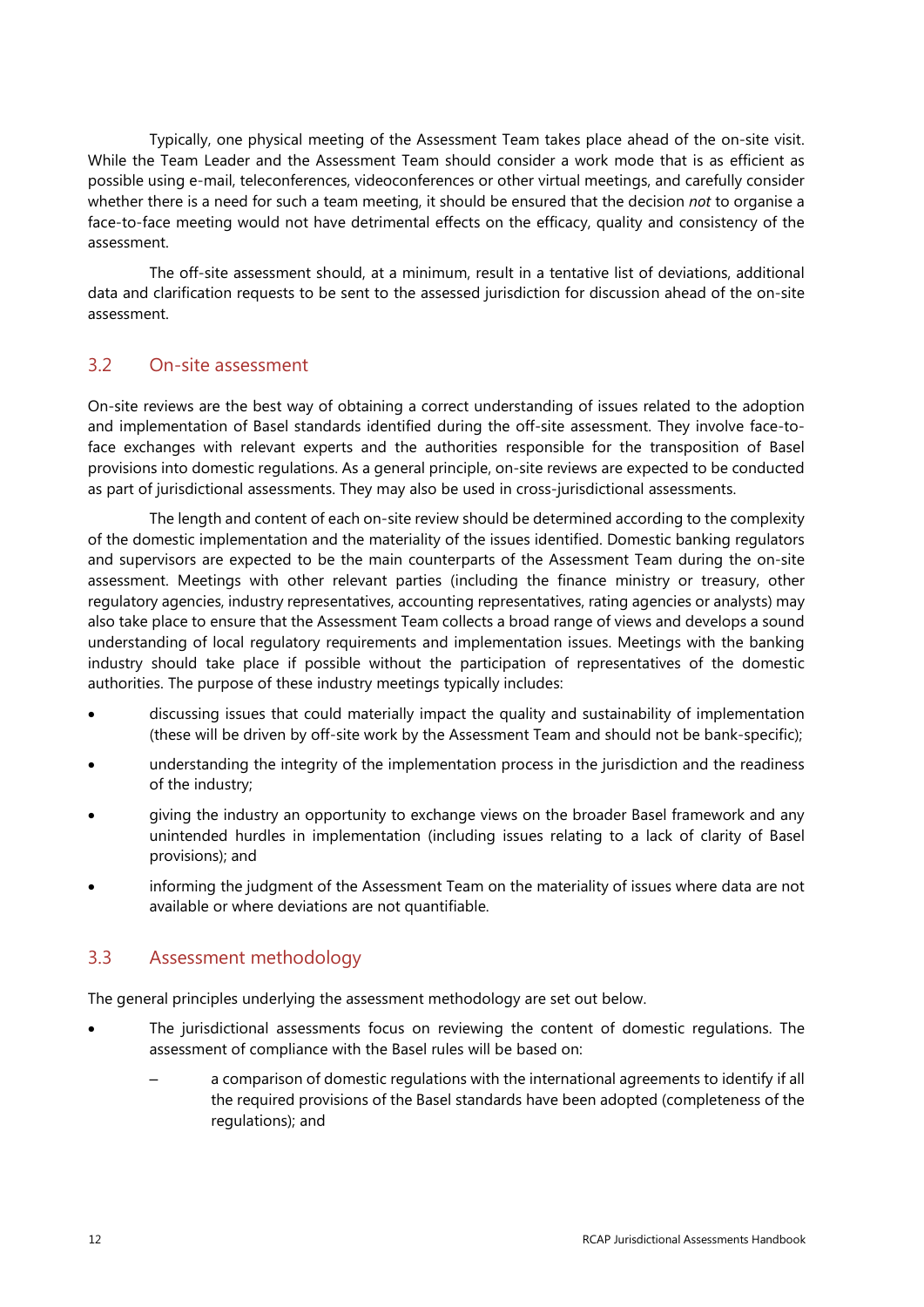- notwithstanding the form of local requirements, whether there are any differences in substance between the domestic regulation and the Basel rules (consistency of the regulations).
- The assessment is not a word-for-word comparison. The objective is to ensure that substance of the specific Basel provision under review exists somewhere in the domestic regulation. That is, while a word-for-word comparison can be the starting point of the assessment – as differences in the choice of words may have a material effect – assessors should also take a step back and consider not only whether the assessed jurisdiction achieves the goals of the text but also the practical effect of deviations and the broader context of the assessment.
- The Assessment Team should focus on regulatory matters within the supervisory scope of the review. There are many prerequisites for effective supervision, as set out in the principles and preconditions in the Basel Committee's *Core principles for effective banking supervision*. [9](#page-16-0) The Assessment Team should not assess these factors nor make judgments outside the scope of the review (eg judgments on the underpinning of national legal systems) in reaching a view on compliance of domestic regulations with Basel standards.
- Consistent with the scope of the jurisdictional assessments, the Assessment Team is not expected to verify the actual implementation by banks if a regulation is prima facie compliant with the Basel provision.
- When a gap or difference is identified, a key driver for assessing compliance will be its materiality and impact. The component grades and overall grade are based on the aggregate impact of (i) all deviations that are considered currently or potentially material; and (ii) all non-material deviations where the impact has been quantified. It is the impact of the deviations on the reported metrics at the component level rather than their number that determines the grade.
- The assessment will seek to clarify the rationale for any identified gaps and differences between the domestic provisions and the corresponding Basel rules, with a view to ensuring a clear understanding of the specificities and drivers of local implementation. This will help stakeholders view the assessment in its proper perspective. However, these elements are not taken into account when assessing compliance beyond the scope of national discretion already specified within Basel standards.
- If a single deviation affects several components (eg outflows and inflows in the RCAP-LCR or scope of application and definition of capital in the RCAP-Capital), the Assessment Team may judge that it affects the grading of both components. Alternatively, it may be reflected in the most affected component. In such situations, the team's judgment should be explained clearly in the assessment report.
- Domestic measures that are stricter than the minimum Basel requirements are fully in line with the nature of the international agreements, which are intended to set minimum requirements, and will therefore be considered as compliant. However, they will not be considered to compensate for inconsistencies or gaps identified elsewhere.
- A distinction can be made between assessment findings, such as deviations and gaps, and observations. Observations highlight certain special features of the regulatory implementation of the Basel standards in the assessed jurisdiction. Observations are presented separately in the assessment report for contextual and informational purposes. They do not indicate subequivalence, but are considered compliant with the Basel standard and do not have a bearing on the assessment outcome.

<span id="page-16-0"></span>Available at [www.bis.org/publ/bcbs230.htm.](http://www.bis.org/publ/bcbs230.htm) Assessments of the implementation of the core principles and preconditions are conducted primarily by the International Monetary Fund and the World Bank.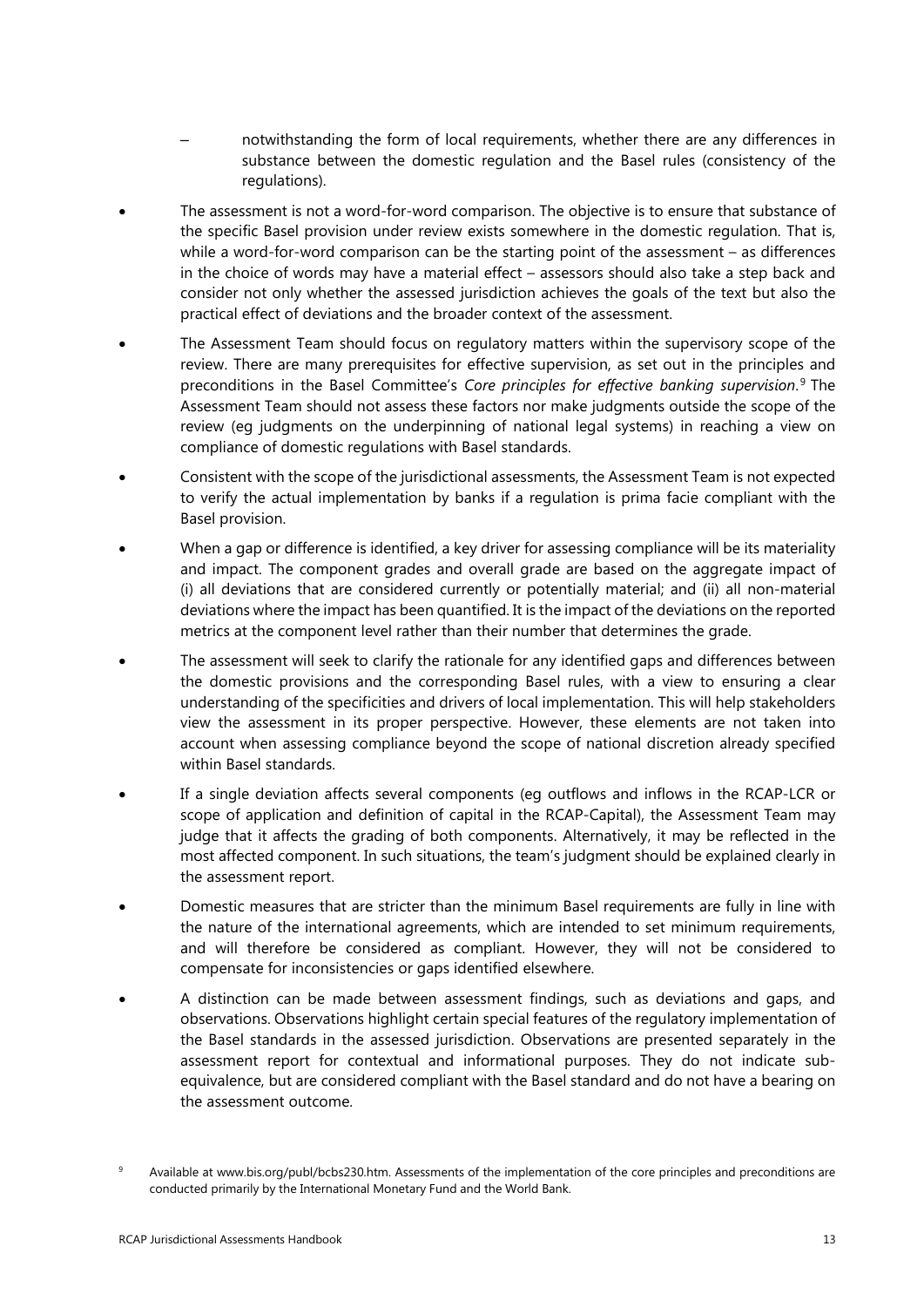## 3.4 Bindingness of regulatory documents

As noted above, the jurisdictional peer reviews assess to what degree domestic regulations in each member jurisdiction are aligned with the minimum requirements defined by the Basel Committee. Laws and regulations provide a framework to set and enforce prudential requirements for banks. While legal and regulatory structures differ across jurisdictions, the general expectation is that Basel minimum prudential standards are implemented through laws and regulations that are legally binding and can be enforced effectively. It is important that these laws and regulations are clearly distinguishable from instruments used to provide guidance to which banks might not have to strictly adhere.

For the purpose of RCAP assessments, the regulations being assessed should encompass all domestic laws, regulations, rules, guidelines or any other documents implementing the Basel standards and deemed by law or in practice as binding on banks and the supervisory authorities. The list below defines criteria for the eligibility of instruments in RCAP assessments. The criteria aim to establish the legitimacy and "bindingness" of the instruments implementing the regulatory regime.

- 1. The instruments used are part of a well defined, clear and transparent hierarchy of a legal and regulatory framework.
- 2. They are public and easily accessible.
- 3. They are properly communicated and viewed as binding by banks and supervisors.<sup>[10](#page-17-0)</sup>
- 4. They would generally be expected to be legally upheld if challenged and are supported by precedent. [11](#page-17-1)
- 5. Consequences of failure to comply are properly understood and carry the same practical effect as for the primary law or regulation.<sup>[12](#page-17-2)</sup>
- 6. The regulatory provisions are expressed in clear language that complies with the Basel provisions in both substance and spirit.
- 7. The substance of the instrument is expected to remain in force for the foreseeable future.

Key elements of Basel standards should be implemented through laws and regulations. Only interpretative issues and clarifications should be conveyed via FAQs, supervisory guidance or other ad hoc instruments. Assessments will be based, whenever possible, on the final domestic regulations implementing the Basel standards. If a jurisdiction is still implementing parts or all of the standard during the assessment phase, the Assessment Team can assess draft regulations being considered as part of the domestic rule-making process. However, the regulations must be in place by the cut-off date to be eligible for the RCAP assessment.

Where a jurisdiction makes rectifications during an assessment to align its standards, the regulations must also be enacted by the cut-off date. Generally, such rectifications should also apply to financial institutions no later than the cut-off date. However, where the authorities in the assessed jurisdiction consider it necessary to allow a short transitional period for banks to implement the

<span id="page-17-0"></span><sup>&</sup>lt;sup>10</sup> For the purpose of RCAP assessments, the Assessment Team should consider whether the regulated community believes that failure to comply would risk the regulator's general displeasure and/or imply a specific sanction for non-compliance.

<span id="page-17-1"></span> $11$  In certain jurisdictions the principles of administrative law and their application to the circumstances of adoption of the particular instrument will determine whether that instrument would be upheld by a court or not (eg has the regulatory body exercised its powers properly? Has it taken into account all relevant circumstances and disregarded irrelevant circumstances?).

<span id="page-17-2"></span><sup>&</sup>lt;sup>12</sup> In certain situations, it may not necessarily undermine the binding nature of the instrument if the regulator nevertheless takes action that is inconsistent with it, for example in the case of a supervisory discretion that is allowed by the Basel framework. In such cases, the Assessment Team must judge whether the regulator has applied the instrument in the spirit of the Basel framework.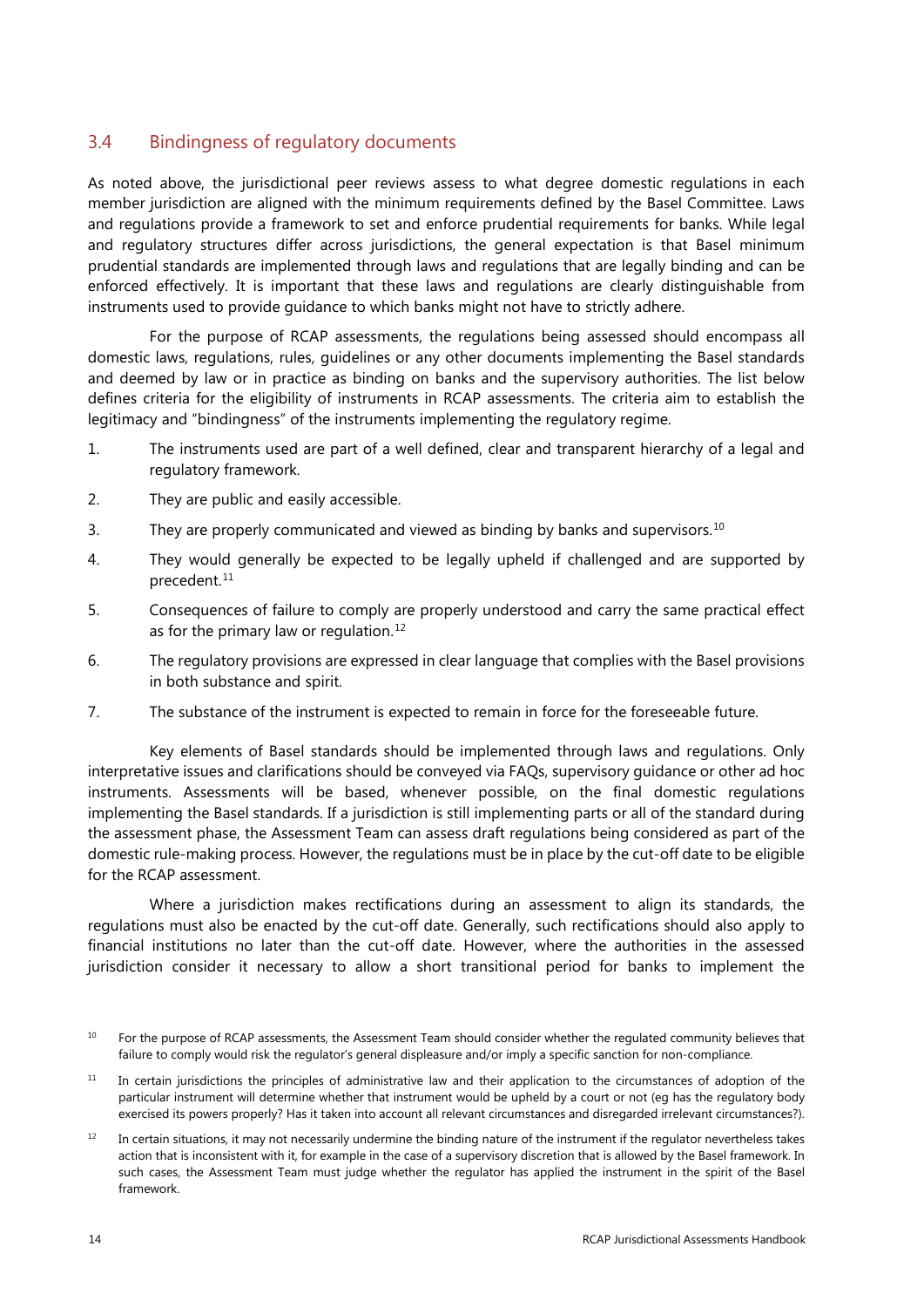amendments, this will not prevent the revised regulations being taken into account for the RCAP assessment. Such delays should in principle not exceed six months.

For RCAP purposes, the assessed jurisdiction should provide information, with its self-assessment, on the hierarchy of legal and regulatory instruments and the ways in which they are used. In arriving at its assessment, assessors will seek additional feedback from relevant third parties to evaluate the status of instruments other than laws and regulations. Assessment Teams can rely on the assessments of bindingness made in previous RCAP assessments where there has been no change to a jurisdiction's legal framework and where the same instruments are used.

#### 3.5 Materiality assessment

The basis of materiality assessment of identified deviations is the impact on the reported prudential metrics of the RCAP sample banks (see Section 2.4). Materiality can be interpreted along two dimensions: (i) confidence in banks' prudential ratios (financial stability dimension); and (ii) an adequate calculation of these ratios by internationally active banks (level-playing-field dimension). In addition, a view on materiality can be formed that is time-independent to ensure that the assessment is robust over time. This implies that teams should consider that the materiality of gaps can change over time, driven by factors such as refinements to the regulatory regime, the economic cycle, financial trends, and shifts in banking practices such as from standardised to advanced regulatory approaches.

The Assessment Team should classify any identified gaps as quantifiable or non-quantifiable deviations. Quantifiable deviations are those whose materiality can be estimated in quantitative terms. The impact of non-quantifiable deviations is estimated using expert judgment. Assessment Teams are expected to be as consistent as possible in assessing materiality across both quantifiable and nonquantifiable deviations. The assessment will consider both the current impact and consequences and the potential impact in the future.

In areas where quantitative evidence is lacking, or is of doubtful relevance or quality, or where the Assessment Team believes it is appropriate to take local circumstances into account, or when gaps are potentially material even when they are not currently material, judgment will be crucial. In these cases, the Assessment Team is expected to adopt a conservative view. This principle applies to all materiality assessments, whether quantifiable or not, and whether considering current or potential materiality.

#### 3.5.1 Quantifiable deviations

Where a deviation is quantifiable, Assessment Teams should calculate the effect of the deviation on the reported prudential metrics relevant for the standard being assessed. For example, an RCAP-Capital assessment will estimate the effect on reported capital ratios and risk-weighted assets (RWAs).

In general, for quantifiable deviations, bank-specific data will be requested to support the analysis of materiality. The data should reflect the full implementation of the Basel standards and should not take into account phase-in arrangements. Where local regulations are assessed to be in line with the Basel rules, there is no requirement to provide data for materiality testing. Likewise, where the domestic regulations impose requirements on banks over and above the requirements in the Basel text, the provision of supporting data is optional.

In some cases, data limitations can hamper the materiality assessment of quantifiable gaps. Where a direct estimate of the impact is not possible, the Assessment Team should make every attempt to assess materiality based on proxies such as the level of exposure to the affected asset class, the number of banks engaged in specific business activities, data from public sources, impact studies or other similar information made available by the assessed jurisdiction. Teams are encouraged to use their collective expertise to form a best-efforts estimate of the impact on the prudential ratios of banks. This would allow the RCAP to put together a view on quantifiable gaps that is as consistent as possible.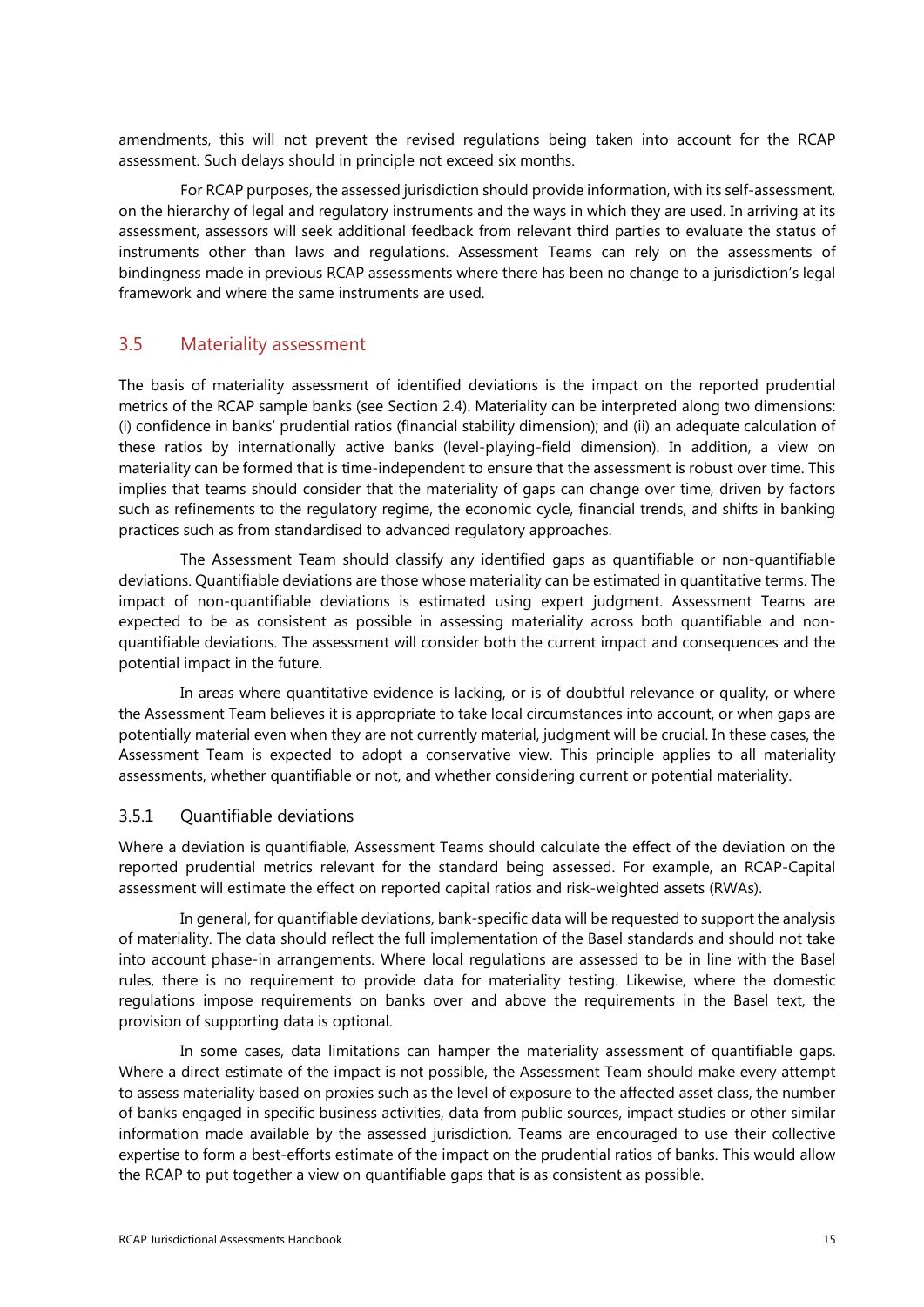#### 3.5.2 Non-quantifiable deviations

Non-quantifiable deviations can be either deviations that are potentially quantifiable for which there is insufficient data to make a quantitative estimate or deviations that are inherently non-quantifiable. Some aspects of the Basel framework are not quantifiable by nature. For instance, gaps in Pillar 1 involving areas relating to governance around the use of internal models, or gaps in Pillar 2 or Pillar 3 would fall into this category. The materiality of such gaps should be assessed based on the degree of uncertainty these gaps are likely to cause, at present or in the future, regarding the accuracy of the capital measurement process and/or the quality of risk management when that is relevant. For instance, in the case of Pillar 2, the materiality of risks not captured under domestic regulations should be judged within the context of their importance for financial stability and the level playing field.

An assessment of non-quantifiable deviations and their impact is based largely on the subjective judgment of Assessment Teams. The following considerations should be kept in mind when assessing such deviations, as well as the grade definitions given in Section 3.6.1.

- Scope of the deviation, eg in terms of portion of capital instruments affected (relative to total capital), extent of exposures affected, number of parameters affected or business lines involved.
- Number and type of banks impacted by the deviation.
- Likely impact on the quality of risk management or the capital (or liquidity) measurement process.
- Extent of deviation in a provision. If the provision is missing entirely, its impact is likely to be higher as compared with the situation when only part of the provision is missing.
- Extent of impact on market discipline.

In evaluating the impact of the non-quantifiable deviations and aggregating that with the quantitative impact of other deviations, Assessment Teams should apply expert judgment in a consistent manner.

### 3.5.3 Guidance on potential materiality and impact

An assessment of the potential materiality of a deviation will often require more judgment than reliance on data alone, especially concerning the scenarios under which and the likelihood of a deviation becoming material. This section provides guidance on how to approach such an assessment on a sound and a consistent basis.

A good starting point for approaching a deviation that may not be material today but may be in the future is to consider the following questions and examine whether there is a reasonable chance that the deviation will assume significance within the next three years:

- 1. Under what realistic scenarios would the deviation become material?<sup>[13](#page-19-0)</sup>
- 2. What is the likelihood of the scenarios occurring within the assessment horizon, notably with regard to economic or financial system trends?
- 3. What specific structural factors could make an assessment finding less likely to become material? Are there any reasons to believe that these structural factors could change?
- 4. Which banks in the RCAP sample are likely to be most affected given the nature of the deviation? If the deviation only affects banks specialised in certain businesses, do they pose systemic risks or raise international competitive equity issues?

<span id="page-19-0"></span><sup>&</sup>lt;sup>13</sup> A scenario is a possible future event or environment, either at a point in time or over a period of time. A projection of the effects of a scenario over the time period studied can address either a particular firm or an entire industry or national economy.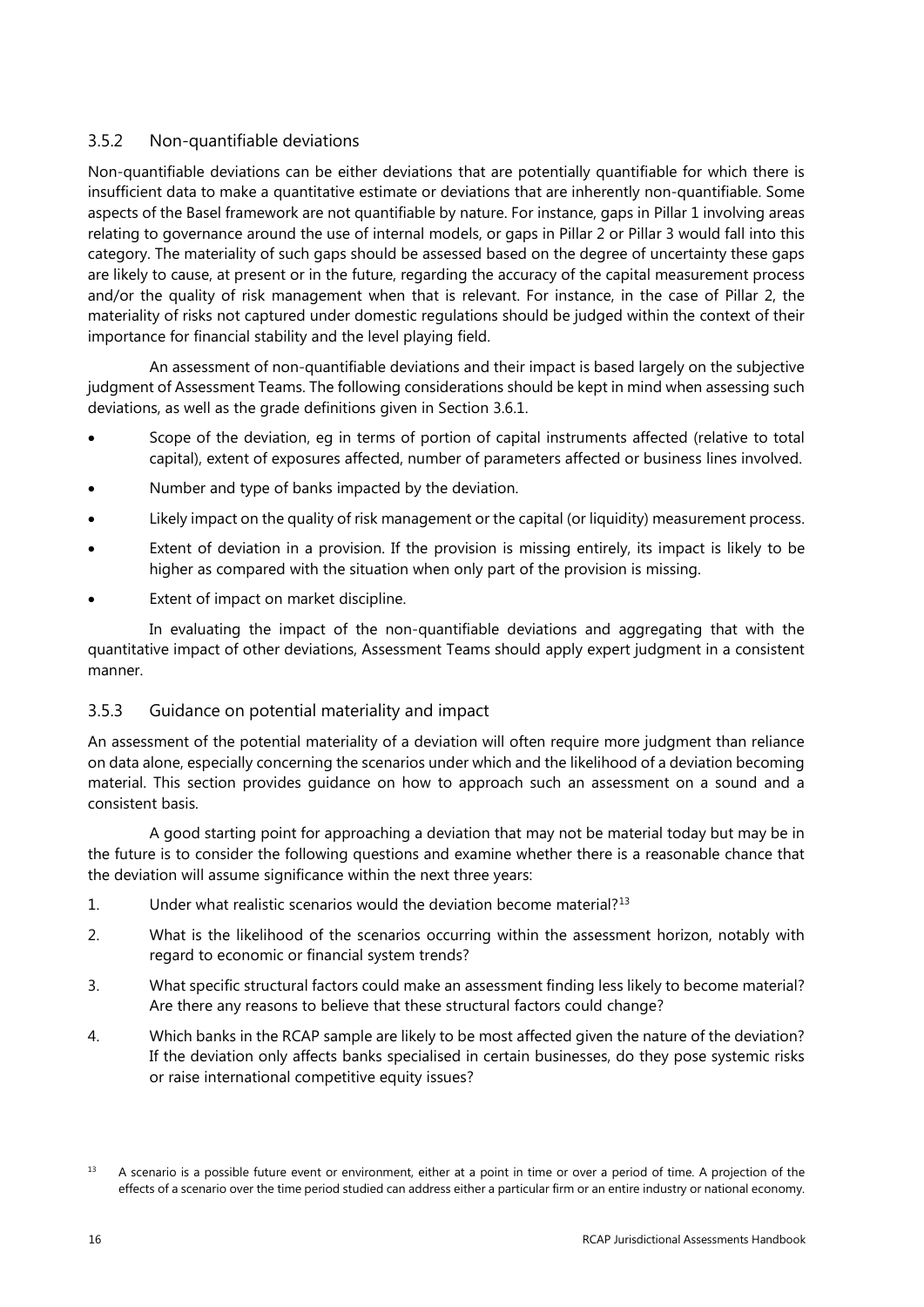5. How large could the potential impact of the deviation be? For example, for the RCAP-Capital, this would be assessed in terms of the overall capital ratio and in terms of the RWA or capital calculated for that component of the Basel framework.

When gauging potential materiality, the following should be considered:

- *Quantification*: where possible, the team should quantify the impact under different realistic scenarios.
- *Data sources*: if available, teams should inform their assessment by well regarded third-party analyses. For example migration matrices from rating agencies or economic forecasts by the IMF or OECD may be helpful in estimating the probability of a scenario.
- *Accountability*: all assumptions, inputs and calculations used in the analysis need to be documented in appropriate detail. Documentation should be sufficient to allow the Review Team or PRB to review the materiality analysis independently.
- *Expert judgment*: in the light of the judgment that must be exercised in estimating the probabilities of scenarios occurring, the Assessment Team should also overlay expert judgment on their assessment of potential materiality.
- *No changes to regulation*: the Assessment Team should not consider the possibility of changes to regulation after the cut-off date, even if they are planned at the time of the assessment. Similarly, the Assessment Team should not assess the possibility of future changes to the jurisdiction's legal framework. However, the effect of existing regulations or legislation coming into force may be a relevant factor (eg a jurisdiction has enacted laws expanding or limiting the scope of activities permitted for banks before the cut-off date, but those laws have not yet come into effect, or are still in a transitional period). If there are draft laws or regulations relaxing the provisions being assessed, they should not be included in the scope of the assessment but may be considered as an item for follow-up.

Deviations that are not potentially material should still be reported in the assessment report. These deviations are considered not material. In doing so, the Assessment Team must explain why a deviation is not considered potentially material.

#### 3.6 Assigning grades

#### 3.6.1 Compliance scale

The outcome of the assessment process takes the form of an overall assessment of the compliance of the jurisdiction's regulation with the defined Basel standards and assessments of the compliance of the jurisdiction's regulation for each of the key components of the standard being assessed. All assessments will use a four-grade scale, both at the level of components and at the overall level. These grades are defined in Table 2.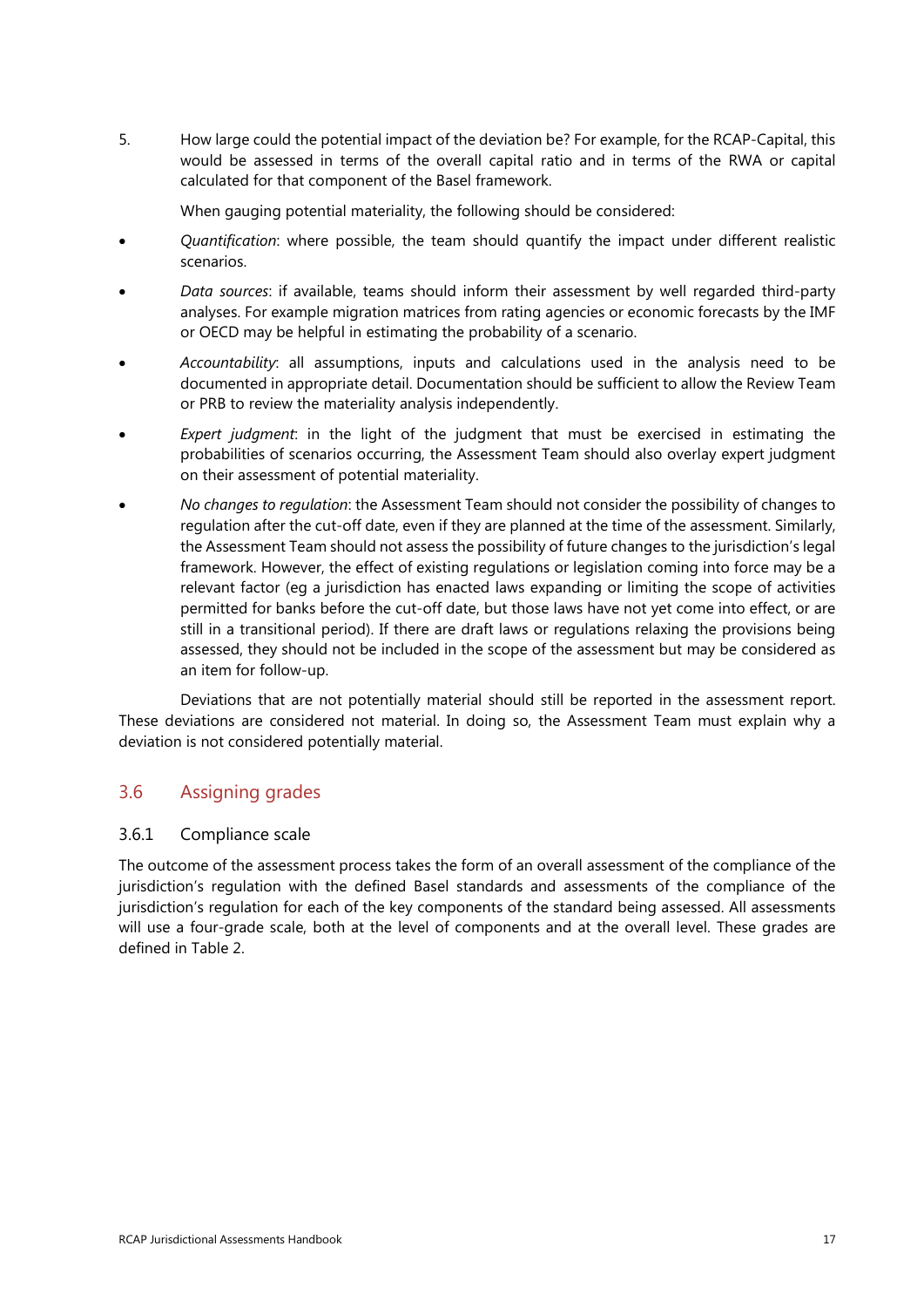#### Assessment grades Table 2 and 2 and 2 and 2 and 2 and 2 and 2 and 2 and 2 and 2 and 2 and 2 and 2 and 2 and 2 and 2 and 2 and 2 and 2 and 2 and 2 and 2 and 2 and 2 and 2 and 2 and 2 and 2 and 2 and 2 and 2 and 2 and 2 and

standards

Grade **Definition** Regulation is **compliant** with Basel A regulation will be considered compliant if all minimum provisions of the international framework have been satisfied and if no material differences have been identified which would give rise to prudential concerns or provide a competitive advantage to internationally active banks. Regulation is **largely compliant** with Basel standards A regulation will be considered largely compliant with Basel standards if only minor provisions of the international framework have not been satisfied and if only differences that have a limited impact on financial stability or the international level playing field have been identified. Regulation is **materially noncompliant** with Basel standards A regulation will be considered materially non-compliant with Basel standards if key provisions of the international framework have not been satisfied or if differences that could materially impact financial stability or the international level playing field have been identified.

Regulation is **non-compliant** with Basel standards A regulation will be considered non-compliant if Basel standards have not been adopted or if differences that could severely impact financial stability or the international level playing field have been identified.

Note: This four-grade scale is consistent with the approach used for assessing countries' compliance with the Basel Committee's *Core principles for effective banking supervision*. The actual definition of the four grades has, however, been adjusted to take into account the different nature of the two exercises. In addition, as noted in paragraph 8 of the Basel III standards published in December 2017, a jurisdiction that does not implement some or all of the internally modelled approaches but instead only the standardised approaches may still be compliant with the Basel framework. In such cases, components that are not relevant to an individual jurisdiction (eg those relating to advanced approaches that have not been implemented) will be assessed as non-applicable.

To avoid any misunderstanding about the level of compliance, especially between the materially non-compliant and non-compliant grades, the press release that accompanies the publication of the assessment reports will clarify the positioning of the assessed jurisdiction's overall grade, eg with the following wording: "The overall grade for [name jurisdiction] was therefore assessed as [compliant, which is the highest overall grade; largely compliant, which is one notch below the highest overall grade; materially non-compliant, which is one notch above the lowest overall grade; and non-compliant, which is the lowest overall grade]." Also, the presentation of the overall grade will be supplemented by clear and concise text spelling out the weaknesses and strengths in the jurisdiction's compliance or non-compliance that have contributed to the overall grade.

#### 3.6.2 Grading methodology

Grade assignments should be based largely on the impact of the identified gaps, ie the impact of the identified deviations between the formal published texts of local rules and regulations, and the Basel standards. Section 3.5 discusses the RCAP methodology for assessing materiality.

Assessment Teams must not use areas of super-equivalence to offset the impact of deviations from the Basel standards.

Once the materiality of the individual deviations has been determined, the Assessment Team should determine the assessment grades for each component. The following three-step approach should guide this process:

- 1. For each component, the cumulative impact of the quantifiable gaps is calculated. This produces a preliminary component grade.
- 2. For each component, the cumulative impact of non-quantifiable gaps is evaluated. The preliminary grade is then adjusted to reflect these additional deviations. As the focus is on the cumulative materiality of the deviations, the Assessment Team should not average out between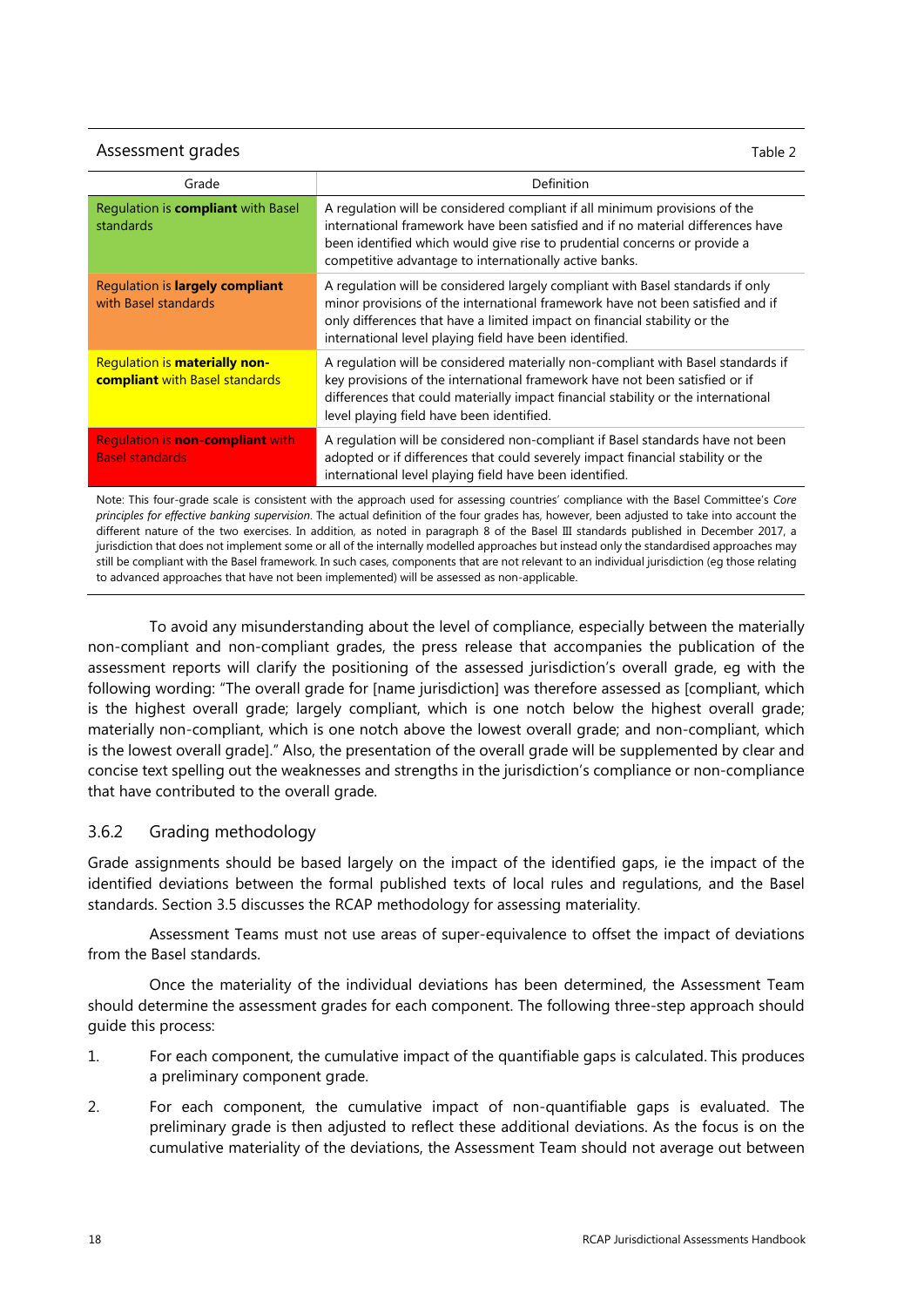the quantifiable and non-quantifiable deviations, ie the grade derived in step 1 should be kept the same or lowered, but not improved.

3. A final judgmental check is applied to ensure that the resulting component grade is consistent with the description of the grade. Any new consideration affecting this judgment should be documented and explained in the assessment report.

Having determined the component grade, the Assessment Team should determine the overall grade following the four steps below. In aggregating results for different gaps within and across key components, judgment will be critical in assessing their potential interactions and relative importance.

- 1. The cumulative impact of all quantifiable gaps is calculated. This produces a preliminary grade.
- 2. The cumulative materiality of all non-quantifiable gaps is assessed. Again, the grade derived under step 1 can only be kept the same or lowered, but not improved.
- 3. The constraint is applied that the overall grading cannot be higher than one notch compared with the worst component grade. $14$
- 4. A final judgmental check is applied to assess whether the resulting overall grading is consistent with the description of the grade. Any new consideration that plays a role for the assignment of the final grade should be appropriately documented and explained in the assessment report.

In step 2 of each of the processes above, the impact of quantifiable and non-quantifiable deviations will be additive at the level of both the component and the framework when determining assessment grades.

The same grading methodology applies when reviewing grades as part of follow-up assessments (see Section 5.2.1).

The guidance for assessment materiality and determining component grades and the overall grade set out in this section recognises that all RCAP assessments are ultimately based on the collective judgment of the Assessment Team. It is not meant to force RCAP assessments into becoming mechanical exercises. Indeed, assessors are expected to use regulatory and supervisory common sense as they apply it. They should feel free to adapt it as needed, provided they describe and explain their adjustments in the RCAP report.

Beyond this guidance, the assessment process has built-in checks and balances to ensure that materiality determination and grading assignment are fair and consistent. These include the Scoping Note, the four-eyes review within each Assessment Team, ongoing involvement of the Committee's Head of Basel III Implementation across all RCAPs and the review process described in Section 5.

# 3.7 Interpretative issues

Jurisdictional assessments inform the Basel Committee about implementation challenges and interpretative issues that member jurisdictions and Assessment Teams come across when assessing the consistency of the domestic regulatory frameworks. Specifically, the assessments identify areas where further clarification is needed to ensure consistent implementation.

Overall, the aim is to clarify interpretative issues as promptly and accurately as possible. Hence, whenever possible, interpretative issues should be clarified during the assessment. Where an interpretative issue cannot be resolved during an assessment, the issue may be scoped out from the assessment and

<span id="page-22-0"></span><sup>14</sup> For example, a jurisdiction that has one component assessed as materially non-compliant cannot receive an overall grading higher than largely compliant.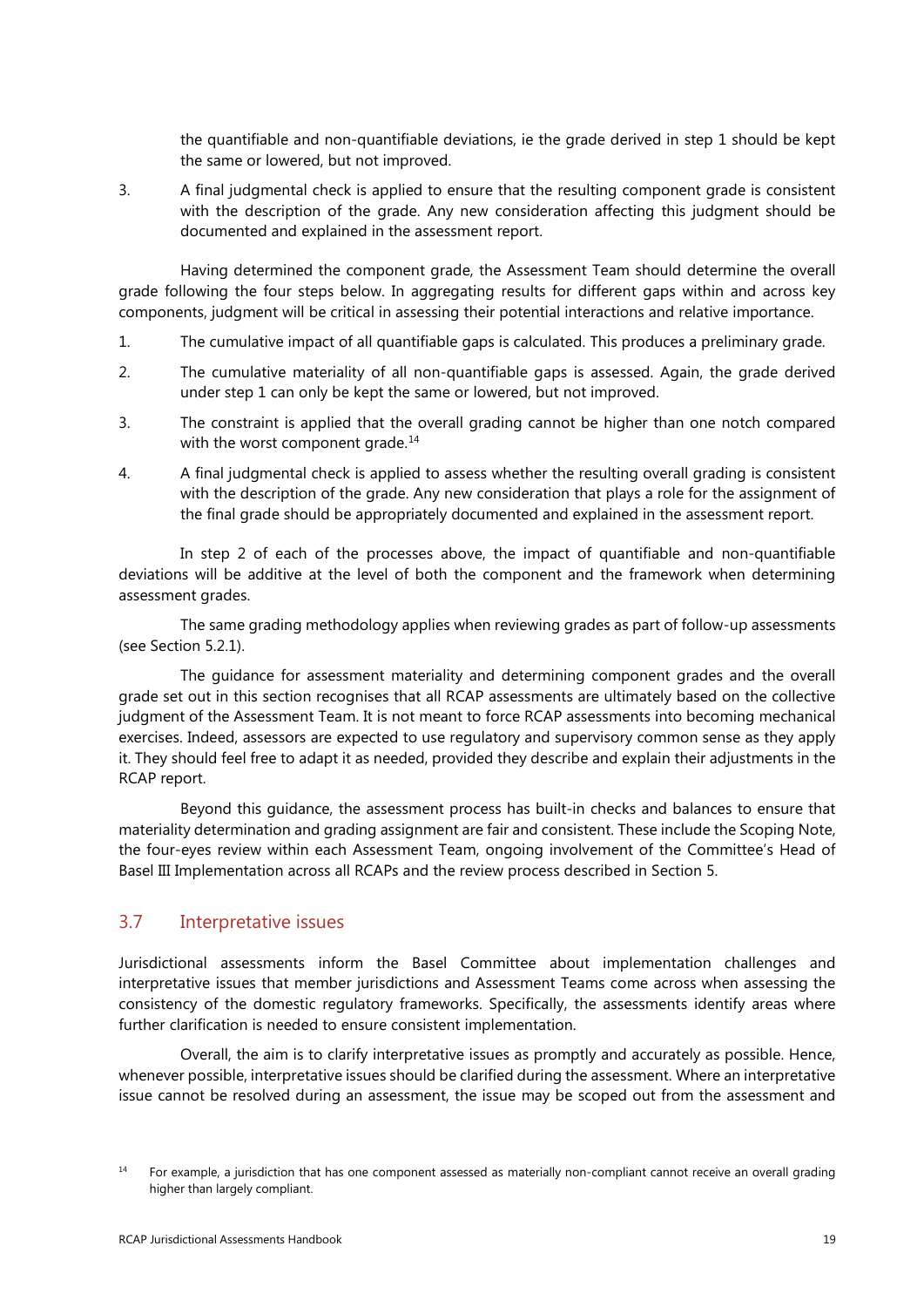listed for further review by the Committee. The Committee can decide to direct the matter to one or more of its working groups after discussing the assessment report (see also Section 5.2.3).

## 3.8 Amendments or extensions of the RCAP methodology

In the course of a consistency assessment, methodological questions may arise. In such a case, the Secretariat and the Team Leader, after discussion with the Committee's Head of Basel III implementation, will propose a course of action to the PRB. The PRB then determines the approach for the purposes of the ongoing assessment. If there is sufficient time and the issue is not unduly sensitive, feedback from SIG should be requested before submitting the draft assessment report to the Basel Committee. Otherwise, the PRB can decide to raise the matter directly with the Basel Committee.

Before a new process or a new criterion can be incorporated in the Handbook and become a precedent for subsequent RCAPs, it must be reviewed and approved by the SIG. If sufficiently important, or if different from the one-off decision taken by the Committee, these changes should then be forwarded to and approved by the Basel Committee. Once agreed by the SIG and/or the Committee as appropriate, the methodology will be updated and included in the Handbook.



# 3.9 Drafting the RCAP report

Standard parts of an RCAP report can be drafted during the off-site phase. These include the background information relating to regulations and banking system of the assessed jurisdiction included both in the report and annexes. The Secretariat will prepare the first draft of these sections.

Some parts of the report (eg data, annexes included for information only) are completed by the authorities of the assessed jurisdiction. The Secretariat will suggest templates to the assessed jurisdiction during the early stages of the assessment. These will be completed by the jurisdiction ahead of the onsite assessment, where possible (though some quantitative information may have to be updated prior to publication).

Assessment Teams should aim to send a list of the preliminary findings to the assessed jurisdiction prior to the on-site assessment. Where possible, this should be in the report format, so that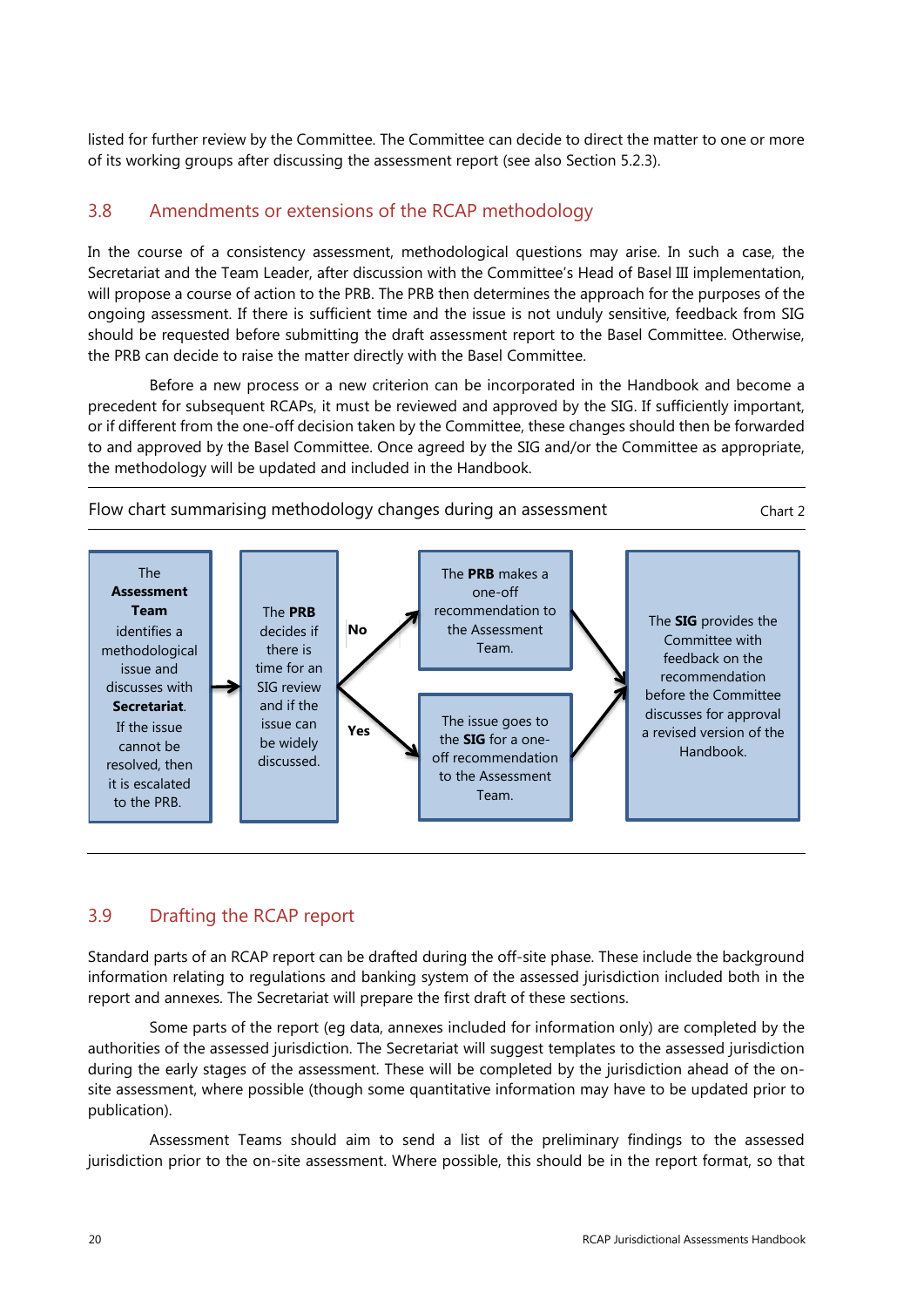the report can be easily updated during the on-site assessment and presented to the authorities of the assessed jurisdiction at the end of the visit.

Jurisdictions being assessed will be given an opportunity to comment on the draft report before the review phase. As part of this process, the assessed jurisdiction will have the opportunity to present its views on the findings of the assessment and have them reflected in a separate section of the report. Comments provided by assessed jurisdictions will be carefully considered by the Assessment Team, who should be prepared to explain how they have dealt with the major comments. However, the assessment report remains an expert report of the Assessment Team and should not become a matter of negotiation between the Assessment Team and the authorities.

Teams may list contextual observations regarding the regulatory implementation of the Basel standards separately in the assessment report. Observations do not indicate sub-equivalence, but are considered compliant with the Basel standard and do not have a bearing on the assessment outcome.

The annexes to an RCAP report include the information listed below. Annexes specific to the assessment of individual standards are listed in Sections 6–10.

- Assessment and Review Team members
- List of Basel standards used in the assessment
- Local regulations implementing the relevant Basel standards
- Summary of the materiality assessment
- List of rectifications made during the assessment (if applicable)
- Areas for further guidance from the Basel Committee (if applicable)
- List of issues for follow-up RCAP assessments (if applicable)
- Areas where a jurisdiction's rules are stricter than the Basel standards (if applicable)

As noted in Section 5.2.1, any follow-up assessments should generally be described in a separate report, to make it easier for stakeholders to track changes to the assessments of individual standards.

The Basel Committee has the final responsibility for approving jurisdictional assessment reports (see Section 4.2).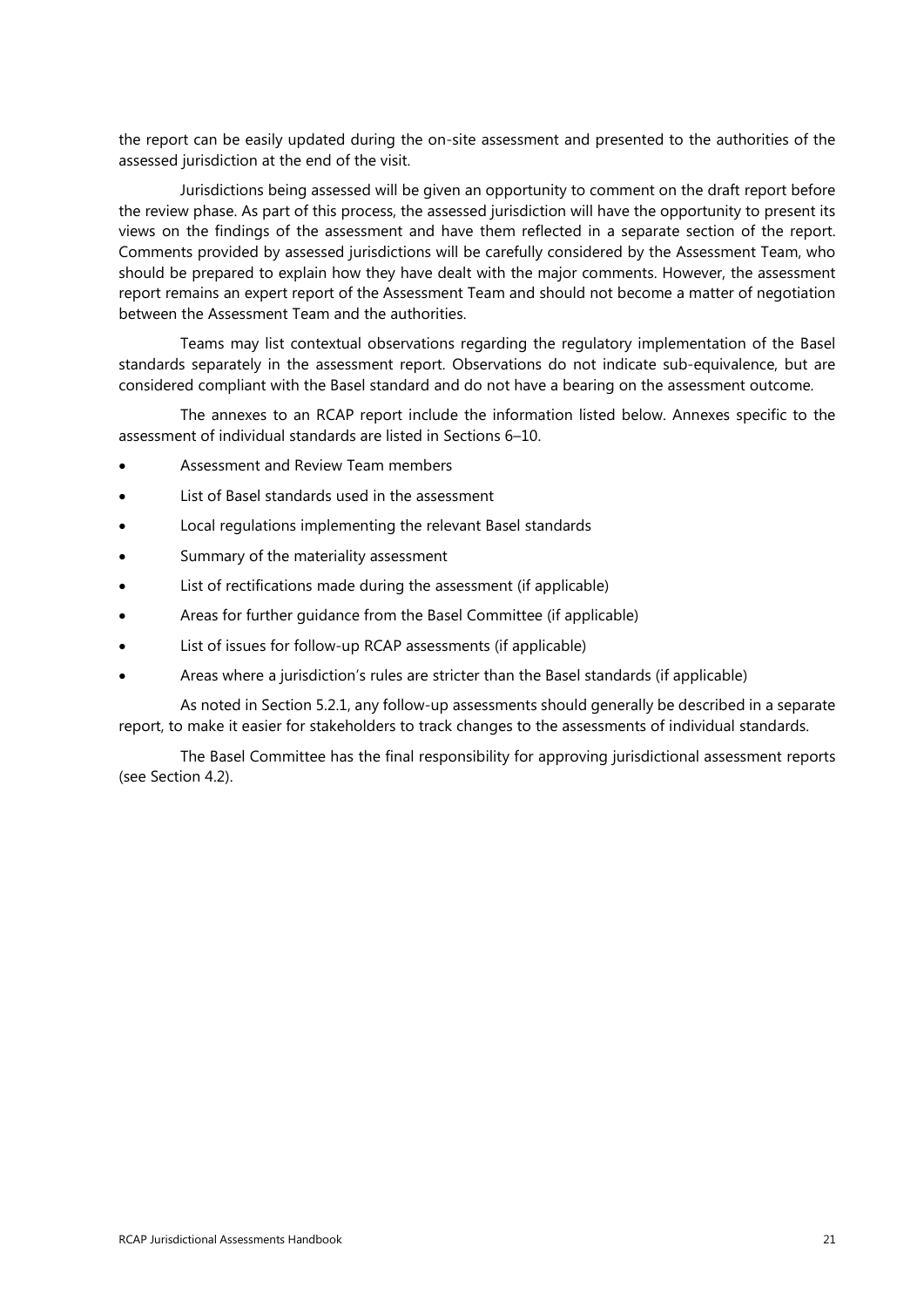# <span id="page-25-0"></span>4 Review phase



### 4.1 Review Team and SIG

The Review Team will review the draft report before the draft report goes to the SIG and PRB for review and approval. Comments raised by the Review Team will be shared with the SIG when the SIG is informed by the Team Leader about the material findings or policy issues arising from the RCAP assessment.

The Review Team may also be asked by the PRB to provide an opinion specifically on how the focus on substance has been met and is reflected in the draft RCAP report, eg by considering the proportionality between the identified deviations and the grades and whether the assessment is balanced and sufficiently supported by analysis and consistent with previous assessments.

Should there be situations where the Team Leader and the Review Team hold different views, these will be reported to the SIG. The Head of Basel III Implementation may also refer the matter to the PRB for review and resolution.

The SIG reviews the draft assessment reports (without grades) and provides feedback to the Team Leader and Assessment Team. The Secretariat will report to the PRB on the discussions at the SIG before the Peer Review Board approves the report for submission to the Committee.

The Review Team and SIG can instruct their technical experts to discuss some parts of the draft RCAP assessment reports, provided that these experts adhere to the confidentiality agreements of the Committee. Review Team members can also request access to underlying assessment information, subject to the appropriate confidentiality arrangements.

# 4.2 Approval of the report: Peer Review Board and Basel Committee

The PRB reviews the report and approves it to be sent to the Committee. The ownership of the assessment report is transferred from the Assessment Team to the Committee once the report has been cleared by the PRB and circulated to the Committee for discussion and approval.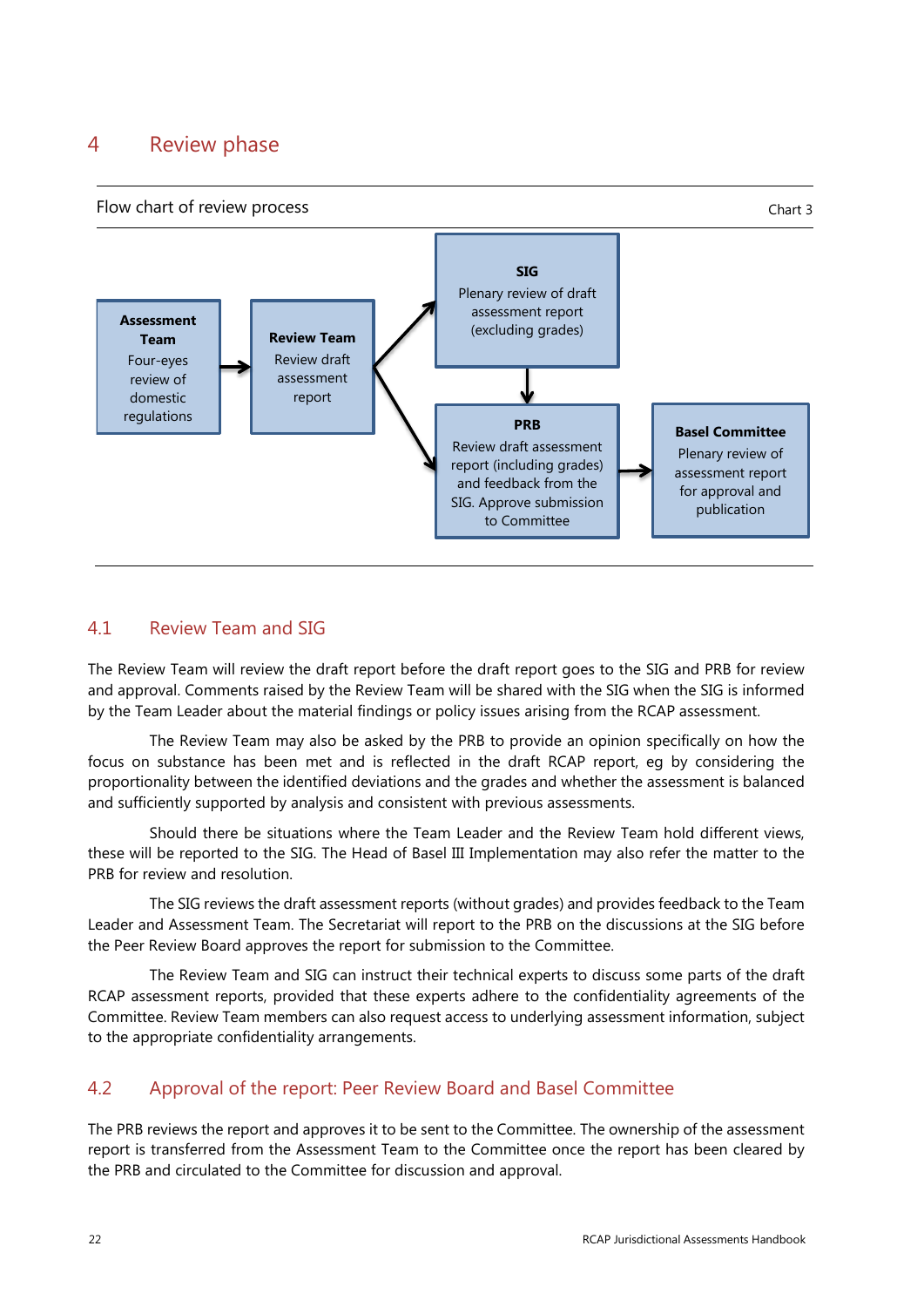The Basel Committee has the final responsibility for approving jurisdictional assessment reports. Assessments are approved by consensus. If full consensus cannot be reached during the Committee meeting to which the report is presented, minority views will be footnoted in the report. Jurisdictions being assessed will be given an opportunity to comment on the draft report during the Committee meeting but will not take part in the decision-making.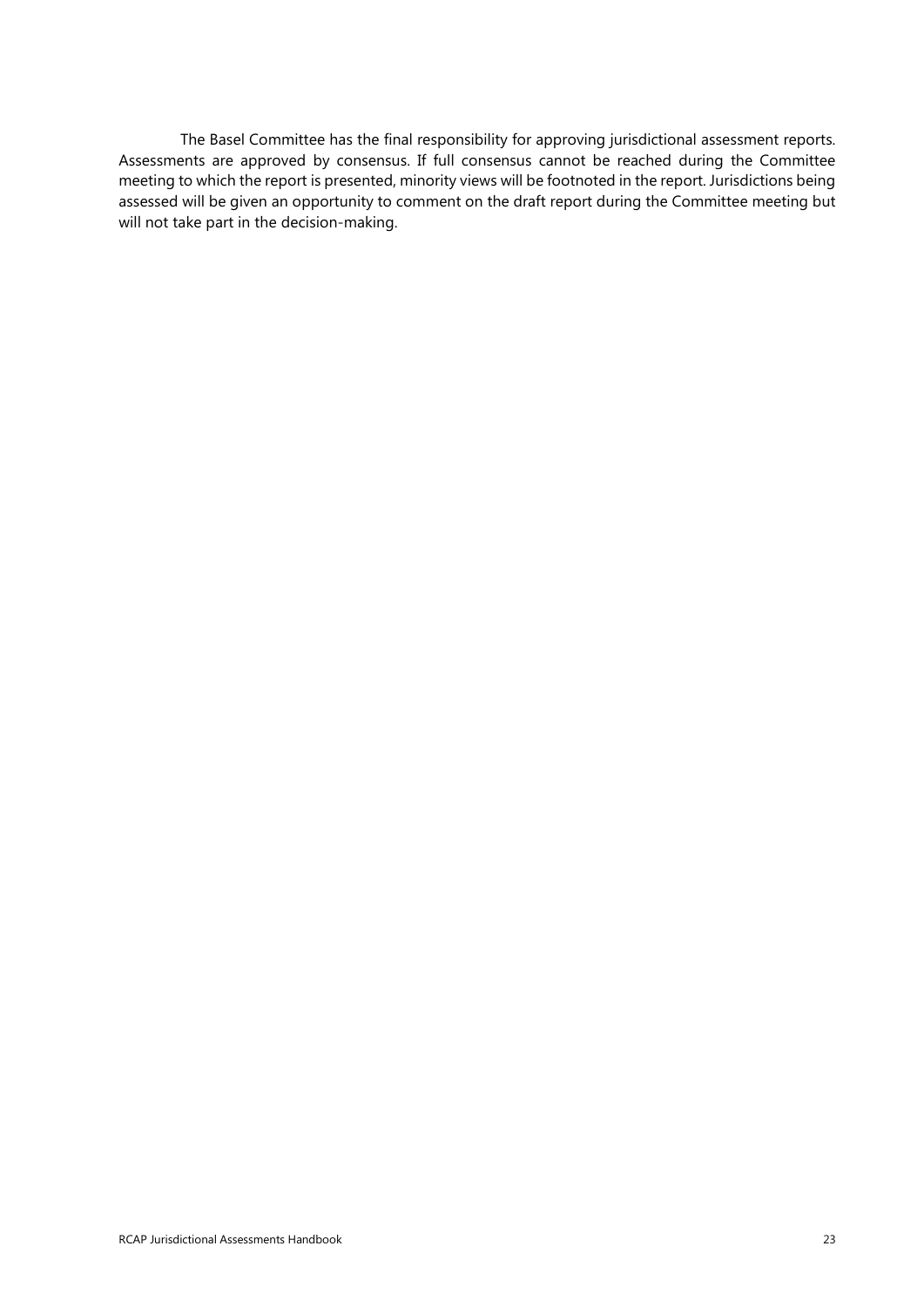# <span id="page-27-0"></span>5 Publication and follow-up of RCAP assessments

### 5.1 Publication

After formal approval by the Committee, the report, including the response from the assessed jurisdiction, will be published on the Committee's website. The Committee member from the assessed jurisdiction will also be invited to publish the report on its website.

### 5.2 Follow-up

The RCAP follow-up processes allow the Committee to keep abreast of the continuing efforts by its members to implement Basel standards. The aim is to provide some continuity between assessments as well as a foundation for more tailored and streamlined implementation follow-up. Further, this will improve the quality of reporting to the G20, the FSB and other external stakeholders on progress with implementation of the Basel framework. Above all, the process is intended to help member jurisdictions to systematise and communicate their own monitoring efforts at the national level.

The three types of RCAP follow-up are (i) items listed by the Assessment Team in RCAP reports as issues that should be reviewed by future Assessment Teams in subsequent RCAP assessments; (ii) annual reporting by jurisdictions on steps taken or planned to address RCAP findings; and (iii) interpretative issues, which should be reviewed by the Committee or its working groups.

#### 5.2.1 Items listed for follow-up in RCAP reports

Issues identified by Assessment Teams for follow-up in future RCAP assessments are listed in the RCAP reports. These items should generally be limited to findings classified as having a material or a potentially material impact. Follow-up assessments then focus on re-assessing the materiality of these findings and assessing any rectifications or amendments undertaken by the jurisdiction following the publication of the assessment report. An item listed for follow-up that does not relate directly to a material or potentially material finding, including an item listed as an observation instead of a deviation, should be highlighted during the review process.

Generally, items listed for follow-up are included in the scope of subsequent RCAP assessments (see also Section 2.4).<sup>[15](#page-27-1)</sup> These should be discussed by the Team Leader and the assessed jurisdiction at an early stage, to ensure that Assessment Teams have the appropriate expertise. Only in exceptional circumstances, where the items listed for follow-up have no connection to the scope of the current assessment and where it is extremely challenging to find assessors with the appropriate mix of expertise, should items for follow-up be excluded from the scope of subsequent assessments. The final decision on the scope of the assessment rests with the Team Leader, who should consult the Committee's Head of Basel III Implementation and, if needed, the PRB.

Where items for follow-up are included in the scope of subsequent assessments, they should generally involve a re-assessment of the relevant component and its grade. Where new regulations have been issued, the Assessment Team should review these against the Basel standards. Where regulations have not changed, Assessment Teams reviewing items for follow-up need not repeat the line-by-line

<span id="page-27-1"></span><sup>15</sup> As an exception to this general principle, the SIG and the Committee agreed that items listed for follow-up in RCAP-Capital assessments need not be included in the scope of the RCAP-NSFR and large exposures assessments (although this may still be done at the discretion of the assessed jurisdiction).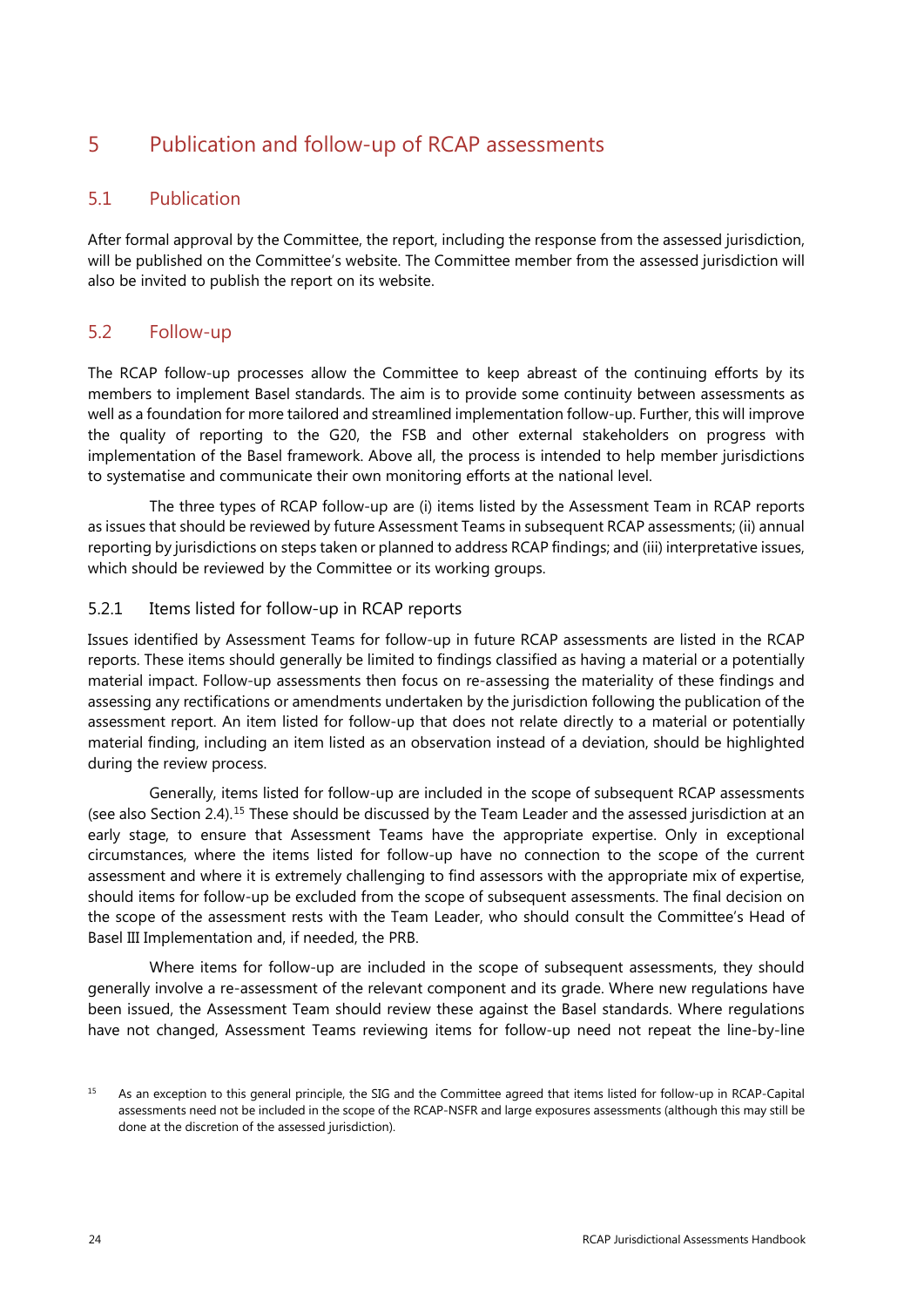assessment of the previous team, but may focus instead on the findings previously identified. In particular, the Assessment Team should consider whether revisions to the materiality assessment are warranted, along with the component grade.<sup>[16](#page-28-0)</sup>

Assessment Teams should also consider whether their review of the items for follow-up presents any reason to change the overall grade. In some cases, there may be a clear justification for a change. For example, a material finding listed for follow-up may have been rectified, leading to the improvement of a low component grade which had previously acted as a constraint on the overall grade. On the other hand, a potentially material finding may not have been rectified and instead have become material, leading to a downgrade of the component grade to one which now acts as a constraint on the overall grade. However, in many cases, the component being reviewed may not dominate the overall grade and its impact on the overall grade may be difficult to assess in isolation. In such cases, Assessment Teams may note that they did not see a clear reason for changing the overall grade.

The Assessment Team's review of items listed for follow-up should generally be described in a separate report, to make it easier for stakeholders to track changes to the assessments of individual standards.

Assessed jurisdictions may also request follow-up assessments on any components reviewed in previous assessments, even if they have not been listed as an item for follow-up. A jurisdiction may consider this to be beneficial where it has implemented several regulatory reforms on a given topic. This should be discussed with the Team Leader at the scoping stage (see Section 2.4).

#### 5.2.2 Reporting on follow-up by assessed jurisdictions

Based on a monitoring template completed by jurisdictions whose assessments were completed and published at least 12 months previously, an annual report is presented to the Committee on the followup actions taken by those jurisdictions. This means that RCAPs published during 2013 are covered in the 2015 follow-up report, 2014 RCAPs are covered in the 2016 follow-up report and so on. This report explains how the deviations from the Basel requirements identified in the assessment report were addressed or what proposals have been made to address them. The report will include new or amended Basel-based requirements or regulatory changes that have been enacted by the assessed jurisdiction.

The report is based on submissions from Committee members. Following approval by the Committee, the individual submissions are published on the Basel Committee website (alongside the original RCAP assessment reports), with a cover note summarising the actions taken by all jurisdictions subject to reporting in that year.<sup>[17](#page-28-1)</sup>

#### 5.2.3 Interpretative issues

Following the Committee discussion on the RCAP report, any interpretative issues highlighted are typically submitted to one of the Committee's working groups for follow-up. Whenever required, the standard policymaking process is followed: the PDG (for example) decides to assign the interpretative issue to one of its working groups for clarification (eg through an FAQ or a proposal for amendment of the Basel standard). Subsequently, the FAQ or policy amendment is discussed by the PDG and submitted to the Basel Committee for approval. Depending on the nature of the issue, the Committee can approve for publication or require a public consultation on revisions to a standard before giving final approval.

<span id="page-28-0"></span><sup>&</sup>lt;sup>16</sup> Where a jurisdiction has not issued new regulations and does not intend to address the finding, follow-up work will normally only involve a review of the materiality and its effect on the component grade.

<span id="page-28-1"></span><sup>17</sup> The reports are available at www.bis.org/bcbs/implementation/rcap\_jurisdictional.htm.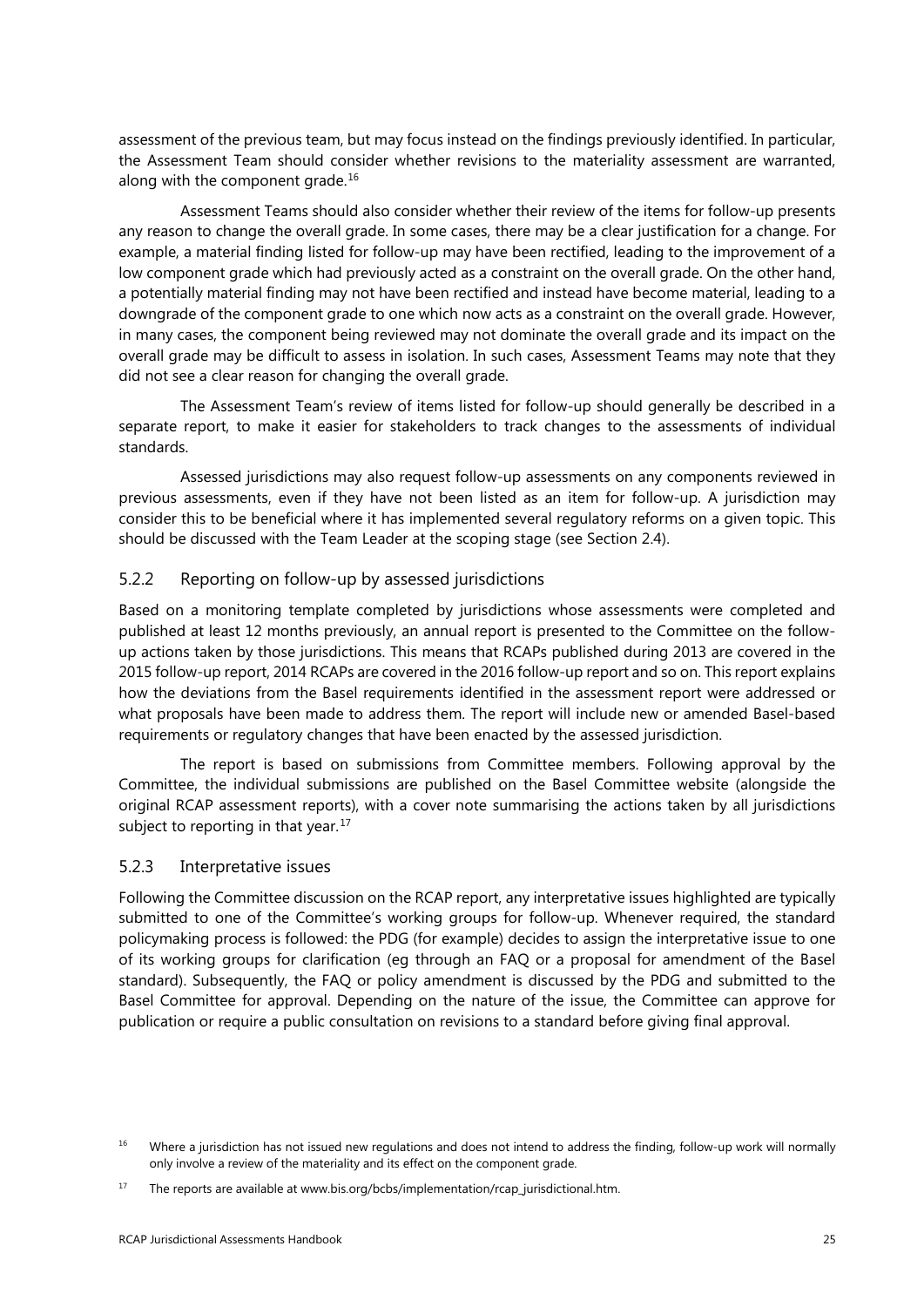The outcome of this process will not result in retrospective revisions to grades of RCAP assessments already published where the issue was scoped out from the assessment and listed for further review by the Committee.

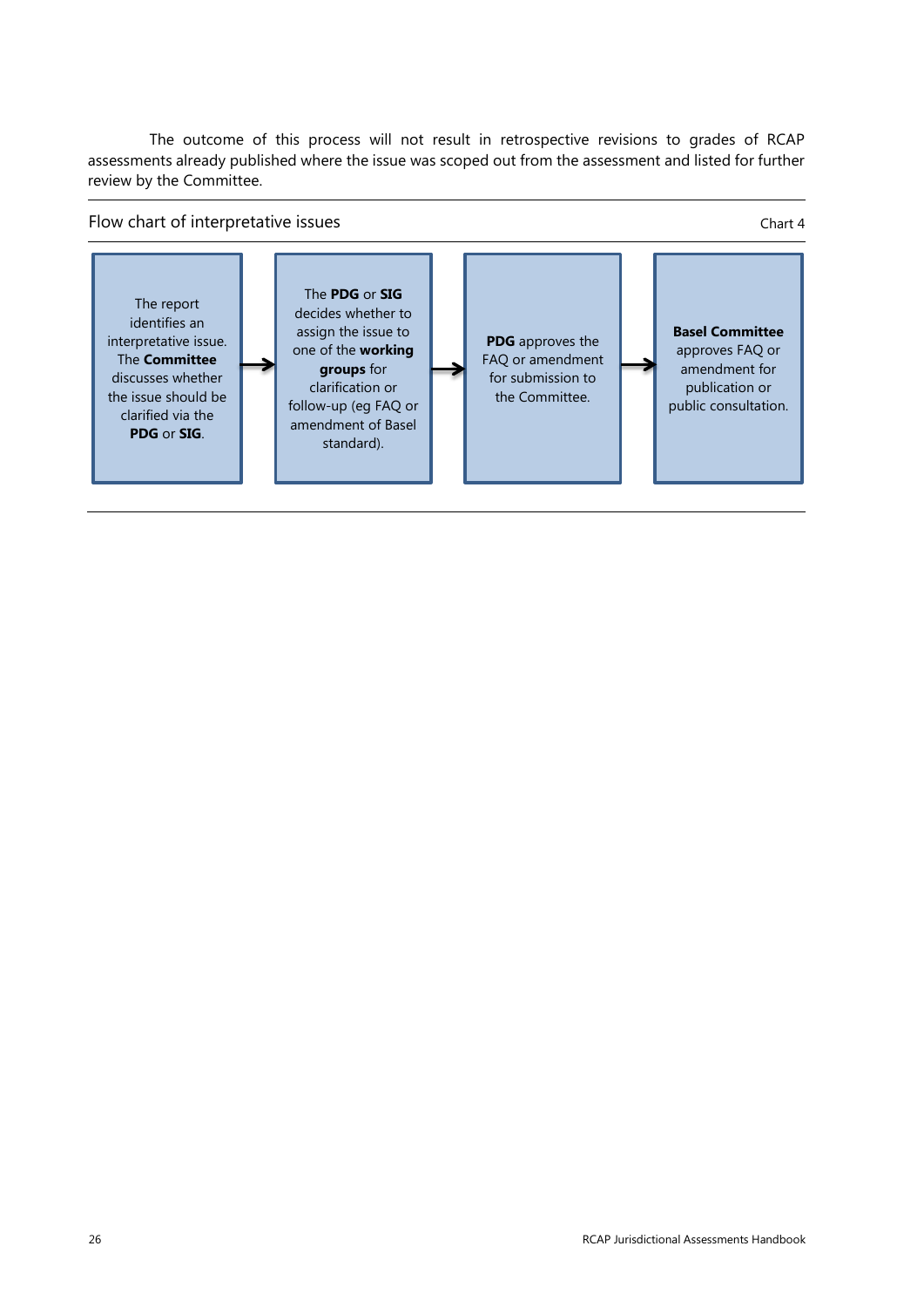# <span id="page-30-0"></span>6. RCAP-Capital: assessments of Basel risk-based capital standards

## 6.1 Scope

The first RCAP assessments of risk-based capital regulations cover the capital standards in Basel II, 2.5 and  $\rm III.^{18}$  $\rm III.^{18}$  $\rm III.^{18}$  The following Basel standards (including any applicable annexes) are in the scope of the assessment:

- *[Basel II: International Convergence of Capital Measurement and Capital Standards: A Revised](http://www.bis.org/publ/bcbs128.htm)  Framework – [Comprehensive Version](http://www.bis.org/publ/bcbs128.htm)* (June 2006)
- *[Enhancements to the Basel Framework](http://www.bis.org/publ/bcbs157.htm)* (July 2009)
- *[Guidelines for computing capital for incremental risk in the trading book](http://www.bis.org/publ/bcbs159.htm)* (July 2009)
- *[Final elements of the reforms to raise the quality of regulatory capital issued by the Basel Committee](http://www.bis.org/press/p110113.htm)* (January 2011)
- *[Revisions to the Basel II market risk framework –](http://www.bis.org/publ/bcbs193.htm) updated as of 31 December 2010* (February 2011)
- *[Basel III: A global regulatory framework for more resilient banks and banking systems –](http://www.bis.org/publ/bcbs189.htm) revised [version](http://www.bis.org/publ/bcbs189.htm)* (rev June 2011)
- *[Pillar 3 Disclosure Requirements for Remuneration](http://www.bis.org/publ/bcbs197.htm)* (July 2011)
- *[Treatment of trade finance under the Basel capital framework](http://www.bis.org/publ/bcbs205.htm)* (October 2011)
- *[Interpretive issues with respect to the revisions to the market risk framework](http://www.bis.org/publ/bcbs208.htm)* (November 2011)
- *[Composition of capital disclosure requirements –](http://www.bis.org/publ/bcbs221.htm) Rules text* (June 2012)
- *[Capital requirements for bank exposures to central counterparties](http://www.bis.org/publ/bcbs227.htm)* (July 2012)
- *[Regulatory treatment of valuation adjustments to derivative liabilities: final rule issued by the Basel](http://www.bis.org/press/p120725b.htm)  [Committee](http://www.bis.org/press/p120725b.htm)* (July 2012)
- FAQs published by the Committee on the standards above, including those that would solve any interpretative issue arising during the assessment

The assessment covers 14 components, as listed in Table 3.Assessed jurisdictions receive a grade for each of these components as well as an overall grade.

<span id="page-30-1"></span><sup>&</sup>lt;sup>18</sup> The first RCAP-Capital assessments were conducted between 2012 and 2016. Subsequent assessments will include reforms to the risk-based capital framework agreed since 2012, including (but not limited to) the finalised Basel III post-crisis reforms published in December 2017.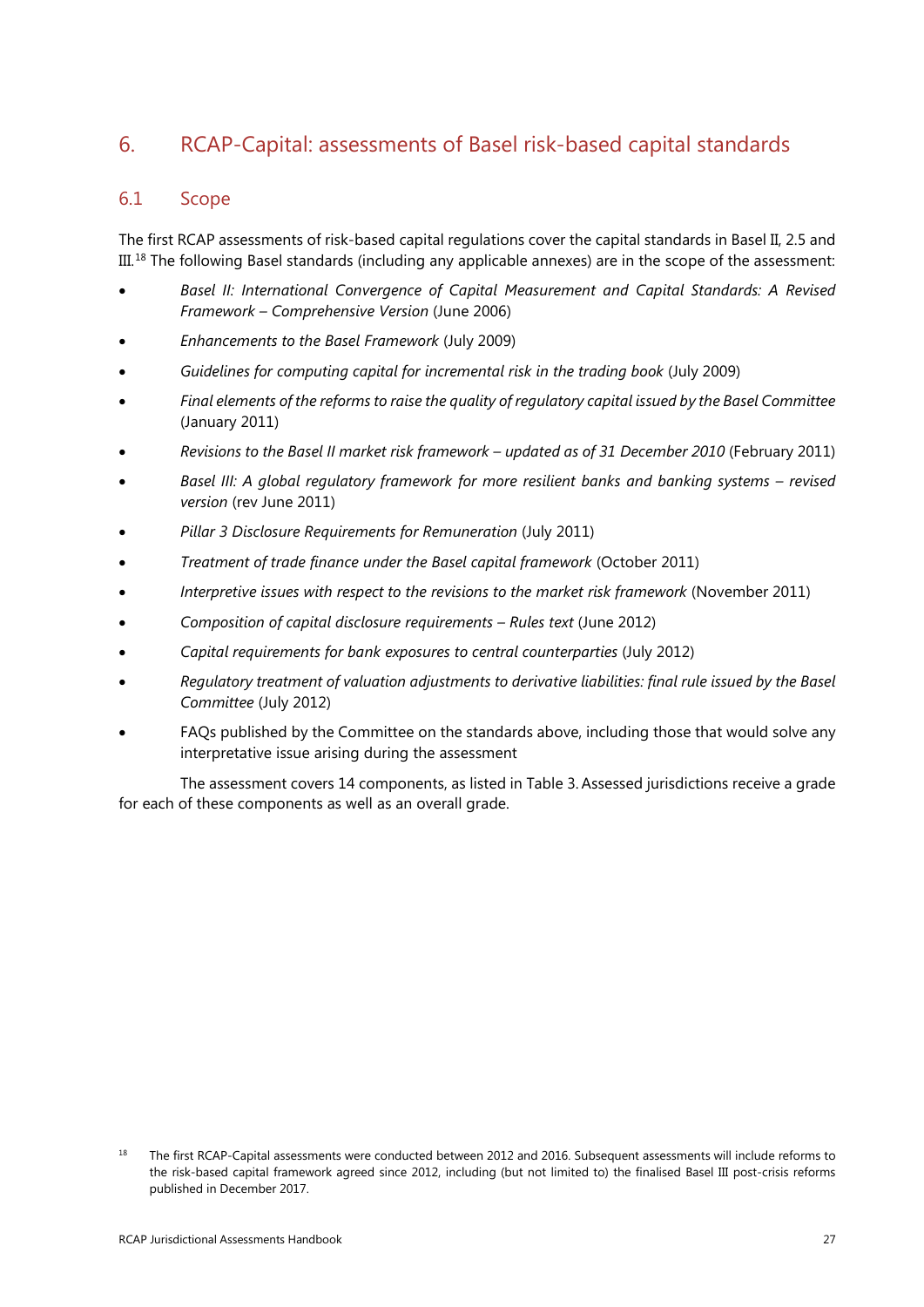| Components of risk-based capital framework subject to RCAP assessment                                | Table 3 |
|------------------------------------------------------------------------------------------------------|---------|
| General provisions and definition of capital                                                         |         |
| Scope of application                                                                                 |         |
| Transitional arrangements                                                                            |         |
| Definition of capital                                                                                |         |
| Pillar 1: Minimum capital requirements                                                               |         |
| Credit risk: Standardised Approach                                                                   |         |
| Credit risk: Internal Ratings-Based approach                                                         |         |
| Credit risk: securitisation framework                                                                |         |
| Counterparty credit risk                                                                             |         |
| Market risk: standardised measurement method                                                         |         |
| Market risk: internal models approach                                                                |         |
| Operational risk: Basic Indicator Approach and Standardised Approach                                 |         |
| Operational risk: Advanced Measurement Approaches                                                    |         |
| Capital buffers (conservation and countercyclical)                                                   |         |
| Pillar 2: Supervisory Review Process                                                                 |         |
| Legal and regulatory framework for the Supervisory Review Process and for taking supervisory actions |         |
| Pillar 3: Market Discipline                                                                          |         |
|                                                                                                      |         |

Disclosure requirements

# 6.2 Design

Given the size of the risk-based capital framework, these RCAP assessments are designed as jurisdictional assessments ie peer reviews undertaken by a team of technical experts reviewing the implementation in a single jurisdiction. Assessment Teams typically comprise around five experts, in addition to the Team Leader.

These assessments cover all Committee member jurisdictions with initial priority given to countries where global systemically important banks (G-SIBs) are domiciled.

# 6.3 Methodological considerations specific to RCAP-Capital

RCAP-Capital assessments should be conducted following the general assessment methodology set out in Section 3.

### 6.4 Report

RCAP-Capital reports include the following annexes in addition to those listed in Section 3.9.

- A description of the jurisdiction's implementation of the Pillar 2 supervisory review process
- Key financial and capital adequacy information on the banking system in the jurisdiction being assessed
- List of approaches not allowed by the assessed jurisdiction's regulatory framework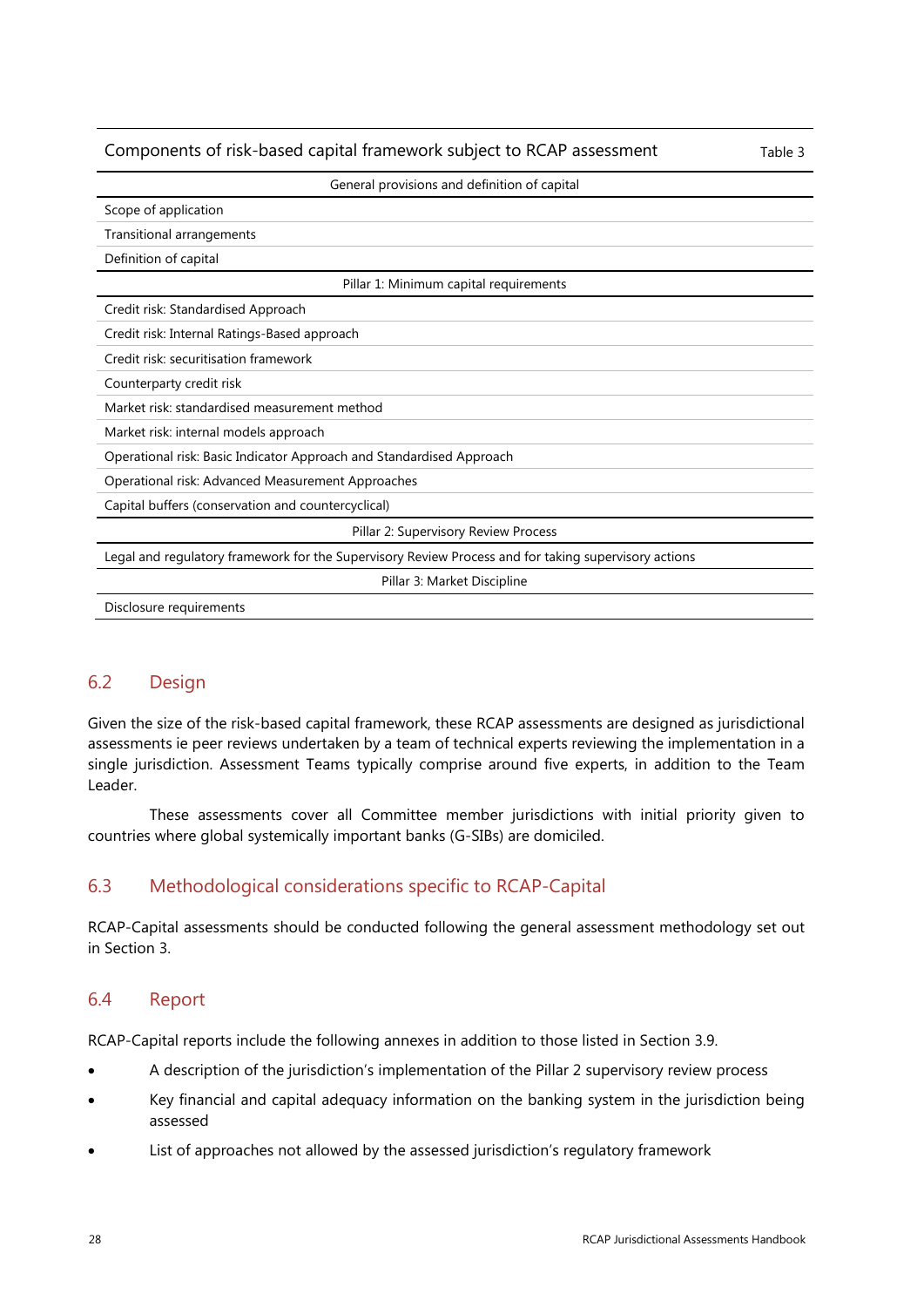# <span id="page-32-0"></span>7. RCAP-LCR

## 7.1 Scope

The RCAP assessments of the Basel LCR examine implementation of the LCR minimum and calculation and the related LCR disclosure standards. The following Basel standards (including any applicable annexes) are in the scope of the assessment:

- *[Basel III: The Liquidity Coverage Ratio and liquidity risk monitoring tools](http://www.bis.org/publ/bcbs238.htm)* (January 2013), excluding the section on the liquidity risk monitoring tools
- *[Liquidity Coverage Ratio disclosure standards](http://www.bis.org/publ/bcbs272.htm)* (January 2014)
- *[The Liquidity Coverage Ratio and restricted-use committed liquidity facilities](http://www.bis.org/publ/bcbs274.htm)* (January 2014)
- FAQs published by the Committee on the standards above, including those that would solve any interpretative issue arising during the assessment

The LCR standard permits countries with an insufficient supply of high-quality liquid assets (HQLA) to implement an alternative liquidity approach (ALA). Paragraph 55 and Annex 2 stipulate eligibility criteria for ALA. The eligibility for an ALA is determined by an independent peer review process, overseen by the Working Group on Liquidity (WGL), the PDG and the Committee. It is not in the scope of the RCAP-LCR assessments. The RCAP-LCR assessments do assess the implementation of any ALA and the standards governing banks' use of such approaches.

The assessment covers four components, as listed in Table 4. Assessed jurisdictions receive a grade for each of these components as well as an overall grade.

| Graded components of the Basel LCR framework | Table 4 |
|----------------------------------------------|---------|
| High-quality liquid assets (numerator)       |         |
| Outflows (denominator)                       |         |
| Inflows (denominator)                        |         |
| LCR disclosure requirements                  |         |

While outside the scope of the formal assessment and grades, the RCAP-LCR assessments collect information on national LCR implementation practices. This is presented in several annexes of the report (see Section 7.4). This should help the WGL, the PDG, and the Committee identify implementation issues where clarifications and (additional) FAQs could improve the quality and consistency of implementation. It should also inform the preliminary design of any peer comparison of consistency across the membership that the Committee may decide to do, akin to the studies on RWA variation for the capital standards. The following Basel documents are relevant for this aspect of the RCAP-LCR, being reviewed for information purposes only:

- *[Basel III: The Liquidity Coverage Ratio and liquidity risk monitoring tools](http://www.bis.org/publ/bcbs238.htm)* (January 2013), the section on the liquidity risk monitoring tools only
- *[Monitoring tools for intraday liquidity management](http://www.bis.org/publ/bcbs248.htm)* (April 2013)
- *[Principles for sound liquidity risk management and supervision](http://www.bis.org/publ/bcbs144.htm)* (September 2008)

### 7.2 Design

As in the case of the assessment of the risk-based capital standards, given the specialised nature of the subject matter and to ensure sufficient rigour, the RCAP-LCR assessments are designed as jurisdictional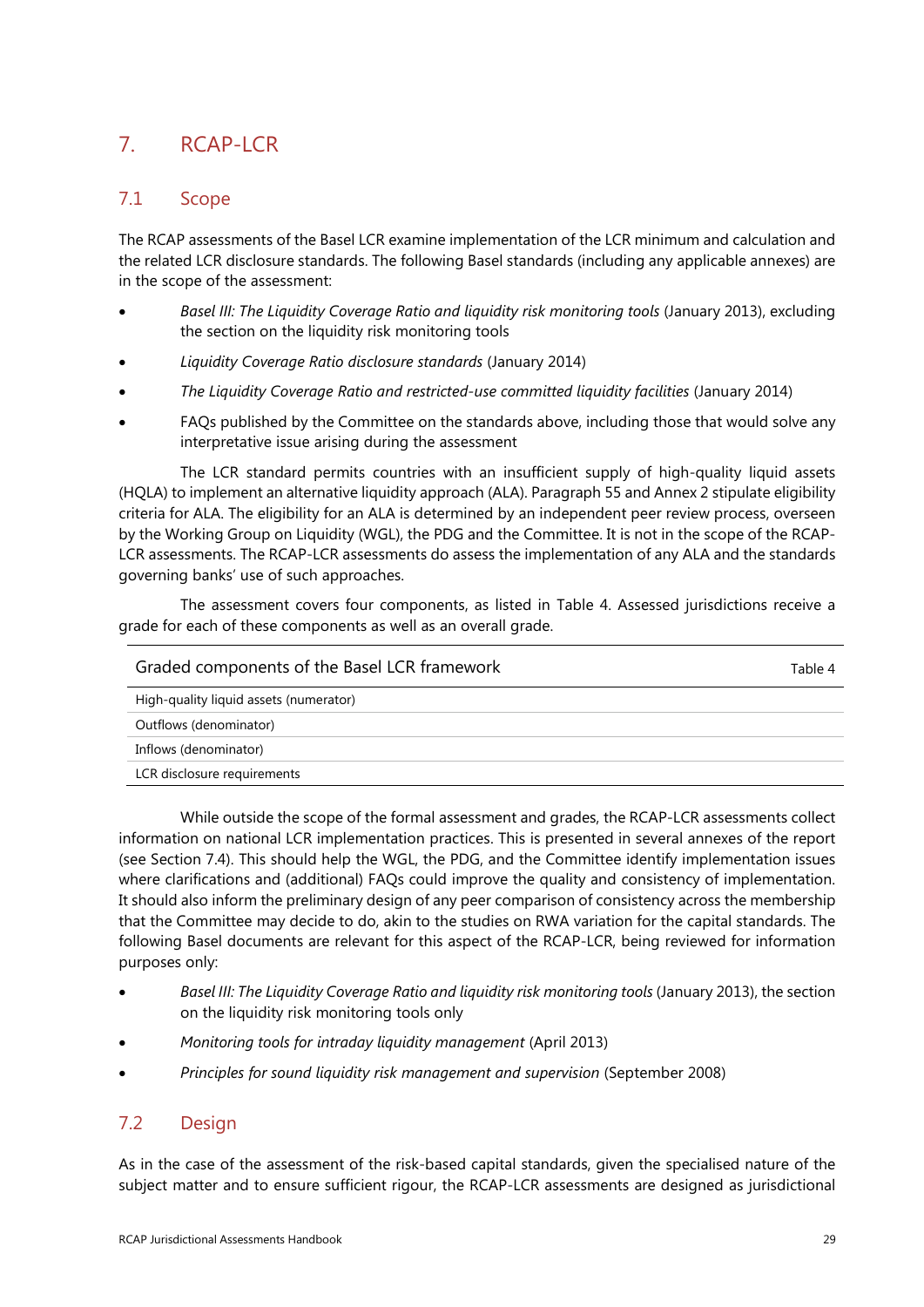assessments ie peer reviews undertaken by technical experts reviewing the implementation in a single jurisdiction. Teams will typically comprise two assessors, in addition to the Team Leader.

These assessments cover all Committee member jurisdictions. Where possible, the assessment is conducted jointly with the RCAP-Capital assessment.

# 7.3 Methodological considerations specific to the RCAP-LCR

In general, RCAP-LCR assessments should be conducted following the assessment methodology set out in Section 3. This includes the approach to classifying deviations, consideration of both quantitative impact and qualitative factors, the grades assigned and the grading approach.

This section describes specific factors relevant to an assessment of LCR implementation, in order to achieve as much consistency as possible across jurisdictions, to support rigorous analysis by the Assessment Team and to make efficient use of resources. The LCR standard is a standardised approach based on a predefined weighting scheme. This has two major implications for the assessment of its implementation. First, it makes the assessment of regulatory consistency more tangible as compared with the assessment of internal model-type approaches. Second, any deviation from the Basel requirements will affect the mapping of assets and liabilities into the LCR buckets ie the HQLA haircuts, inflow and outflow factors or the assignment of assets and liabilities to the regulatory categories.

In addition to its interaction with the supervisory authority of the assessed jurisdiction, the Assessment Team may also establish contact with the central bank and the deposit insurance agency on a need-to-know basis. This could be in the context of the data collection or in terms of the central bank's role as lender of last resort and provider of other liquidity facilities (eg restricted-use committed liquidity facilities) or the assessment of the deposit insurance scheme's effectiveness. Meetings with the banking sector and other representatives from the private sector (such as audit firms, consultants and experts for a specific jurisdiction) will provide assessors with a more comprehensive view on implementation, and to verify findings, but will not be typically be used for the quantitative assessment.

#### 7.3.1 Quantitative assessment

Unlike in the case of the RCAP-Capital, the dynamic nature of liquidity risks warrants data collection at different points in time. Because the LCR can fluctuate over time, quantitative materiality data for the assessments are collected at three points in time. In line with the underlying RCAP principles of a conservative approach and facilitation of a level playing field, the materiality analysis focuses on the most conservative estimates, ie the highest impact. The points in time for which data are collected are agreed between the TL and the assessed jurisdiction and specified in the Scoping Note.<sup>[19](#page-33-0)</sup>

The data collection includes specific requests to assess the materiality of potential deviations. It may also include data collected through the Committee's regular Basel III monitoring exercise<sup>[20](#page-33-1)</sup> or other information collected by the WGL. As part of the response to the RCAP-LCR questionnaire, the Assessment Team should be given access to the national LCR reporting template.

#### 7.3.2 Qualitative assessment

There is a significant qualitative element underlying the computation of the LCR, which requires implicit or explicit regulatory and supervisory treatment (often by taking into account the situation in the respective jurisdiction and market-specific circumstances). A key challenge of the LCR assessment is thus to ensure that, within the scope of differences in regulatory and supervisory treatments provided for by

<span id="page-33-0"></span><sup>&</sup>lt;sup>19</sup> For example, the data collection could include quarterly or monthly data, depending on availability.

<span id="page-33-1"></span><sup>20</sup> Se[e www.bis.org/bcbs/qis/index.htm.](http://www.bis.org/bcbs/qis/index.htm)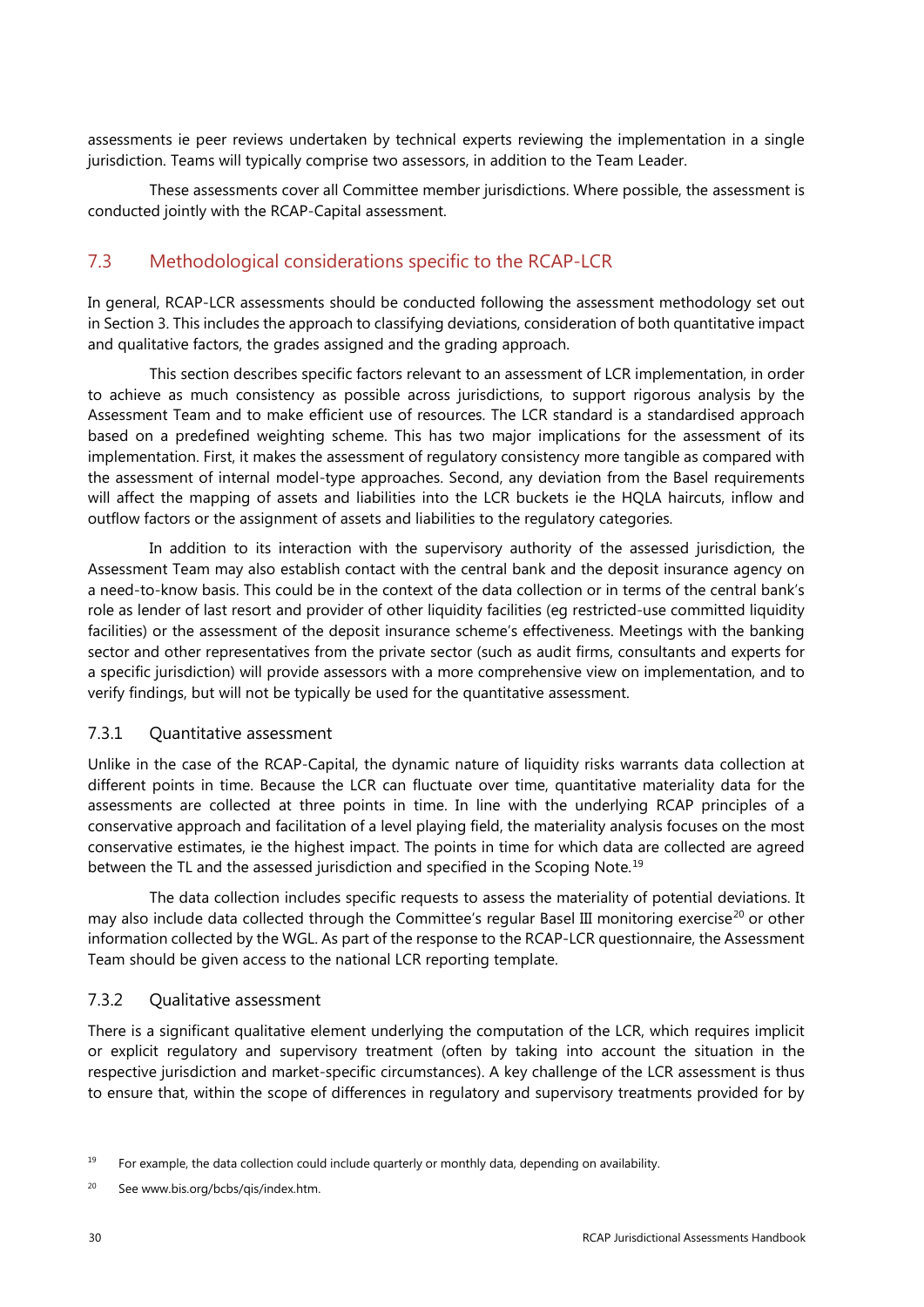the LCR standard, bank assets and liabilities are mapped consistently to the appropriate LCR categories on both sides of the balance sheet (ie that LCR computations are consistent across jurisdictions).

Given the symmetry between the "outflows" and "inflows" components, deviations may be identified that affect both. In such cases, as described in Section 3.3, the team may judge that a single deviation affects the grading of both components. The assessment report should explain clearly how the team has made its judgment in such a situation. The subsequent review process will review the quality and consistency of assessment.

#### 7.4 Report

RCAP-LCR reports include the following annexes in addition to those listed in Section 3.9.

- Key liquidity indicators of the assessed jurisdiction's financial system and the sample banks
- A description of the jurisdiction's implementation of the Basel liquidity monitoring tools
- A description of the jurisdiction's adoption of the *Principles for sound liquidity risk management and supervision*
- Implementation of LCR elements subject to prudential judgment (Table 5) or national discretion (Table 6)

In addition, where a jurisdiction implements an ALA, the report should also contain a brief description (although not an assessment) of the approach.

Elements of the LCR requiring judgment (non-exhaustive list) The Table 5 Basel paragraph description 24f Treatment of the concept of "large, deep and active markets" 50 Treatment of the concept of "reliable source of liquidity" 52 Treatment of the concept of "relevant period of significant liquidity stress" 74–84 Division of retail deposits into "stable" and "less stable" categories 83, 86 Treatment of the possibility of early withdrawal of funding with maturity above 30 days, for retail deposits (paragraph 83) and wholesale funding (paragraph 86) 90–91 Definition of small business customers 94–103 Deposits subject to "operational" relationships 131f Definition of other financial institutions and other legal entities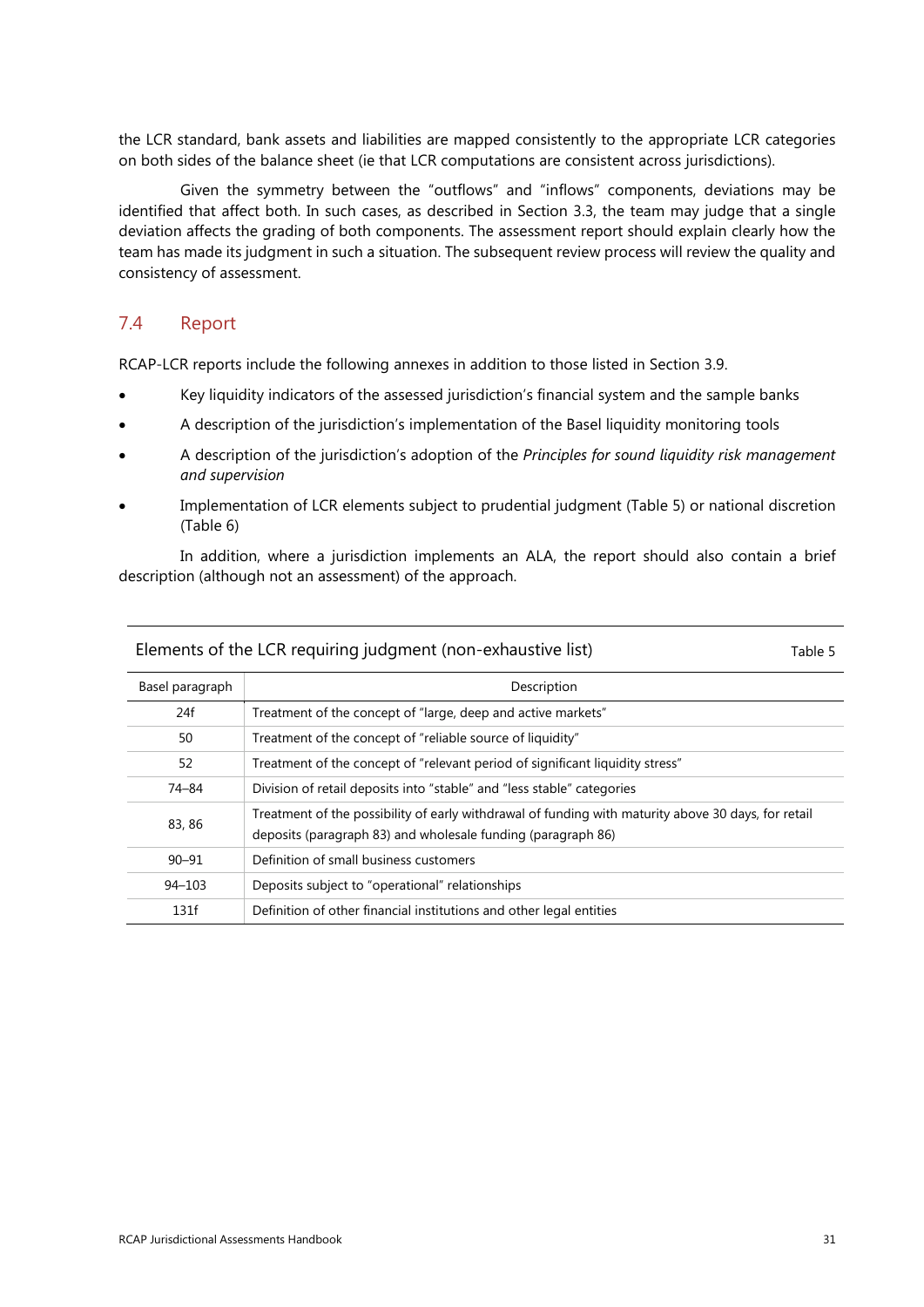# Elements left to national discretion (non-exhaustive list) Table 6

| Basel paragraph    | Description                                                                                                                                                                                               |
|--------------------|-----------------------------------------------------------------------------------------------------------------------------------------------------------------------------------------------------------|
| 5                  | Parameters with elements of national discretion should be transparent and clearly outlined in the<br>regulations of each jurisdiction to provide clarity both within the jurisdiction and internationally |
| 8                  | Use of phase-in options                                                                                                                                                                                   |
| 11                 | Supervisory guidance on HQLA usability<br>Implementation schedule for countries receiving financial support for macroeconomic and<br>structural reform purposes                                           |
| 50 <sub>b</sub>    | Eligibility of central bank reserves                                                                                                                                                                      |
| 50c                | Marketable securities assigned a 0% risk-weight under the Basel II Standardised Approach for credit<br>risk                                                                                               |
| $53 - 54$          | Eligible Level 2B assets                                                                                                                                                                                  |
| 54a                | Provision relating to the use of restricted contractual committed liquidity facilities                                                                                                                    |
| 55f                | Treatment for jurisdictions with insufficient HQLA (subject to separate peer review process)                                                                                                              |
| 68                 | Treatment of sharia-compliant banks                                                                                                                                                                       |
| 78                 | Treatment of deposit insurance                                                                                                                                                                            |
| 79f                | Categories and run-off rates for less stable deposits                                                                                                                                                     |
| 123                | Market valuation changes on derivative transactions                                                                                                                                                       |
| 134-140            | Run-off rates for other contingent funding liabilities                                                                                                                                                    |
| 160                | Weight assigned to other contractual inflows                                                                                                                                                              |
| 164-165            | Scope of application of LCR and scope of consolidation of entities within a banking group                                                                                                                 |
| 168-170            | Differences in home/host liquidity requirements due to national discretions                                                                                                                               |
| Annex <sub>2</sub> | Principles for assessing eligibility for ALAs                                                                                                                                                             |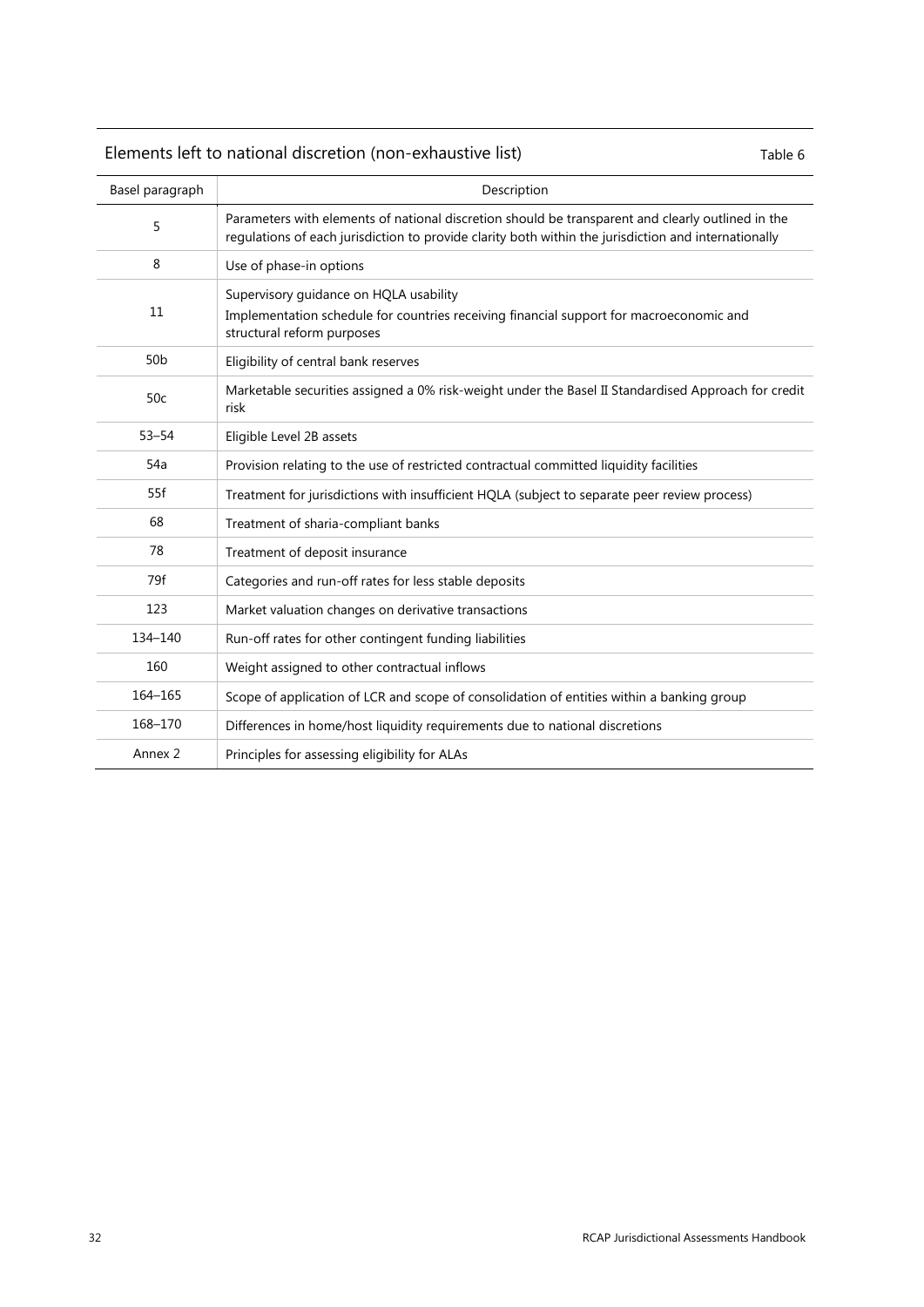# <span id="page-36-0"></span>8. RCAP-SIB

### 8.1 Scope

The RCAP assessments of the Committee's frameworks for G-SIBs and D-SIBs assess the completeness and consistency of domestic implementation with the Basel standards. The following Basel standards are used as reference for the RCAP-SIB assessments:

- *Global systemically important [banks: updated assessment methodology and the higher loss](http://www.bis.org/publ/bcbs255.htm)  [absorbency requirement](http://www.bis.org/publ/bcbs255.htm)* (July 2013)
- G-SIB assessment reporting instructions (available at [www.bis.org/bcbs/gsib/index.htm\)](http://www.bis.org/bcbs/gsib/index.htm)

In particular, the RCAP assessment of the Basel G-SIB framework covers the 12 provisions of the Basel G-SIB framework that should be implemented by jurisdictions. These cover: (i) reporting and public disclosure requirements; and (ii) the higher loss absorbency requirement and its composition and coordination with other regulatory requirements. The assessment assigns an overall grade for G-SIB implementation and for the two components of the G-SIB regime shown in Table 7.

| Graded components of the Basel G-SIB framework | Table 7 |
|------------------------------------------------|---------|
| Higher loss absorbency                         |         |
| Disclosure requirements                        |         |

The implementation of the Basel D-SIB framework<sup>[21](#page-36-1)</sup> by member jurisdictions is not formally assessed on a graded basis. Instead, the Assessment Team collects information on the implementation of the D-SIB standards in the assessed member jurisdictions, which is used for a qualitative narrative. This approach is broadly consistent with the Committee's objectives; while the Committee collects valuable information on implementation, a narrative respects the high-level, principles-based nature of the D-SIB framework. However, it is not necessarily as stringent as other RCAP exercises, due to the lack of grading.

# 8.2 Design

The assessment is carried out on a cross-jurisdictional basis. It is designed so that most of the work is based on off-site analysis.

At the time of the first RCAP-SIB (2016), five Committee member jurisdictions had G-SIBs.<sup>[22](#page-36-2)</sup> Initially, only these jurisdictions are subject to a formal RCAP-SIB assessment. A single Assessment Team, comprising four experts in addition to the Team Leader, assesses these five jurisdictions.

When a jurisdiction has implemented the full G-SIB requirements but has no designated G-SIB, it can also volunteer for such an assessment. However, in this case, the assessment will not be graded. If a jurisdiction has a bank that becomes a designated G-SIB, it will become subject to an assessment of the G-SIB framework. In this context, the Basel G-SIB framework provides some leeway for jurisdictions as banks are required to meet the additional requirement within 12 months after progressing to a higher bucket.

<span id="page-36-1"></span><sup>&</sup>lt;sup>21</sup> A framework for dealing with domestic systemically important banks – final document, Basel Committee on Banking Supervision, October 2012[, www.bis.org/publ/bcbs233.htm.](http://www.bis.org/publ/bcbs233.htm) 

<span id="page-36-2"></span><sup>&</sup>lt;sup>22</sup> Based on the November 2015 G-SIB list [\(www.fsb.org/2015/11/fsb-publishes-the-2015-update-of-the-g-sib-list/\)](http://www.fsb.org/2015/11/fsb-publishes-the-2015-update-of-the-g-sib-list/), China, seven European Union countries (France, Germany, Italy, the Netherlands, Spain, Sweden and the United Kingdom), Japan, Switzerland and the United States were home to G-SIBs.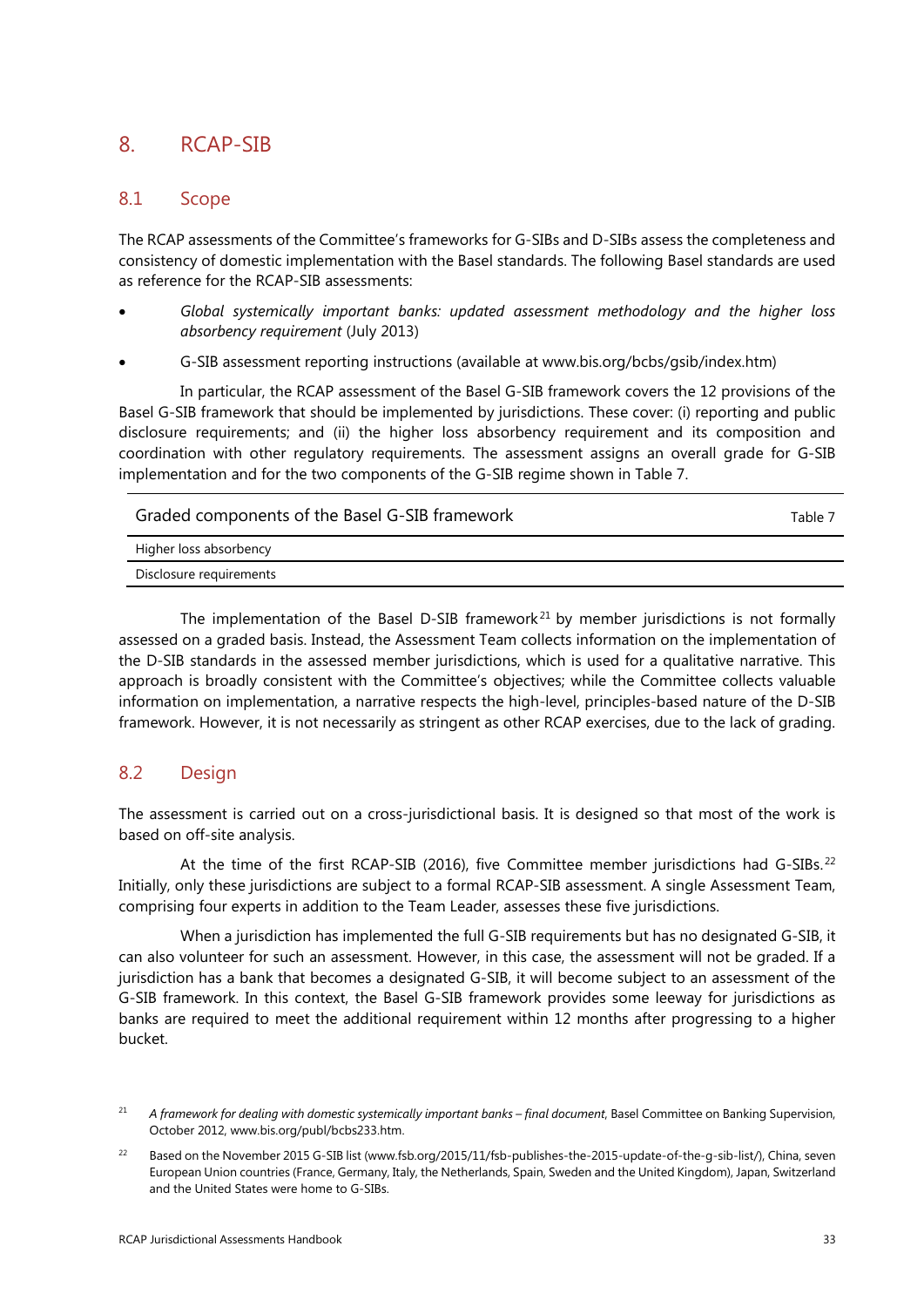Jurisdictions with banks in the G-SIB sample, but without designated G-SIBs, will report the status of adoption (timeliness and completeness) of the G-SIB reporting and disclosure standards as part of the half-yearly RCAP monitoring exercise. These member jurisdictions will not be assessed for any of the G-SIB requirements. If a jurisdiction has a bank that exceeds the €200 billion threshold, or includes a bank in the sample based on its supervisory judgment, it will become subject to monitoring of the adoption status of reporting and disclosure requirements.

With respect to the D-SIB framework, Basel Committee member jurisdictions are requested to complete a short questionnaire to collect information in a systematic way. The first such review of the D-SIB framework is done in parallel with the first G-SIB assessment on a cross-jurisdictional basis (covering those jurisdictions with G-SIBs). Following the RCAP D-SIB assessment and a review of the experience, the scope, coverage, and assessment methodology for D-SIBs will be further discussed. The semiannual RCAP monitoring exercise will meanwhile continue to collect information on members' implementation of D-SIB frameworks.

# 8.3 Methodological considerations specific to the RCAP-SIB

The RCAP assessment methodology set out in Section 3 should generally be followed for the assessment of the G-SIB framework. However, the concept of materiality is wider in the context of the RCAP-SIB. Implementation of the D-SIB framework is not formally assessed or graded, so the assessment methodology does not apply.

In the case of the G-SIB framework, a distinction must be made between the *identification* of G-SIBs and the *consequences* (ie the requirements for banks that are designated G-SIBs).

For the *identification part*, the aim is to assess whether the national implementation ensures that the 12 indicators are reported and disclosed by banks as per the agreed Basel instructions and that the data submission is of high quality. Therefore, in their self-assessment, jurisdictions should indicate how they have implemented the reporting and disclosure requirements for each of the 12 indicators. To support the assessment, additional questions regarding the implementation and enforcement of the reporting instructions are included in the self-assessment questionnaire. The Assessment Team does not do a lineby-line assessment of the G-SIB reporting instructions (which aim at collecting the data necessary to assess the systemic importance of banks). However, based on a review of the responses from assessed jurisdictions to the self-assessment questionnaire, the Assessment Team may discuss the implementation of the reporting instructions with the jurisdictions in greater detail, so as to gain sufficient comfort that the reporting instructions are applied fully and consistently and that the data submitted to the Basel Committee Secretariat are of high quality.

For the *consequences part* (ie higher loss absorbency), jurisdictions are free to be more conservative than prescribed by the Basel framework. In this case, areas of super-equivalence are noted in the assessment report, as is done for other RCAP assessments.

For quantifiable deviations from the G-SIB framework, the impact is measured with the help of data publicly available or submitted by the supervisor (only when needed).

In the event that a deviation affects the calculation of G-SIB scores, the Assessment Team will need to consider whether the impact of regulatory deviations may affect the ranking of banks and thus the capital requirements in other jurisdictions and not just the jurisdiction being assessed. The concept of impact and materiality for the G-SIB assessment is therefore wider than under the RCAP-Capital assessments. Assessors need to apply judgment when assessing the materiality of deviations. In all cases, the team should justify the materiality assessment and provide a clear rationale for the materiality assessment. In addition, the team will apply expert judgment to estimate the (potential) impact of deviations on the calculation of scores and take into account the broader interactions when assessing materiality.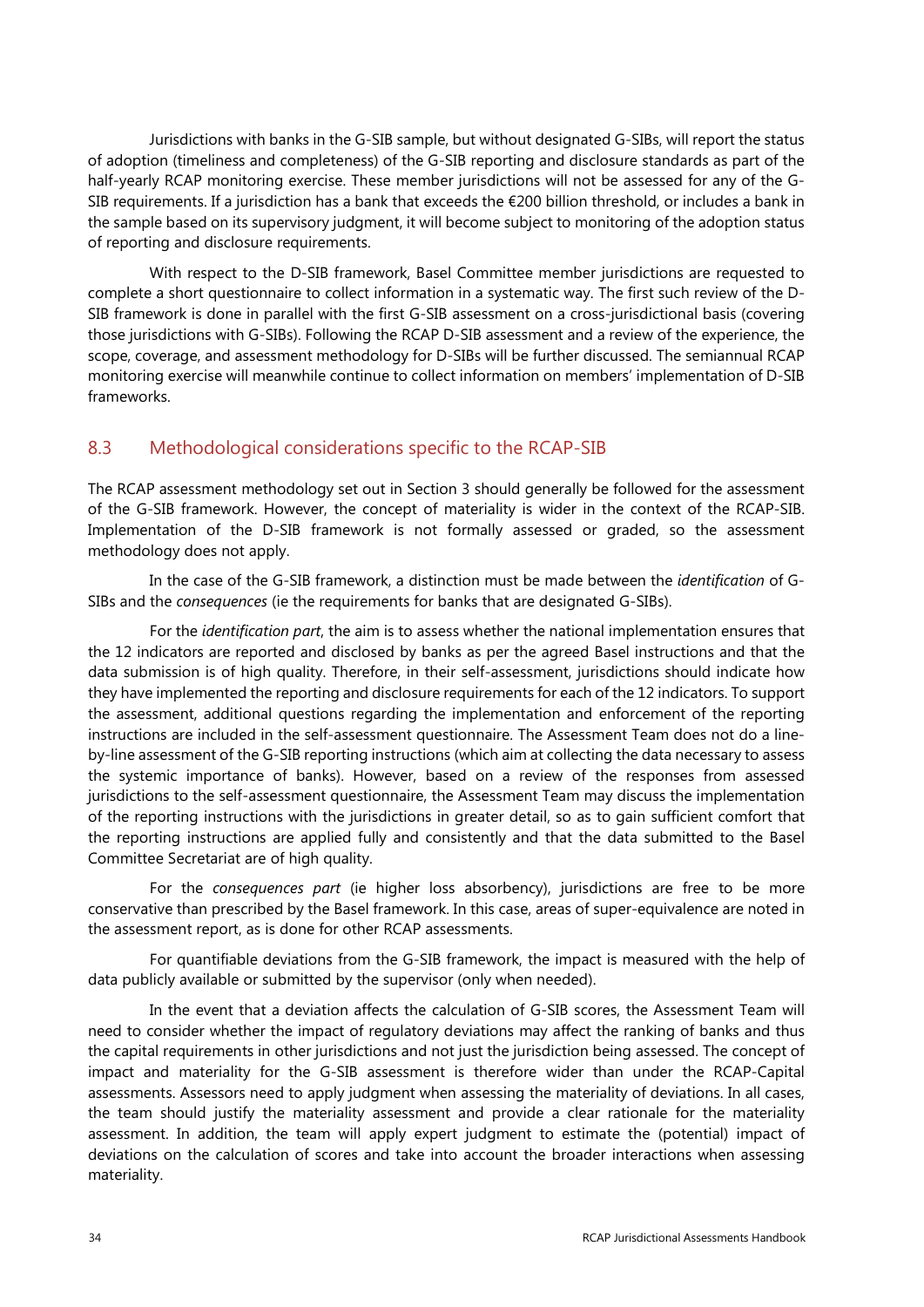## 8.4 Report

RCAP-SIB reports include the following annexes in addition to those listed in Section 3.9.

- Financial indicators on the G-SIBs and the banking system in the assessed jurisdiction
- A summary of the Pillar 2 supervisory review process applied to G-SIBs and D-SIBs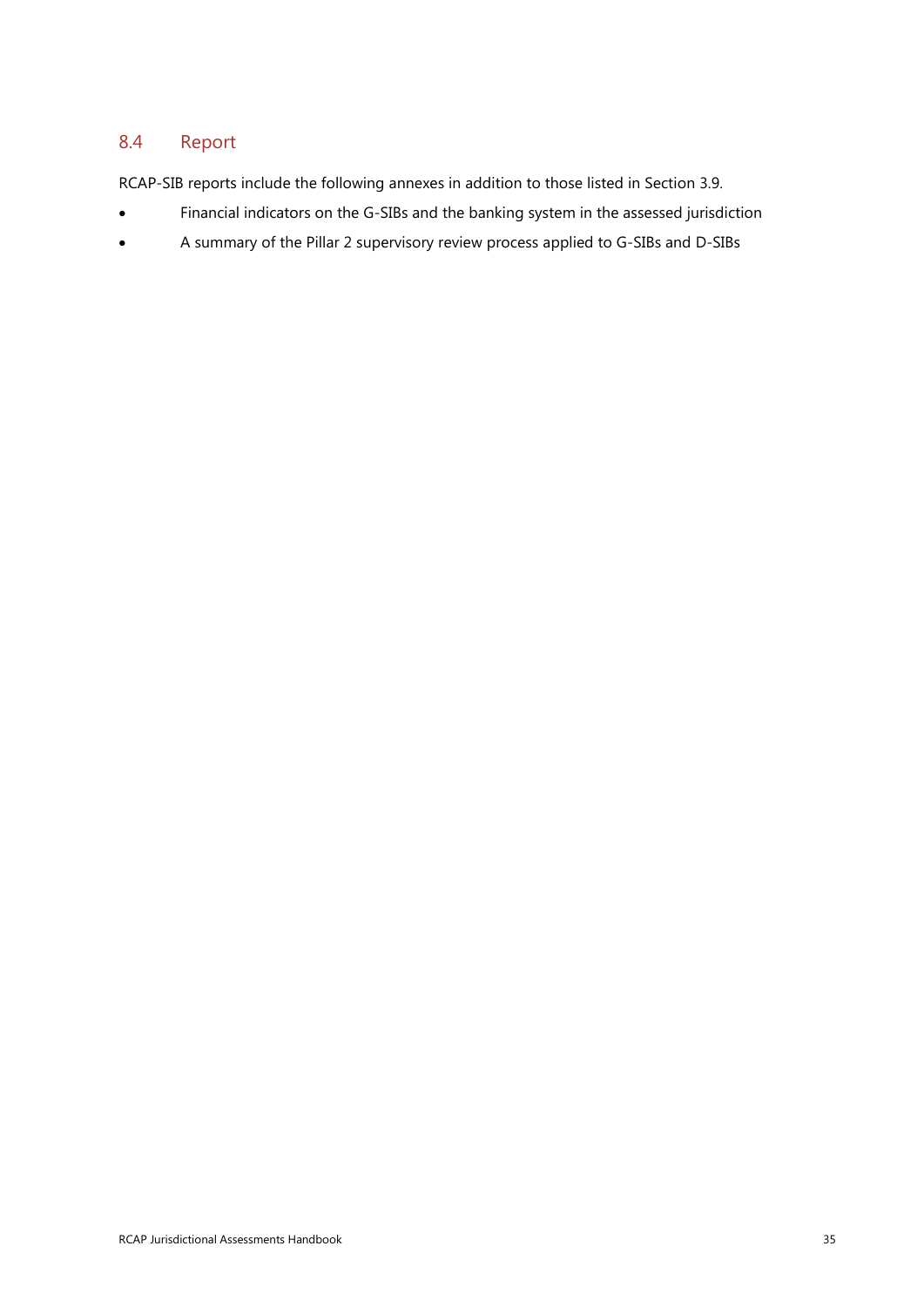# <span id="page-39-0"></span>9. RCAP-NSFR

#### 9.1 Scope

The RCAP-NSFR assessments cover the implementation of the Basel NSFR calculation and minimum requirement and the related disclosure standards. The following Basel standards (including any applicable annexes) are in the scope of the assessment:

- *[Basel III: the net stable funding ratio](http://www.bis.org/bcbs/publ/d295.htm)* (October 2014)
- *Pillar 3 disclosure requirements – [consolidated and enhanced framework](http://www.bis.org/bcbs/publ/d400.htm)* (March 2017), NSFR disclosures only
- *[Implementation of net stable funding ratio and treatment of derivative liabilities](http://www.bis.org/press/p171006.htm)* (October 2017)
- FAQs published by the Committee on the standards above, including those that would solve any interpretative issue arising during the assessment

The assessment covers four components, as listed in Table 8. Assessed jurisdictions receive a grade for each of these components as well as an overall grade.

| Graded components of the Basel NSFR framework     | Table 8 |
|---------------------------------------------------|---------|
| Scope, minimum requirement and application issues |         |
| Available stable funding (numerator)              |         |
| Required stable funding (denominator)             |         |
| NSFR disclosure requirements                      |         |
|                                                   |         |

The scope of the RCAP-NSFR assessments will also include all items listed for follow-up in previous RCAP-LCR assessments (see Section 5.2.1).

## 9.2 Design

The RCAP-NSFR assessments are designed as jurisdictional assessments ie peer reviews undertaken by technical experts reviewing the implementation in a single jurisdiction. The assessments will be conducted alongside the RCAP assessments on large exposures (see Section 10). Teams will typically comprise three or four assessors, in addition to the Team Leader.

These assessments will cover all Basel Committee member jurisdictions.

### 9.3 Methodological considerations specific to the RCAP-NSFR

In general, the RCAP-NSFR assessments should be conducted in line with the methodology set out in Section 3. This includes the approach to classifying deviations, consideration of both quantitative impact and qualitative factors, the grades assigned and the grading approach.

Like the LCR, the NSFR is a standardised approach based on a predefined weighting scheme. This affects the assessment of its implementation. First, it makes the assessment of regulatory consistency more tangible as compared with the assessment of modelled approaches. Second, any deviation from the Basel requirements will affect the mapping of assets and liabilities into NSFR categories and the application of available and required stable funding factors.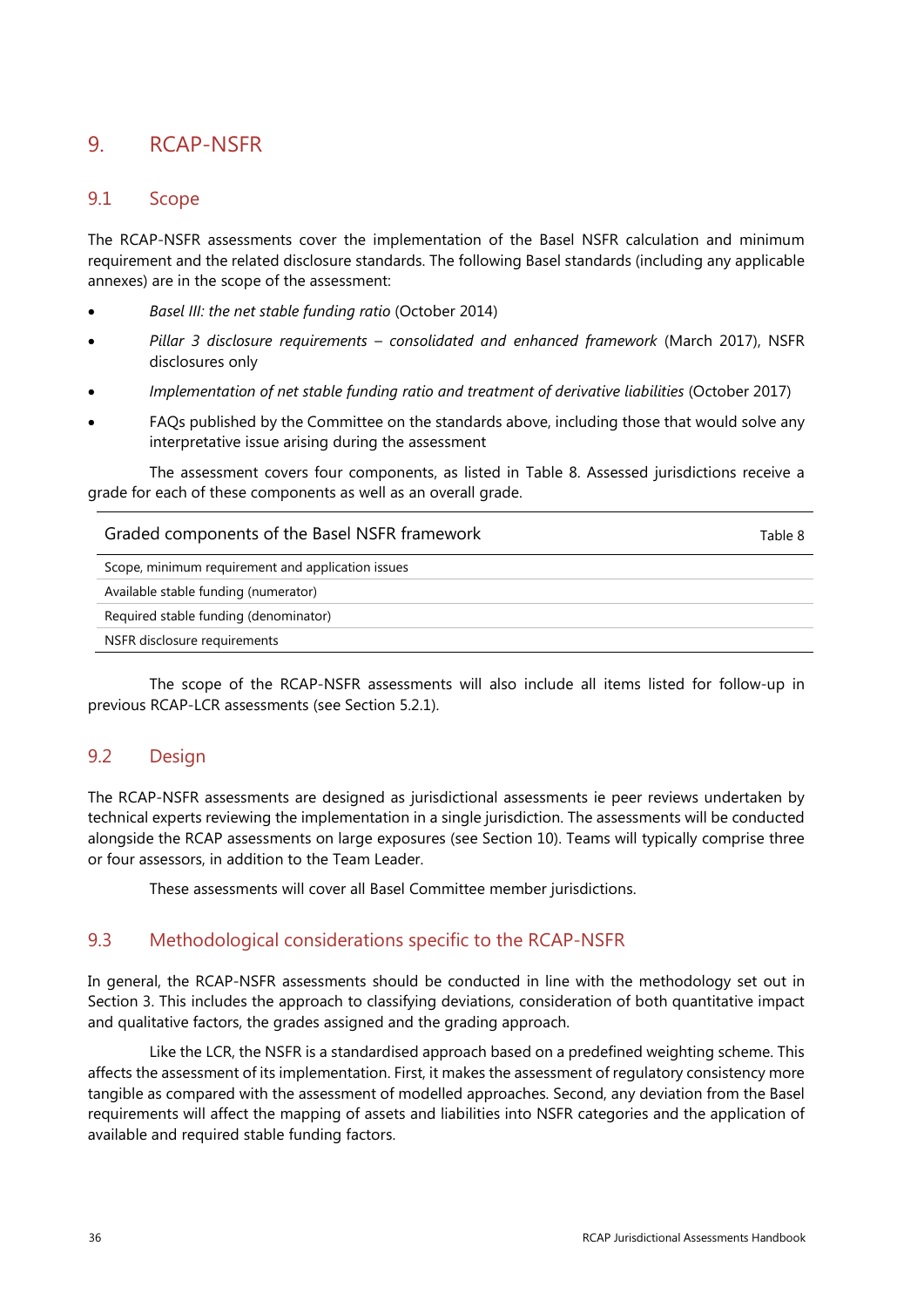#### 9.4 Report

In addition to those listed in Section 3.9, the RCAP-NSFR report will contain the following annexes:

- Key liquidity indicators of the banking system and the sample banks in the assessed jurisdiction
- Implementation of elements of the NSFR subject to national discretion (Table 9)

#### Elements left to national discretion Table 9

| Basel paragraph | Description                                                                                                                                                                                                                                                                                                  |
|-----------------|--------------------------------------------------------------------------------------------------------------------------------------------------------------------------------------------------------------------------------------------------------------------------------------------------------------|
| 25(a)           | Treatment of deposits between banks within the same cooperative network                                                                                                                                                                                                                                      |
| 31              | Treatment of excess collateral in a covered bond collateral pool allowing for multiple issuance                                                                                                                                                                                                              |
| 31, 36          | Treatment of central bank operations, eq<br>Required stable funding (RSF) factor for required reserves<br>٠<br>RSF for assets encumbered for exceptional liquidity operations<br>Treatment of derivative transactions with central banks arising from short-term monetary<br>policy and liquidity operations |
| 43              | RSF factor for derivative liabilities                                                                                                                                                                                                                                                                        |
| 45              | Treatment of interdependent assets and liabilities                                                                                                                                                                                                                                                           |
| 47              | RSF factors for other contingent funding obligations                                                                                                                                                                                                                                                         |
| 50              | Scope of application of NSFR and scope of consolidation of entities within a banking group                                                                                                                                                                                                                   |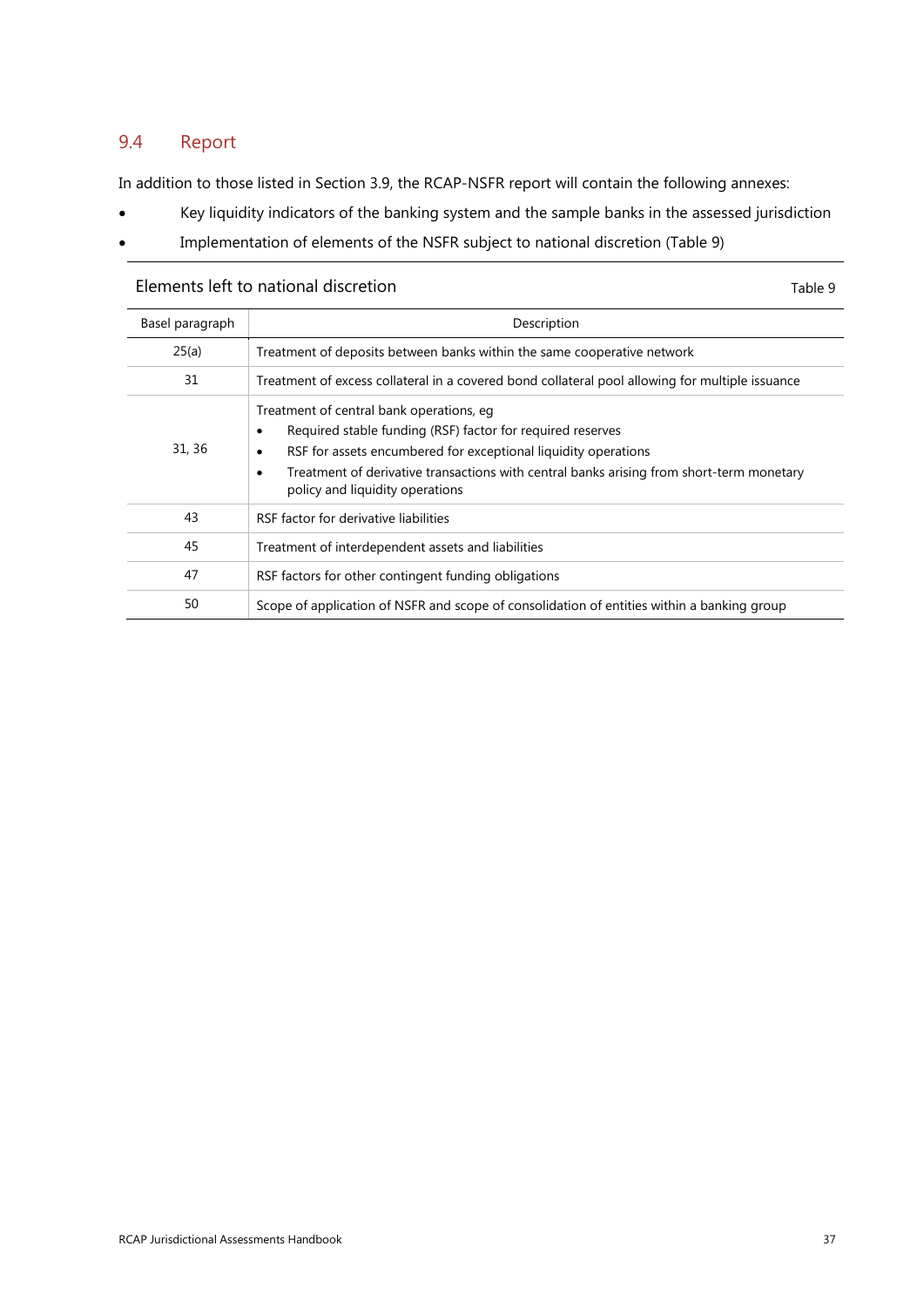# <span id="page-41-0"></span>10. RCAP-Large exposures

#### 10.1 Scope

The RCAP assessments of the large exposures framework (RCAP-LEX) assess the completeness and consistency of domestic frameworks with the Basel standards. The following standards (including any applicable annexes) are in the scope of the assessment:

- *[Supervisory framework for measuring and controlling large exposures](http://www.bis.org/publ/bcbs283.htm)* (April 2014)
- FAQs published by the Committee on the standards above, including those that would solve any interpretative issue arising during the assessment (see Section 2.4 for more on the use of FAQs)

The assessment covers three components, as listed in Table 10. Assessed jurisdictions receive a grade for each of these components as well as an overall grade.

| Graded components of the Basel large exposures framework |  |
|----------------------------------------------------------|--|
| Scope and definitions                                    |  |
|                                                          |  |

Minimum requirements and transitional arrangements

Value of exposures

# 10.2 Design

The RCAP-LEX assessments are designed as jurisdictional assessments, ie peer reviews, undertaken by technical experts reviewing the implementation in a single jurisdiction. The assessments will be conducted alongside the RCAP-NSFR assessments (see Section 9). Teams will typically comprise three or four assessors, in addition to the Team Leader.

These assessments will cover all Basel Committee member jurisdictions.

# 10.3 Methodological considerations specific to RCAP-LEX

In general, the RCAP-LEX assessments should be conducted in line with the methodology set out in Section 3. This includes the approach to classifying deviations, consideration of both quantitative impact and qualitative factors, the grades assigned and the grading approach.

A key part of the assessment is based on the requirement of the large exposures framework that banks provide to supervisors a list of their largest 20 counterparties.<sup>[23](#page-41-1)</sup> These 20 largest counterparties should be identified after the application of credit risk mitigation techniques and irrespective of the values of these exposures relative to the bank's eligible capital base.

The Assessment Team, in coordination with the jurisdiction being assessed, will identify a sample of banks according to the methodology set out in Section 2.4. The Assessment Team will request from the supervisor the list of the largest 20 non-exempted counterparties for each sample bank. Each large exposure is defined as the sum of all exposure values of a bank to a counterparty or to a group of

<span id="page-41-1"></span><sup>&</sup>lt;sup>23</sup> Although exempted large exposures should be reported to supervisors in line with the large exposures framework, the RCAP materiality assessment will be made only on the non-exempted large exposures. See Section II, 15(iv) and Section IV of the Basel large exposures framework for more information, [www.bis.org/publ/bcbs283.pdf.](http://www.bis.org/publ/bcbs283.pdf)